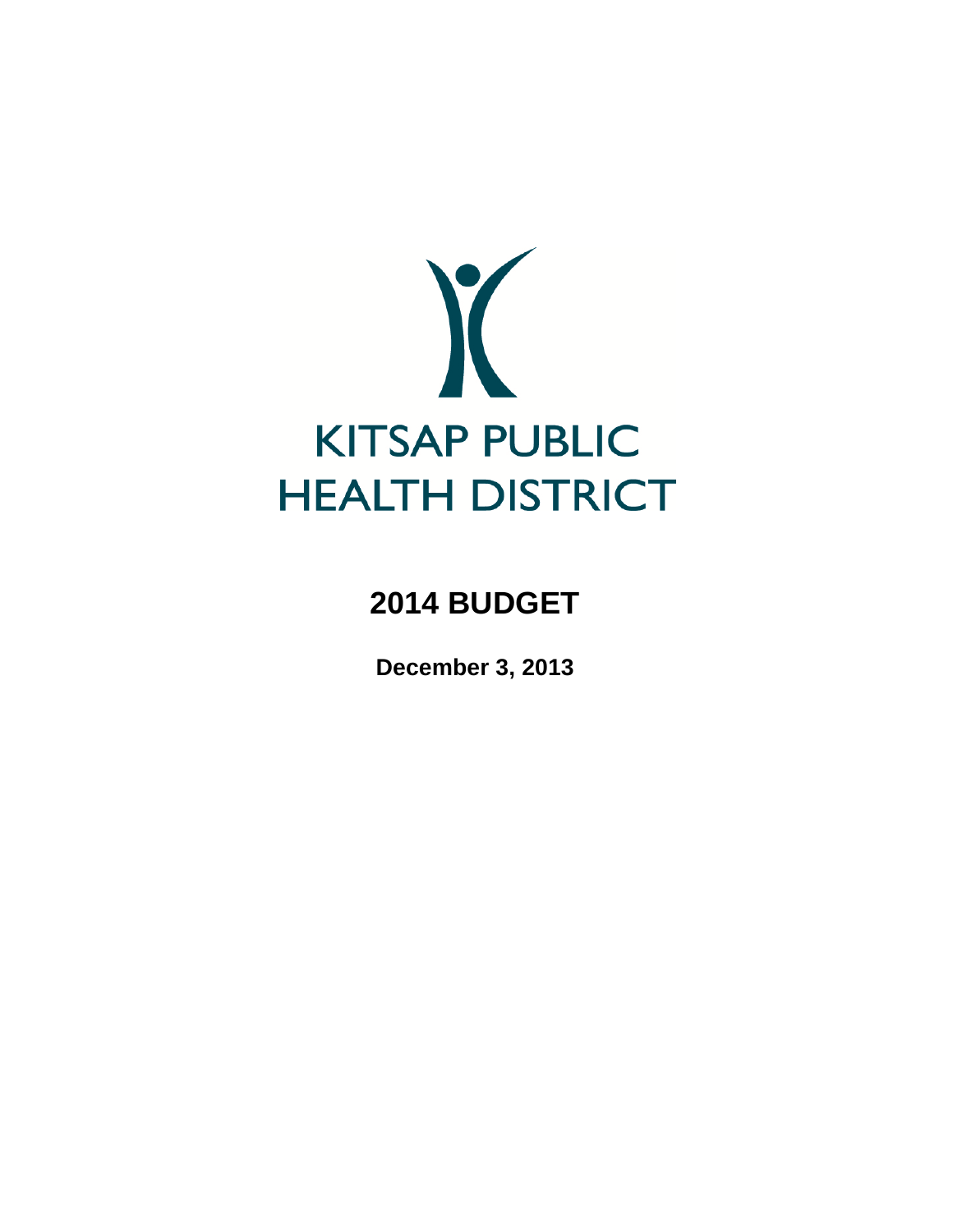# **KITSAP PUBLIC HEALTH DISTRICT**

## **2014 BUDGET**

# **Tuesday, December 03, 2013**

|                                                   | PAGE |
|---------------------------------------------------|------|
| Revenues and Other Sources of Funds               |      |
| <b>Expenditures and Other Uses of Funds</b>       | 2    |
| <b>ADMINISTRATIVE SERVICES DIVISION</b>           |      |
| <b>Division Summary</b>                           | 3    |
| Administrative Services                           | 4    |
| Assessment and Epidemiology                       | 5    |
| Public Health Emergency Preparedness and Response | 6    |
| Health Promotion Discontinued Programs:           |      |
| Breast and Cervical Health (Discontinued 2013)    |      |
| Count on Kitsap (Discontinued 2013)               | 8    |
| Oral Health (Discontinued 2011)                   | 9    |
| School Based Health Clinic (Discontinued 2011)    | 10   |
| Tobacco (Discontinued 2011)                       | 11   |

# **COMMUNITY HEALTH DIVISION**

| <b>Division Summary</b>                                    | 12 |
|------------------------------------------------------------|----|
| Community Health Administration                            | 13 |
| <b>Healthy Communities Summary</b>                         | 14 |
| Built Environment (New 2014)                               | 15 |
| <b>Child Care Consultation</b>                             | 16 |
| Children with Special Health Care Needs                    | 17 |
| Chronic Disease Prevention (moved from Health Promotion)   | 18 |
| New Parent Support (formerly called Newborn Home Visiting) | 19 |
| Nurse Family Partnership                                   | 20 |
| Parent Child Health                                        | 21 |
| <b>Clinical Services Summary</b>                           | 22 |
| Communicable Disease                                       | 23 |
| <b>Family Planning</b>                                     | 24 |
| <b>HIV/AIDS</b>                                            | 25 |
| In-Person Assistance (New 2013)                            | 26 |
| Juvenile Detention Adolescent Health                       | 27 |
| <b>Sexually Transmitted Infections</b>                     | 28 |
| Tuberculosis                                               | 29 |
|                                                            |    |

# **ENVIRONMENTAL HEALTH DIVISION**

| <b>Division Summary</b>                 | 30 |
|-----------------------------------------|----|
| Environmental Health Administration     | 31 |
| Drinking Water                          | 32 |
| Food and Living Environment             | 33 |
| <b>Onsite Sewage</b>                    | 34 |
| Pollution Identification and Correction | 35 |
| Solid and Hazardous Waste               | 36 |
|                                         |    |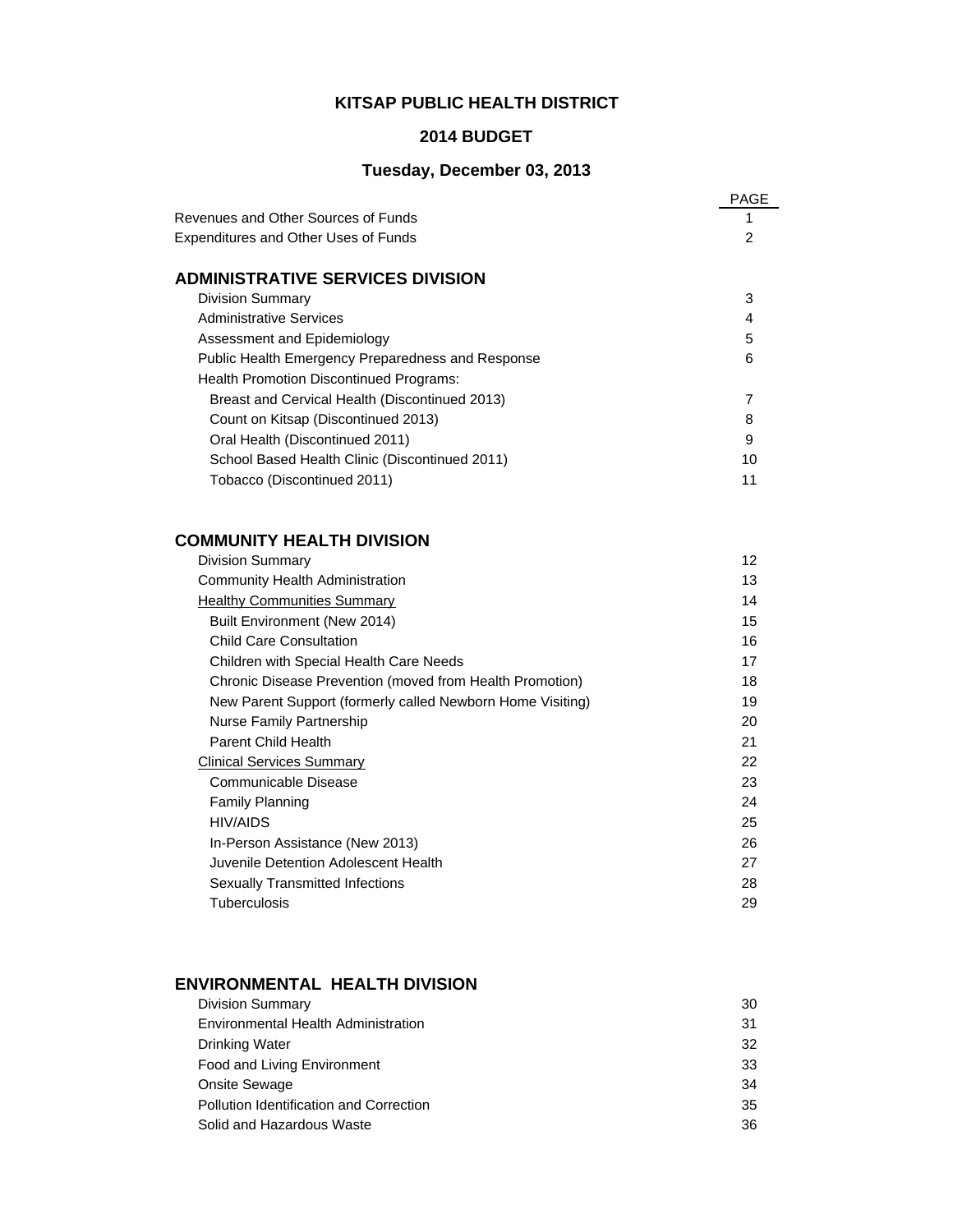#### **KITSAP PUBLIC HEALTH DISTRICT 2014 BUDGET REVENUES & OTHER SOURCES OF FUNDS - SUMMARY**

| <b>REVENUES</b>                                                    | <b>ACTUAL</b><br>2011 | <b>ACTUAL</b><br>2012 | <b>BUDGET</b><br>2013 | <b>YTD ACTUAL</b><br>10/31/13 | <b>BUDGET</b><br>2014    | <b>DIFFERENCE</b><br><b>FROM 2013 (\$)</b> | <b>DIFFERENCE</b><br>FROM 2013 (%) |
|--------------------------------------------------------------------|-----------------------|-----------------------|-----------------------|-------------------------------|--------------------------|--------------------------------------------|------------------------------------|
| <b>CONTRACTS &amp; GRANTS</b>                                      |                       |                       |                       |                               |                          |                                            |                                    |
| Administrative Services: General Services & Vital Statistics       | \$29,000              | \$11,000              | \$10,000              | \$8,000                       | \$0                      | (\$10,000)                                 | $-100.00\%$                        |
| Administration Services: PHEPR & Assessment/Epidemiology*          | 669,542               | 432,374               | 509,951               | 504,150                       | 433,137                  | (76, 814)                                  | $-15.06%$                          |
| Administration Services: Health Promotion (Discontinued Programs)* | 230,115               | 151,966               | 136,420               | 113,811                       | $\mathbf 0$              | (136, 420)                                 | -100.00%                           |
| Community Health **                                                | 1,951,638             | 1,963,994             | 2,051,742             | 1,660,249                     | 1,646,850                | (404, 892)                                 | $-19.73%$                          |
| Environmental Health                                               | 1,025,064             | 1,191,808             | 1,152,554             | 1,061,489                     | 1,264,795                | 112,241                                    | 9.74%                              |
| <b>Total Contracts &amp; Grants</b>                                | \$3,905,359           | \$3,751,142           | \$3,860,667           | \$3,347,699                   | \$3,344,782              | (\$515,885)                                | $-13.36%$                          |
| <b>FEES</b>                                                        |                       |                       |                       |                               |                          |                                            |                                    |
| Administrative Services: General Services & Vital Statistics       | \$131,841             | \$124,372             | \$134,820             | \$108,368                     | \$130,500                | (\$4,320)                                  | $-3.20%$                           |
| Community Health**                                                 | 367,675               | 403,309               | 419,675               | 335,554                       | 403,582                  | (16,093)                                   | $-3.83%$                           |
| <b>Environmental Health</b>                                        | 3,265,766             | 3,505,302             | 3,366,609             | 3,080,519                     | 3,657,792                | 291,183                                    | 8.65%                              |
| <b>Total Fees</b>                                                  | \$3,765,282           | \$4,032,983           | \$3,921,104           | \$3,524,441                   | \$4,191,874              | \$270,770                                  | 6.91%                              |
| LOCAL & STATE GOVERNMENT FLEXIBLE FUNDING - GENERAL PUBLIC HEALTH  |                       |                       |                       |                               |                          |                                            |                                    |
| Bainbridge Island                                                  | \$39,539              | \$39,539              | \$39,539              | \$39,539                      | \$39,539                 | \$0                                        | N/A                                |
| Bremerton                                                          | 39,951                | 39,951                | 39,951                | 39,951                        | 39,951                   | 0                                          | N/A                                |
| <b>Kitsap County</b>                                               | 1,108,393             | 1,108,393             | 1,199,352             | 1,099,407                     | 1,199,352                | $\mathbf 0$                                | N/A                                |
| Kitsap County - Allocated to Tuberculosis Control                  | 99,868                | 99,868                | 99,868                | 91,546                        | 99,868                   | $\mathbf 0$                                | N/A                                |
| Port Orchard                                                       | 8,870                 | 8,870                 | 8,870                 | 8,870                         | 8,870                    | $\mathbf 0$                                | N/A                                |
| Poulsbo                                                            | 9,558                 | 9,558                 | 9,558                 | 9,558                         | 9,558                    | 0                                          | N/A                                |
| State Public Health Assistance Funds (Old BARS Code)***            | 515,449               | 554,669               | 554,668               | 554,670                       | $\mathbf 0$              | (554, 668)                                 | $-100.00\%$                        |
| State Public Health Assistance Funds (New BARS Code)***            | 0                     | 0                     | 0                     | 0                             | 997,476                  | 997,476                                    | N/A                                |
| <b>Total Local Government Flexible Funding</b>                     | \$1,821,628           | \$1,860,848           | \$1,951,806           | \$1,843,541                   | \$1,397,138              | (\$554,668)                                | $-28.42%$                          |
| <b>LOCAL GOVERNMENT CONTRIBUTIONS - NDGC MORTGAGE</b>              |                       |                       |                       |                               |                          |                                            |                                    |
| Bainbridge Island                                                  | \$9,979               | \$9,979               | \$9,979               | \$9,979                       | \$8,491                  | (\$1,488)                                  | $-14.91%$                          |
| <b>Bremerton</b>                                                   | 9,058                 | 9,058                 | 9,058                 | 9,058                         | 7,708                    | (1,350)                                    | $-14.90%$                          |
| <b>Kitsap County</b>                                               | 54,290                | 54,290                | 54,290                | 49,766                        | 46,196                   | (8,094)                                    | $-14.91%$                          |
| Port Orchard                                                       | 2,073                 | 2,073                 | 2,073                 | 2,073                         | 1,764                    | (309)                                      | $-14.91%$                          |
| Poulsbo                                                            | 2,221                 | 2,221                 | 2,221                 | 2,221                         | 1,890                    | (331)                                      | $-14.90%$                          |
| <b>Total Local Government NDGC Mortgage</b>                        | \$77,621              | \$77,621              | \$77,621              | \$73,097                      | \$66,049                 | (\$11,572)                                 | $-14.91%$                          |
| <b>MISCELLANEOUS INCOME</b>                                        |                       |                       |                       |                               |                          |                                            |                                    |
| Interest Income                                                    | \$22,854              | \$16,825              | \$15,720              | \$12,711                      | \$13,860                 | (\$1,860)                                  | $-11.83%$                          |
| Other Income                                                       | 5,128                 | 5,255                 | 4,140                 | 3,833                         | 3,224                    | (916)                                      | $-22.13%$                          |
| <b>Total Miscellaneous Income</b>                                  | \$27,982              | \$22,080              | \$19,860              | \$16,544                      | \$17,084                 | (\$2,776)                                  | $-13.98%$                          |
|                                                                    |                       |                       |                       |                               |                          |                                            |                                    |
| <b>FUND BALANCE</b>                                                |                       |                       |                       |                               |                          |                                            |                                    |
| Use or (Designate): Built Environment                              | \$0                   | \$0                   | \$0                   | \$0                           | \$47,135                 | \$47,135                                   | N/A                                |
| Use or (Designate): Chronic Disease Prevention                     | 0                     | 0                     | 0                     | 0                             | 62,479                   | 62,479                                     | N/A                                |
| Use or (Designate): Drinking Water                                 | $\Omega$              | (8,086)               | 0                     | 0                             | $\mathbf 0$              | $\mathbf 0$                                | N/A                                |
| Use or (Designate): HIV/AIDS                                       | 119,940               | 26,478                | 0                     | 0                             | $\mathbf 0$              | $\mathbf 0$                                | N/A                                |
| Use or (Designate): New Parent Support ****                        | 0                     | (17, 632)             | 0                     | 11,412                        | $\mathbf 0$              | $\pmb{0}$                                  | N/A                                |
| Use or (Designate): Solid & Harzardous Waste                       | 129,666               | (41, 729)             | 0                     | 0                             | 61,924                   | 61,924                                     | N/A                                |
| Use or (Designate): Tuberculosis *****                             | (48, 326)             | (4,068)               | 0                     | 0                             | $\mathbf 0$              | 0                                          | N/A                                |
| Use or (Source) of Unrestricted/Undesignated Fund Balance          | (\$289,376)           | (\$426,594)           | \$958                 | (\$833,974)                   | \$380,802                | \$379,844                                  | 39649.69%                          |
| <b>Total Change in Fund Balance</b>                                | (\$88,096)            | (\$471,631)           | \$958                 | (\$822,562)                   | \$552,340                | \$441,768                                  | 46113.57%                          |
| <b>TOTAL REVENUES</b>                                              | \$9,509,776           | \$9,273,043           | \$9,832,016           |                               | \$7,982,760 \$10,566,743 | \$734,727                                  | 7.47%                              |
| <b>REVENUES OVER (SHORT) OF EXPENDITURES</b>                       | \$0                   | \$0                   | \$0                   | \$0                           | \$0                      | \$0                                        |                                    |

**\*** Previously Health Information Resources, all funding received from Contracts & Grants.

**\*\*** Includes Chronic Disease Prevention formerly included in Health Information Resources.

\*\*\* Effective July 1, 2013, the Washington State Legislature combined 1) targeted Local Capacity Development funds, 2) targeted 5930 Blue Ribbon Commission Funds, and 3) flexible Initiative 695<br>Backfill Funds, into a singl

**\*\*\*\*** Was Newborn Home Visiting Program prior to 2014.

**\*\*\*\*\*** Previously reported as part of Unrestricted/Undesignated Fund Balance.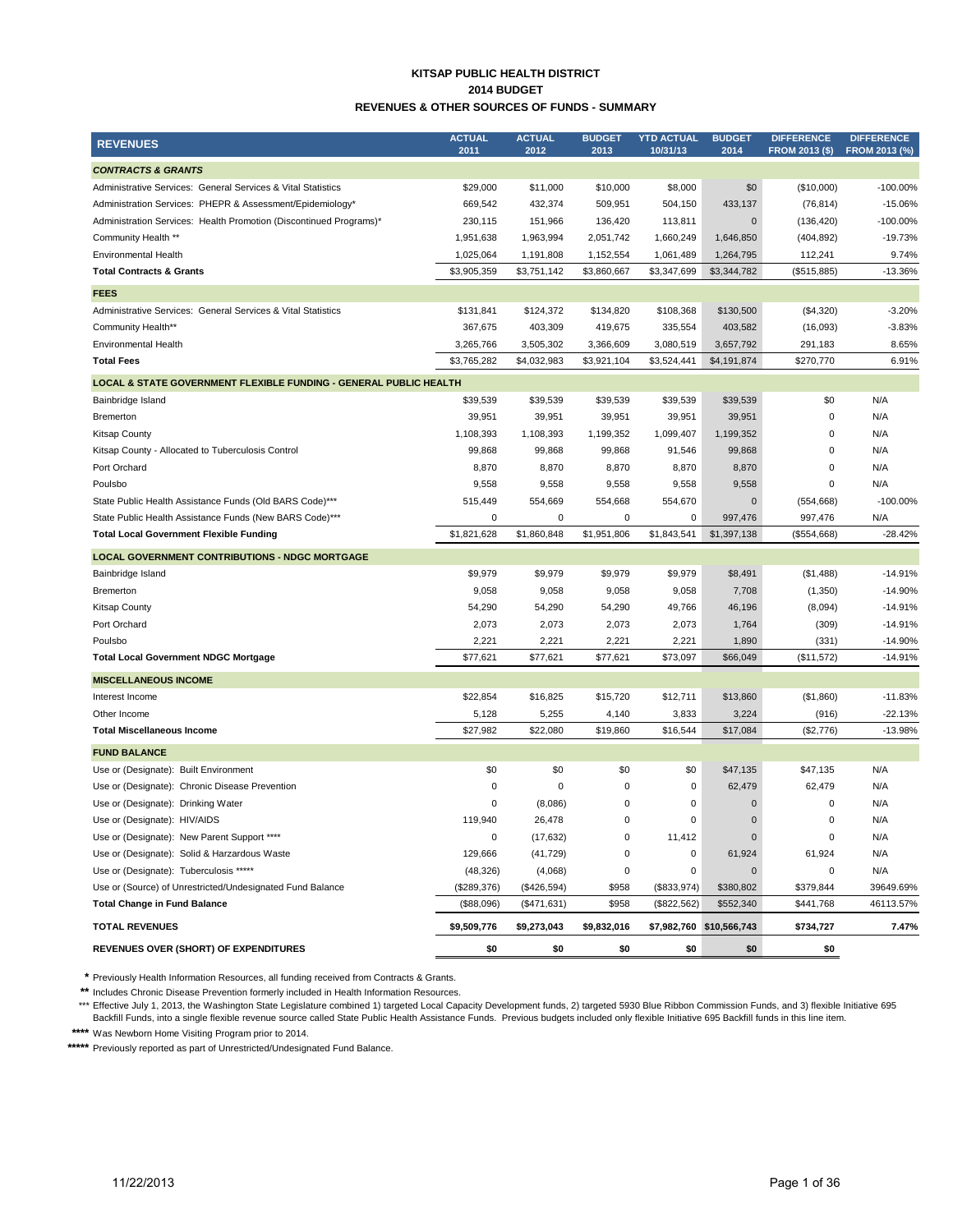#### **KITSAP PUBLIC HEALTH DISTRICT EXPENDITURES & OTHER USES OF FUNDS - SUMMARY 2014 BUDGET**

| <b>EXPENDITURES</b>                         | <b>ACTUAL</b><br>2011 | <b>ACTUAL</b><br>2012 | <b>BUDGET</b><br>2013 | <b>YTD ACTUAL</b><br>10/31/13 | <b>BUDGET</b><br>2014 | <b>DIFFERENCE</b> | <b>DIFFERENCE</b><br>FROM 2013 (\$) FROM 2013 (%) |
|---------------------------------------------|-----------------------|-----------------------|-----------------------|-------------------------------|-----------------------|-------------------|---------------------------------------------------|
| <b>Personnel Costs</b>                      |                       |                       |                       |                               |                       |                   |                                                   |
| Salaries & Wages                            | \$5,677,796           | \$5,637,465           | \$5,937,664           | \$4,862,960                   | \$6,305,299           | \$367,635         | 6.192%                                            |
| Payroll Taxes                               | $\mathbf 0$           | 350,551               | 469,344               | 363,161                       | 502,211               | 32,867            | 7.003%                                            |
| <b>Benefits</b>                             | 1,441,316             | 1,175,762             | 1,165,316             | 989,831                       | 1,396,090             | 230,774           | 19.804%                                           |
| <b>Flex Benefit</b>                         | 200,664               | 180,479               | 133,874               | 91,034                        | 129,768               | (4, 106)          | $-3.067%$                                         |
| <b>Continuing Education</b>                 | 16,833                | 15,001                | 0                     | 0                             | $\mathbf{0}$          | 0                 | N/A                                               |
| Unemployment                                | $\mathbf 0$           | 0                     | 35,359                | 0                             | 36,535                | 1,176             | 3.326%                                            |
| <b>Subtotal Personnel Costs</b>             | \$7,336,609           | \$7,359,258           | \$7,741,557           | \$6,306,986                   | \$8,369,903           | \$628,346         | 8.117%                                            |
| <b>Non-Personnel Costs</b>                  |                       |                       |                       |                               |                       |                   |                                                   |
| Supplies                                    | \$252,525             | \$228,171             | \$223,097             | \$193,131                     | \$269,203             | \$46,106          | 20.666%                                           |
| Office Equipment <\$5,000                   | 7,375                 | 13,084                | 2,328                 | 6,557                         | 954                   | (1, 374)          | $-59.021%$                                        |
| Computer Software <\$5,000                  | 40,452                | 37,472                | 18,789                | 18,988                        | 8,283                 | (10, 506)         | -55.916%                                          |
| Computer Hardware <\$5,000                  | 12,933                | 21,641                | 53,076                | 44,696                        | 42,393                | (10,683)          | $-20.128%$                                        |
| <b>Professional Services</b>                | 599,947               | 357,779               | 426,669               | 371,685                       | 530,271               | 103,602           | 24.282%                                           |
| <b>Legal Services</b>                       | 29,608                | 25,561                | 42,000                | 23,803                        | 28,550                | (13, 450)         | $-32.024%$                                        |
| Communications                              | 158,569               | 139,050               | 148,824               | 110,417                       | 144,873               | (3,951)           | $-2.655%$                                         |
| Travel & Mileage                            | 106,732               | 98,177                | 124,497               | 62,129                        | 97,659                | (26, 838)         | $-21.557%$                                        |
| Parking & Commute Trip Reduction            | 14,502                | 10,269                | 16,055                | 12,704                        | 19,923                | 3,868             | 24.092%                                           |
| Advertising                                 | 8,995                 | 7,159                 | 15,080                | 6,305                         | 9,220                 | (5,860)           | -38.859%                                          |
| <b>Rentals &amp; Leases</b>                 | 110,995               | 49,132                | 37,744                | 40,339                        | 51,444                | 13,700            | 36.297%                                           |
| Insurance                                   | 110,238               | 99,066                | 102,038               | 90,210                        | 105,051               | 3,013             | 2.953%                                            |
| Utilities                                   | 1,429                 | 2,041                 | 1,200                 | 1,998                         | 1,500                 | 300               | 25.000%                                           |
| Repairs & Maintenance                       | 15,419                | 104,431               | 127,899               | 96,588                        | 146,495               | 18,596            | 14.540%                                           |
| Operations & Maintenance: Government Center | 233,864               | 233,967               | 255,849               | 214,109                       | 274,788               | 18,939            | 7.402%                                            |
| Training                                    | $\mathbf 0$           | 36,829                | 82,012                | 41,632                        | 93,688                | 11,676            | 14.237%                                           |
| Miscellaneous                               | 53,077                | 76,963                | 46,038                | 45,258                        | 45,151                | (887)             | $-1.927%$                                         |
| Equipment >\$5,000                          | 50,577                | 18,978                | $\mathbf 0$           | $\mathbf 0$                   | $\mathbf 0$           | 0                 | N/A                                               |
| Computer Software > \$5,000                 | 12,625                | $\mathbf 0$           | 0                     | 0                             | $\mathbf{0}$          | 0                 | N/A                                               |
| Computer Hardware >\$5,000                  | $\mathbf 0$           | $\mathbf 0$           | 13,000                | 0                             | 13,000                | 0                 | 0.000%                                            |
| Government Center Debt Principal            | 117,500               | 122,500               | 127,500               | 105,833                       | 132,500               | 5,000             | 3.922%                                            |
| Government Center Debt Interest             | 235,805               | 231,515               | 226,764               | 189,392                       | 181,894               | (44, 870)         | $-19.787%$                                        |
| <b>Subtotal Non-Personnel Costs</b>         | \$2,173,167           | \$1,913,785           | \$2,090,459           | \$1,675,774                   | \$2,196,840           | \$106,381         | 5.089%                                            |
| <b>TOTAL EXPENDITURES</b>                   | \$9,509,776           | \$9,273,043           | \$9,832,016           | \$7,982,760                   | \$10,566,743          | \$734,727         | 7.473%                                            |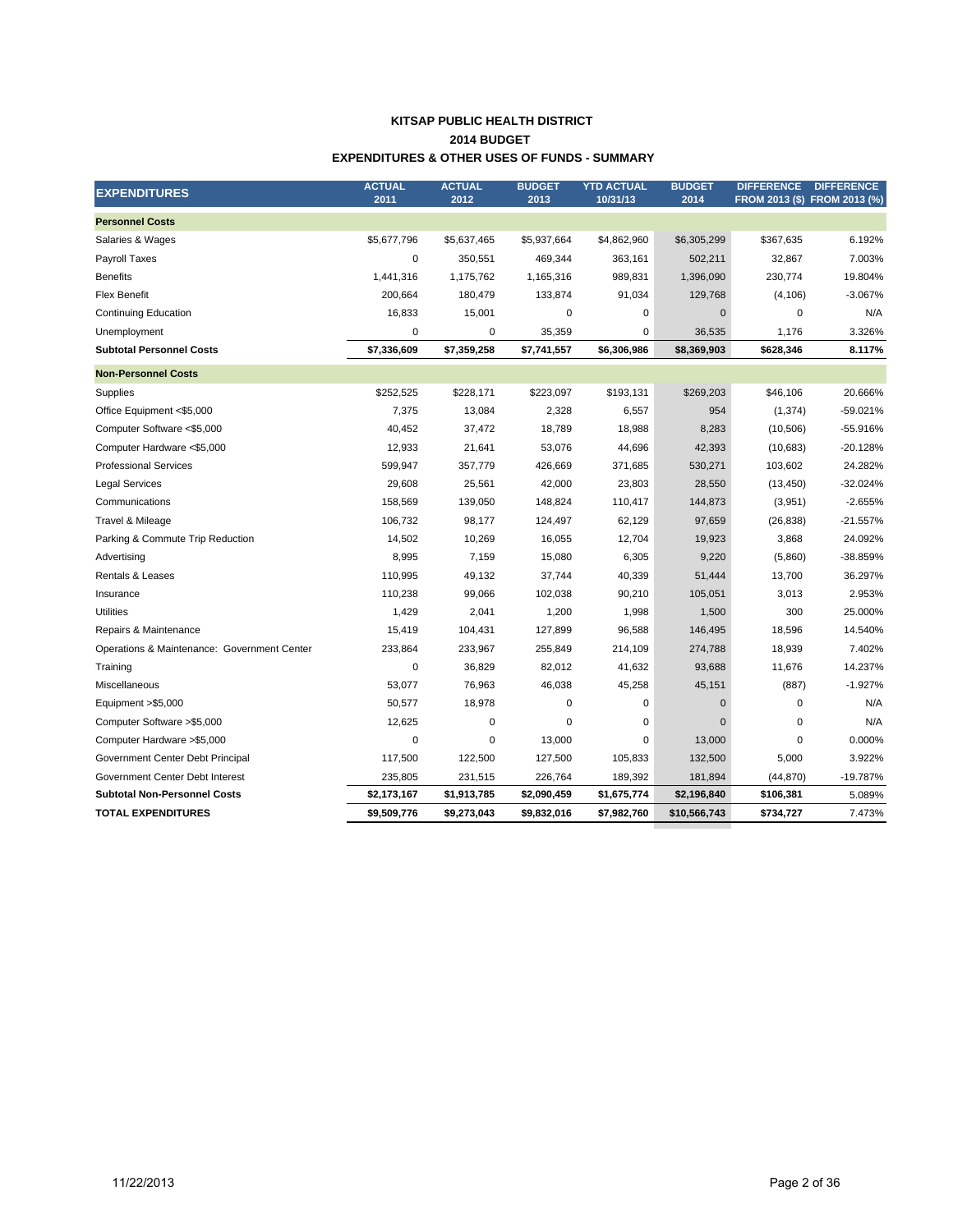## **KITSAP PUBLIC HEALTH DISTRICT 2014 BUDGET ADMINSTRATIVE SERVICES DIVISION**

|                                                  | <b>ACTUAL</b> | <b>ACTUAL</b> | <b>BUDGET</b> | <b>YTD ACTUAL</b> | <b>BUDGET</b> |
|--------------------------------------------------|---------------|---------------|---------------|-------------------|---------------|
|                                                  | 2011          | 2012          | 2013          | 10/31/13          | 2014          |
| <b>REVENUES</b>                                  |               |               |               |                   |               |
| <b>DIRECT PROGRAM REVENUES</b>                   | \$1,166,101   | \$819,413     | \$888,672     | \$823,970         | \$646,770     |
| State & Local Flexible Funding Needed to Balance | \$20,098      | \$169,068     | \$205,323     | \$51,598          | \$167,331     |
| <b>TOTAL REVENUES</b>                            | \$1,186,199   | \$988,481     | \$1,093,995   | \$875,568         | \$814,101     |
| <b>EXPENDITURES</b>                              |               |               |               |                   |               |
| <b>Personnel Costs</b>                           |               |               |               |                   |               |
| Salaries & Wages                                 | \$1,837,707   | \$1,745,513   | \$1,775,170   | \$1,468,728       | \$1,690,673   |
| <b>Payroll Taxes</b>                             | 0             | 106,086       | 139,498       | 108,727           | 133,294       |
| <b>Benefits</b>                                  | 477,186       | 379,321       | 353,178       | 300,980           | 370,816       |
| <b>Flex Benefit</b>                              | 63,665        | 50,637        | 47,265        | 30,804            | 42,186        |
| <b>Continuing Education</b>                      | 3,991         | 3,309         | 0             | 0                 | $\mathbf 0$   |
| Unemployment                                     | 0             | $\mathbf 0$   | 10,574        | $\mathbf 0$       | 9,741         |
| <b>Subtotal Personnel Costs</b>                  | \$2,382,549   | \$2,284,866   | \$2,325,685   | \$1,909,239       | \$2,246,710   |
| <b>Non-Personnel Costs</b>                       |               |               |               |                   |               |
| Supplies                                         | \$59,833      | \$63,173      | \$65,780      | \$57,577          | \$56,921      |
| Office Equipment <\$5,000                        | 982           | 8,477         | 1,828         | 1,187             | 704           |
| Computer Software <\$5,000                       | 34,049        | 35,496        | 17,789        | 17,966            | 7.183         |
| Computer Hardware <\$5,000                       | 8,984         | 8,678         | 27,670        | 10,961            | 11,743        |
| <b>Professional Services</b>                     | 191,149       | 85,903        | 100,317       | 83,127            | 76,379        |
| <b>Legal Services</b>                            | 12,995        | 21,638        | 24,500        | 13,631            | 13,850        |
| Communications                                   | 120,899       | 92,988        | 101,768       | 71,554            | 96,945        |
| Travel & Mileage                                 | 17,190        | 8,549         | 21,181        | 7,174             | 11,050        |
| Parking & Commute Trip Reduction                 | 4,283         | 1,026         | 2,886         | 1,926             | 2,470         |
| Advertising                                      | 0             | 530           | 180           | 2,771             | 2,020         |
| Rentals & Leases                                 | 62,836        | 43,052        | 35,332        | 34,148            | 39,384        |
| Insurance                                        | 109,988       | 99,066        | 100,424       | 89,828            | 103,437       |
| <b>Utilities</b>                                 | 1,352         | 2,022         | 1,200         | 1,925             | 1,500         |
| Repairs & Maintenance                            | 2,005         | 31,818        | 72,484        | 38,055            | 80,116        |
| Operations & Maintenance: Government Center      | 78,014        | 21,446        | 25,702        | 19,028            | 19,048        |
| Training                                         | $\pmb{0}$     | 19,851        | 29,132        | 19,823            | 24,834        |
| Miscellaneous                                    | 35,318        | 57,742        | 23,000        | 25,255            | 24,221        |
| Equipment > \$5,000                              | 50,577        | 18,978        | 0             | $\mathbf 0$       | $\mathbf 0$   |
| Computer Software >\$5,000                       | 12,625        | 0             | $\mathbf 0$   | $\mathbf 0$       | $\Omega$      |
| Computer Hardware >\$5,000                       | 0             | 0             | 13,000        | 0                 | 13,000        |
| Government Center Debt Principal                 | 117,500       | 122,500       | 127,500       | 105,833           | 132,500       |
| Government Center Debt Interest                  | 235,805       | 231,515       | 226,764       | 189,392           | 181,894       |
| <b>Subtotal Non-Personnel Costs</b>              | \$1,156,384   | \$974,448     | \$1,018,437   | \$791,161         | \$899,199     |
| <b>PROGRAM EXPENDITURES</b>                      | \$3,538,933   | \$3,259,314   | \$3,344,122   | \$2,700,400       | \$3,145,909   |
| <b>Administrative Services Overhead</b>          | (\$2,352,734) | (\$2,270,833) | (\$2,250,127) | (\$1,824,832)     | (\$2,331,808) |
| TOTAL EXPENDITURES W/OVERHEAD DISTRIBUTED        | \$1,186,199   | \$988,481     | \$1,093,995   | \$875,568         | \$814,101     |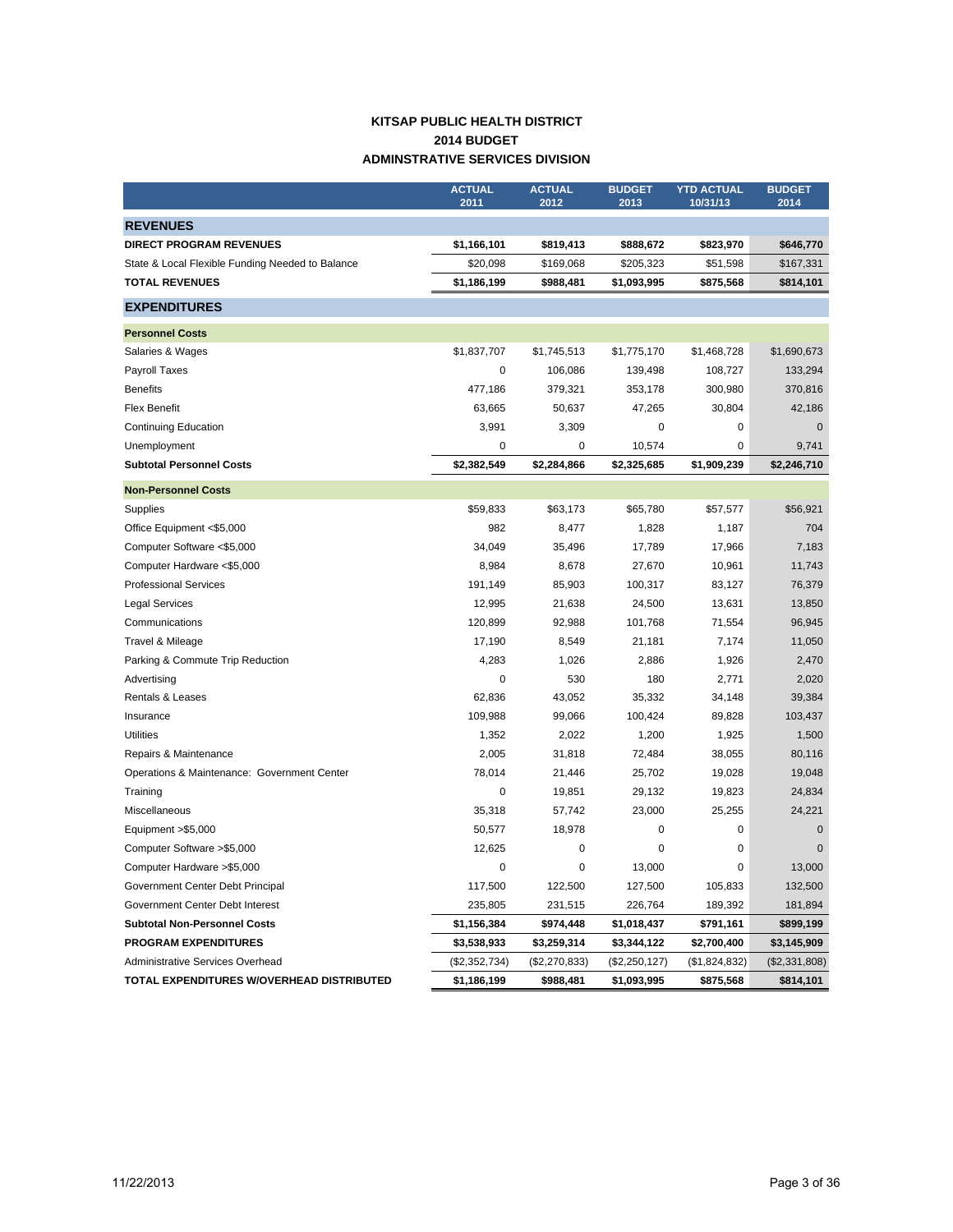#### **KITSAP PUBLIC HEALTH DISTRICT 2014 BUDGET ADMINISTRATIVE SERVICES**

|                                                               | <b>ACTUAL</b><br>2011 | <b>ACTUAL</b><br>2012 | <b>BUDGET</b><br>2013 | <b>YTD ACTUAL</b><br>10/31/13 | <b>BUDGET</b><br>2014 |
|---------------------------------------------------------------|-----------------------|-----------------------|-----------------------|-------------------------------|-----------------------|
| <b>REVENUES</b>                                               |                       |                       |                       |                               |                       |
| <b>Contracts &amp; Grants</b>                                 |                       |                       |                       |                               |                       |
| DOH ConCon PHIP Multi-State Learning (CHIP/SHIP)              | 9,000                 | 0                     | 0                     | $\Omega$                      | $\Omega$              |
| DOH ConCon - Public Health Improvement                        | $\mathbf 0$           | 1.000                 | 0                     | $\Omega$                      | $\mathbf 0$           |
| DOH ConCon - Public Health Infrastructure (QI)                | 0                     | 10,000                | 10,000                | 8,000                         | $\Omega$              |
| Kitsap Community Health Priorities - University of Washington | 10,000                | $\mathbf 0$           | 0                     | 0                             | $\mathbf 0$           |
| Kitsap Community Health Priorities - Harrison Hospital        | 10,000                | 0                     | $\Omega$              | 0                             | $\mathbf 0$           |
| Subtotal                                                      | \$29,000              | \$11,000              | \$10,000              | \$8,000                       | \$0                   |
| Fees                                                          |                       |                       |                       |                               |                       |
| <b>Birth Certificates</b>                                     | \$75,963              | \$71,280              | \$76,500              | \$60,973                      | \$74,400              |
| Death Certificates                                            | 43,074                | 41,774                | 45,600                | 38,393                        | 44,220                |
| Social Security Verification                                  | 8                     | 8                     | 0                     | 0                             | $\mathbf 0$           |
| Vital Statistics Postage & Handling                           | 12,796                | 11,310                | 12,720                | 9,002                         | 11,880                |
| <b>Subtotal Vital Statistics</b>                              | \$131,841             | \$124,372             | \$134,820             | \$108,368                     | \$130,500             |
| <b>Other Revenues</b>                                         |                       |                       |                       |                               |                       |
| Bainbridge - NDGC                                             | \$9,979               | \$9,979               | \$9.979               | \$9.979                       | \$8.491               |
| Bremerton - NDGC                                              | 9,058                 | 9,058                 | 9,058                 | 9,058                         | 7,708                 |
| Kitsap County - NDGC                                          | 54,290                | 54,290                | 54,290                | 49,766                        | 46,196                |
| Port Orchard - NDGC                                           | 2,073                 | 2,073                 | 2,073                 | 2,073                         | 1,764                 |
| Poulsbo - NDGC                                                | 2,221                 | 2,221                 | 2,221                 | 2,221                         | 1,890                 |
| Seaguist Lease                                                | 0                     | $\Omega$              | 0                     | 1,260                         | $\Omega$              |
| <b>Flex Court Restitution</b>                                 | 494                   | 424                   | 540                   | 690                           | 444                   |
| Admin - Other                                                 | 1,622                 | 3,598                 | 3,000                 | 1,057                         | 2,280                 |
| <b>Expenditure Reimbursements</b>                             | $\mathbf 0$           | 0                     | 0                     | 0                             | $\mathbf 0$           |
| Diamond Parking Tix                                           | 196                   | $\Omega$              | $\Omega$              | $\Omega$                      | $\Omega$              |
| Donations                                                     | 473                   | 107                   | $\Omega$              | $\Omega$                      | $\Omega$              |
| Cashiers' Over/Short                                          | (11)                  | 15                    | 0                     | 22                            | $\mathbf 0$           |
| Interest                                                      | 22,854                | 16,825                | 15,720                | 12,711                        | 13,860                |
| Non-Revenue                                                   | 2,354                 | 1,111                 | 600                   | 804                           | 500                   |
| <b>Subtotal Other Revenues</b>                                | \$105,603             | \$99,701              | \$97,481              | \$89,641                      | \$83.133              |
| <b>TOTAL REVENUES</b>                                         | \$266,444             | \$235,073             | \$242,301             | \$206,009                     | \$213,633             |

#### **EXPENDITURES Personnel Costs** Salaries & Wages **\$1,386,539** \$1,375,653 \$1,772,434 \$1,393,350 Payroll Taxes 0 83,392 107,830 86,547 112,619 Benefits 375,860 306,790 273,268 241,002 303,680 Flex Benefit 47,760 35,871 35,610 21,907 34,986 Continuing Education 2,608 2,281 0 0 0 Unemployment 0 0 8,192 0 8,320 **Subtotal Personnel Costs \$1,861,395 \$1,814,873 \$1,800,553 \$1,521,890 \$1,852,955 Non-Personnel Costs** Supplies \$50,135 \$56,985 \$57,277 \$51,860 \$56,371 Office Equipment <\$5,000 000 000 1,187 600 1,187 600 Computer Software <\$5,000 31,482 35,463 17,389 16,615 5,683 Computer Hardware <\$5,000 8,601 6,671 24,150 5,962 11,200 Professional Services 140,722 81,835 98,695 39,367 76,379 Legal Services 11,700 21,134 23,500 13,511 13,700 Communications 98,092 75,992 84,020 60,865 90,175 Travel & Mileage 10,776 3,795 8,890 5,494 6,055 Parking & Commute Trip Reduction <br>
4,158 936 2,526 1,905 2,400 Advertising 2,020 180 1,082 2,020 180 1,082 2,020 160 1,082 2,020 1,082 2,020 1,082 2,020 1,082 2,020 1,082 2,020 1,082 2,020 1,082 2,020 1,082 1,082 1,082 1,082 1,082 1,082 1,082 1,082 1,082 1,082 1,082 1,082 1,082 1,082 Rentals & Leases 60,921 41,432 35,232 32,453 39,384 Insurance 109,988 99,066 100,424 89,828 103,437 Utilities 1,352 2,022 1,200 1,925 1,500 Repairs & Maintenance 27,359 66,334 36,695 75,436 Operations & Maintenance: Government Center 59,360 0 0 0 0 Training 0 8,527 26,642 4,081 22,755 Miscellaneous 32,334 56,000 19,836 24,735 24,221 Equipment >\$5,000 50,577 18,978 0 0 0 Computer Software >\$5,000 12,625 0 0 0 0 Computer Hardware >\$5,000 0 0 0 13,000 0 13,000 13,000 Government Center Debt Principal 117,500 122,500 127,500 105,833 132,500 Government Center Debt Interest 235,805 231,515 226,764 189,392 181,894 **Subtotal Non-Personnel Costs \$1,038,429 \$899,217 \$934,359 \$682,790 \$858,710 PROGRAM EXPENDITURES \$2,899,824 \$2,714,090 \$2,734,912 \$2,204,680 \$2,711,665** Administrative Services Overhead (2,623,928) (2,498,054) (2,492,610) (1,998,671) (2,498,032) **TOTAL EXPENDITURES W/OVERHEAD DISTRIBUTED \$275,896 \$216,036 \$242,302 \$206,009 \$213,633**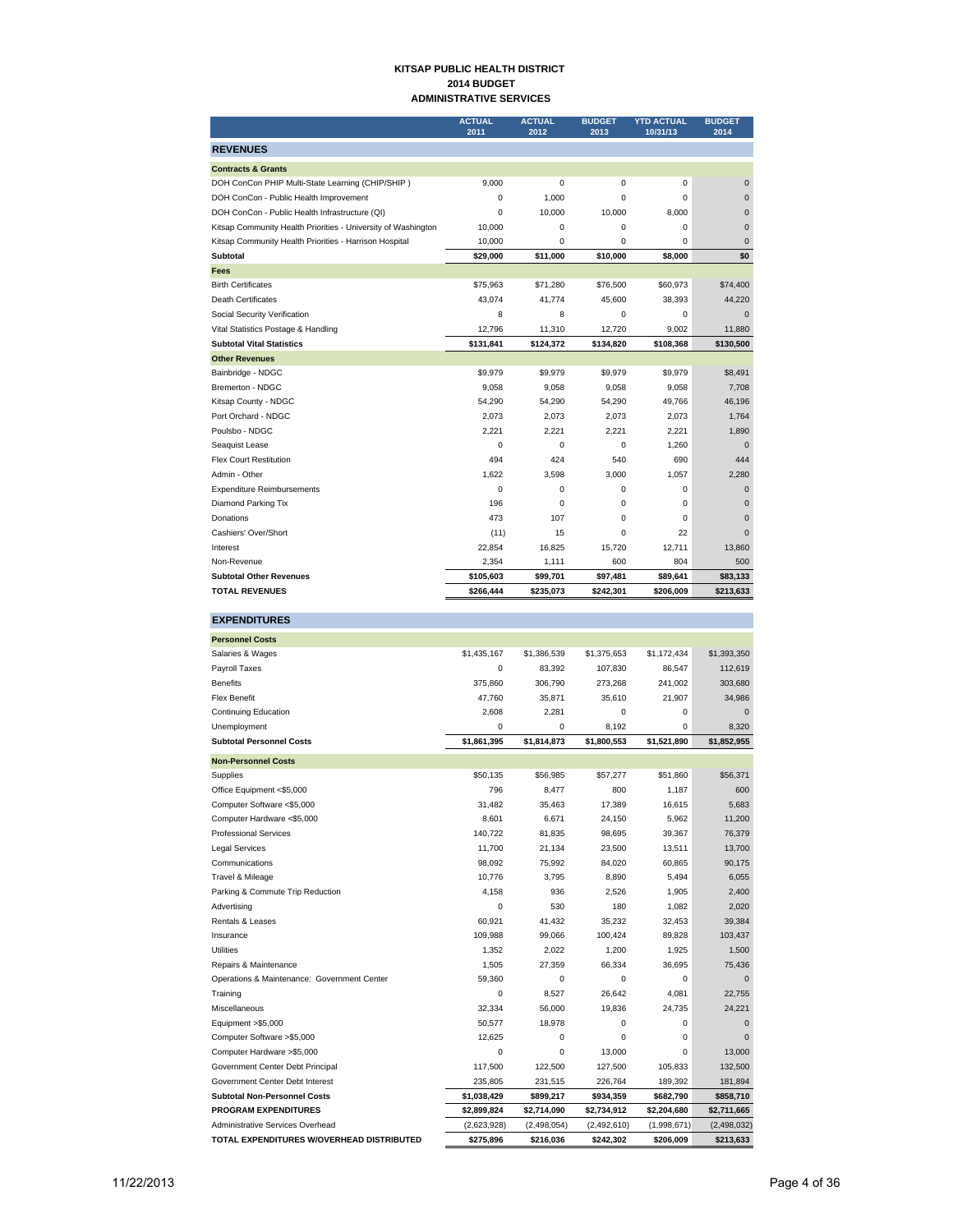## **KITSAP PUBLIC HEALTH DISTRICT 2014 BUDGET ASSESSMENT AND EPIDEMIOLOGY PROGRAM**

|                                                  | <b>ACTUAL</b><br>2011 | <b>ACTUAL</b><br>2012 | <b>BUDGET</b><br>2013 | <b>YTD ACTUAL</b><br>10/31/13 | <b>BUDGET</b><br>2014 |
|--------------------------------------------------|-----------------------|-----------------------|-----------------------|-------------------------------|-----------------------|
| <b>REVENUES</b>                                  |                       |                       |                       |                               |                       |
| <b>Clallam County Assessment Work</b>            | $\Omega$              | \$7,781               | \$18,000              | \$8,071                       | \$8,000               |
| Clallam County Behavioral Risk Factors           | $\Omega$              | 2,771                 | $\mathbf 0$           | 0                             | $\Omega$              |
| DOH Con Con LCDF Assessment                      | 119,455               | 84,544                | 93,900                | 93,900                        | $\mathbf 0$           |
| Genoa Healthcare Assessment Project              | 0                     | 0                     | $\mathbf 0$           | 1,769                         | $\Omega$              |
| Jefferson County Health Department               | 29,676                | 10,485                | 32,500                | 5,475                         | 32,500                |
| <b>KCR Assessment Projects</b>                   | 0                     | 4,950                 | $\mathbf 0$           | $\Omega$                      | $\Omega$              |
| Kitsap Mental Health Services                    | 0                     | 12,551                | 18,000                | 27,937                        | 18,000                |
| <b>OESD 114 Assessment Survey</b>                | 4,476                 | 4,132                 | 0                     | 6,920                         | $\Omega$              |
| <b>Olympic Community Action Programs</b>         | 0                     | 5,550                 | $\mathbf 0$           | 2,119                         | $\Omega$              |
| University of Washington Collaboration Grant     | $\Omega$              | $\Omega$              | 0                     | $\Omega$                      | 25,000                |
| Other - Assessment                               | $\Omega$              | $\Omega$              | 0                     | 0                             | $\Omega$              |
| <b>DIRECT PROGRAM REVENUES</b>                   | \$153,607             | \$132,764             | \$162,400             | \$146,191                     | \$83,500              |
| State & Local Flexible Funding Needed to Balance | \$31,942              | \$92,040              | \$90,225              | \$54,331                      | \$169,404             |
| <b>TOTAL REVENUES</b>                            | \$185,549             | \$224,804             | \$252,625             | \$200,522                     | \$252,904             |

| <b>EXPENDITURES</b> |  |  |  |  |  |  |  |  |  |  |  |  |  |  |
|---------------------|--|--|--|--|--|--|--|--|--|--|--|--|--|--|
|---------------------|--|--|--|--|--|--|--|--|--|--|--|--|--|--|

| <b>Personnel Costs</b>                      |             |             |             |             |                |
|---------------------------------------------|-------------|-------------|-------------|-------------|----------------|
| Salaries & Wages                            | 84,808      | \$103,541   | \$120,432   | \$96,114    | \$124,623      |
| Payroll Taxes                               | $\mathbf 0$ | 6,412       | 9,535       | 7,007       | 6,472          |
| <b>Benefits</b>                             | 31,566      | 31,962      | 33,776      | 27,603      | 35,720         |
| <b>Flex Benefit</b>                         | 29          | 4           | 0           | 7           | $\mathbf{0}$   |
| <b>Continuing Education</b>                 | 172         | 580         | $\mathbf 0$ | 0           | $\mathbf{0}$   |
| Unemployment                                | $\mathbf 0$ | $\mathbf 0$ | 720         | 0           | 391            |
| <b>Subtotal Personnel Costs</b>             | \$116,575   | \$142,499   | \$164,463   | \$130,731   | \$167,206      |
| <b>Non-Personnel Costs</b>                  |             |             |             |             |                |
| Supplies                                    | \$73        | \$97        | \$300       | \$40        | \$300          |
| Office Equipment <\$5,000                   | 56          | $\mathbf 0$ | 104         | $\mathbf 0$ | 104            |
| Computer Software <\$5,000                  | 2,079       | 33          | 0           | 704         | $\mathbf{0}$   |
| Computer Hardware <\$5,000                  | 22          | 1,956       | 0           | 0           | $\mathbf{0}$   |
| <b>Professional Services</b>                | 0           | $\mathbf 0$ | 0           | 0           | $\mathbf{0}$   |
| <b>Legal Services</b>                       | 0           | 312         | 0           | 0           | $\overline{0}$ |
| Communications                              | 0           | 8           | 0           | 1           | $\mathbf{0}$   |
| Travel & Mileage                            | 862         | 368         | 1,250       | 393         | 3,000          |
| Parking & Commute Trip Reduction            | 0           | $\mathbf 0$ | $\mathbf 0$ | 0           | $\mathbf{0}$   |
| Advertising                                 | 0           | $\mathbf 0$ | 0           | 0           | $\overline{0}$ |
| Rentals & Leases                            | 0           | $\mathbf 0$ | 0           | 0           | $\overline{0}$ |
| Insurance                                   | 0           | $\Omega$    | 0           | 0           | $\Omega$       |
| <b>Utilities</b>                            | $\Omega$    | $\mathbf 0$ | 0           | $\Omega$    | $\Omega$       |
| Repairs & Maintenance                       | 500         | 0           | 2,000       | 1,360       | 3,000          |
| Operations & Maintenance: Government Center | 4,181       | 6,441       | 8,045       | 6,139       | 8,205          |
| Training                                    | 0           | 4,198       | 568         | 2,244       | 500            |
| <b>Miscellaneous</b>                        | 470         | $\mathbf 0$ | 0           | 220         | $\mathbf{0}$   |
| Equipment >\$5,000                          | 0           | $\mathbf 0$ | 0           | 0           | $\mathbf{0}$   |
| Computer Software >\$5,000                  | 0           | $\mathbf 0$ | 0           | 0           | $\mathbf{0}$   |
| Computer Hardware > \$5,000                 | 0           | $\mathbf 0$ | 0           | 0           | $\mathbf{0}$   |
| <b>Subtotal Non-Personnel Costs</b>         | \$8,243     | \$13,413    | \$12,267    | \$11,101    | \$15,109       |
| <b>PROGRAM EXPENDITURES</b>                 | \$124,818   | \$155,912   | \$176,730   | \$141,832   | \$182,315      |
| Administrative Services Overhead            | \$60,731    | \$68,892    | \$75,895    | \$58,690    | \$70,589       |
| <b>TOTAL EXPENDITURES</b>                   | \$185,549   | \$224,804   | \$252,625   | \$200,522   | \$252,904      |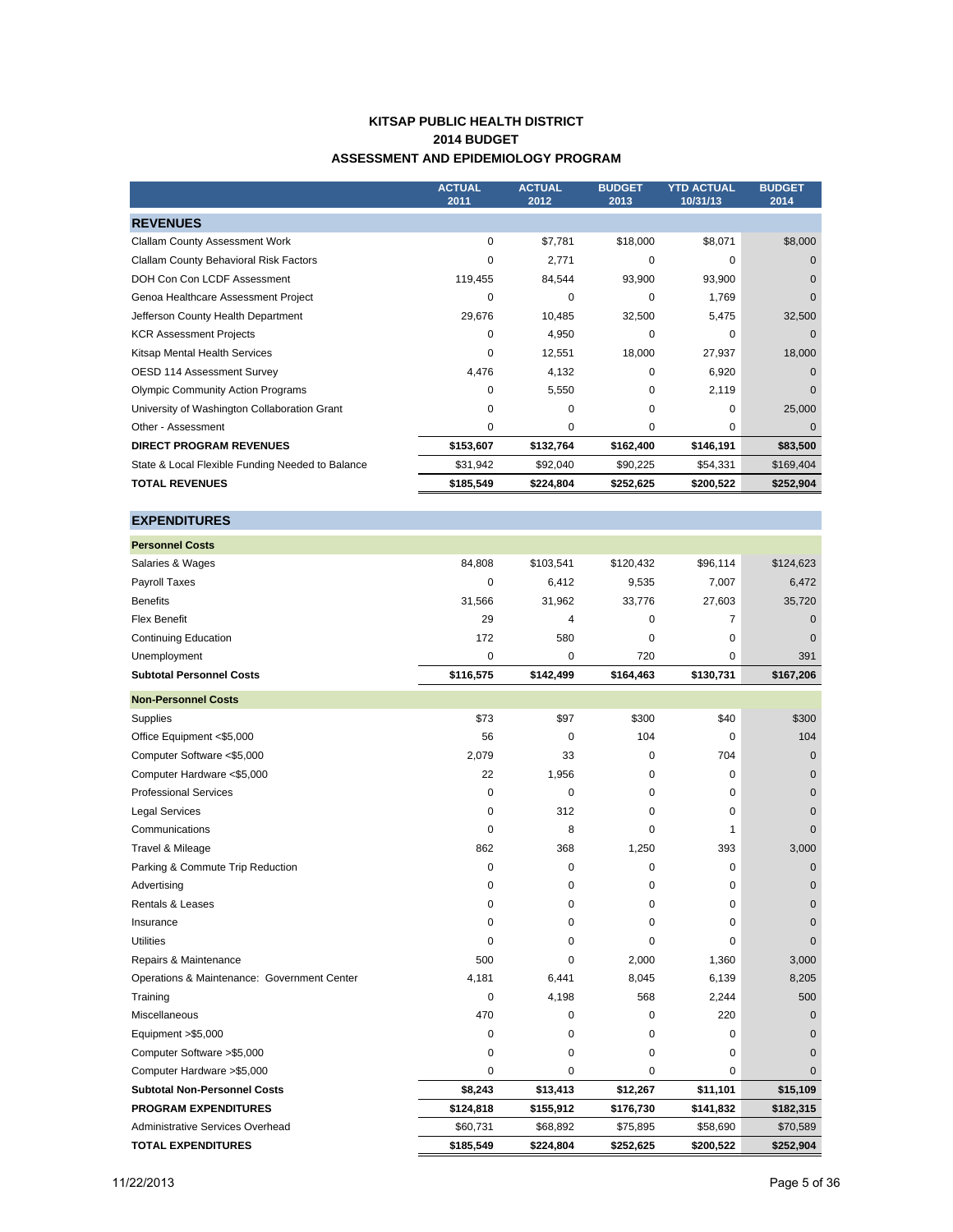## **KITSAP PUBLIC HEALTH DISTRICT 2014 BUDGET PUBLIC HEALTH EMERGENCY PREPAREDNESS AND RESPONSE PROGRAM**

|                                                  | <b>ACTUAL</b><br>2011 | <b>ACTUAL</b><br>2012 | <b>BUDGET</b><br>2013 | <b>YTD ACTUAL</b><br>10/31/13 | <b>BUDGET</b><br>2014 |
|--------------------------------------------------|-----------------------|-----------------------|-----------------------|-------------------------------|-----------------------|
| <b>REVENUES</b>                                  |                       |                       |                       |                               |                       |
| DOH Con Con H1N1 Funding Focus 1                 | \$89,526              | \$0                   | \$0                   | \$0                           | \$0                   |
| DOH Con Con H1N1 Funding LHJ                     | 349,963               | 0                     | $\Omega$              | $\Omega$                      | $\Omega$              |
| DOH Con Con PHEPR LHJ Funding                    | 0                     | 241.615               | 296,219               | 309.738                       | 292,675               |
| DOH Con Con PHEPR HC Systems Prep                | 73.169                | 57.995                | 51.332                | 48.221                        | 56.962                |
| University of Washington - PHEPR SNPComm         | 3,277                 | 0                     | $\Omega$              | 0                             | $\Omega$              |
| Other - PHEPR                                    | 0                     | 0                     | $\Omega$              | 0                             |                       |
| <b>DIRECT PROGRAM REVENUES</b>                   | \$515,935             | \$299,610             | \$347,551             | \$357,959                     | \$349,637             |
| State & Local Flexible Funding Needed to Balance | (\$76, 877)           | \$45,597              | \$13,717              | (\$17,380)                    | (\$2,073)             |
| <b>TOTAL REVENUES</b>                            | \$439,058             | \$345,207             | \$361,268             | \$340,579                     | \$347,564             |

## **EXPENDITURES**

| \$234.392 | \$203,723 | \$215,696 | \$182.917 | \$226,549    |
|-----------|-----------|-----------|-----------|--------------|
| 0         | 0         | 988       | 0         | 1,030        |
| 597       | 384       | 0         | 0         | $\mathbf{0}$ |
| 8.602     | 7.785     | 5.475     | 5.145     | 7,200        |
| 40.821    | 26.445    | 30,501    | 25.506    | 31,416       |
| 0         | 10.234    | 13.174    | 10.701    | 14,203       |
| \$184,372 | \$158,875 | \$165,558 | \$141.565 | \$172,700    |
|           |           |           |           |              |
|           |           |           |           |              |

| <b>Non-Personnel Costs</b>                  |           |           |           |           |             |
|---------------------------------------------|-----------|-----------|-----------|-----------|-------------|
| Supplies                                    | \$7,597   | \$4,704   | \$810     | \$1,897   | \$250       |
| Office Equipment <\$5,000                   | 130       | 0         | 924       | 0         | $\mathbf 0$ |
| Computer Software <\$5,000                  | 442       | 0         | 400       | 647       | 1,500       |
| Computer Hardware <\$5,000                  | 361       | 0         | 1,156     | 3,937     | 543         |
| <b>Professional Services</b>                | 35,949    | 0         | $\Omega$  | 42,410    | $\Omega$    |
| <b>Legal Services</b>                       | 1,152     | 0         | 1,000     | 120       | 150         |
| Communications                              | 22,651    | 16,786    | 17,748    | 9,924     | 6,770       |
| Travel & Mileage                            | 3,608     | 3,355     | 5,616     | 1,253     | 1,995       |
| Parking & Commute Trip Reduction            | 63        | 0         | 360       | $\Omega$  | 70          |
| Advertising                                 | 0         | 0         | 0         | 1.689     | $\Omega$    |
| <b>Rentals &amp; Leases</b>                 | 1,865     | 1,620     | 0         | 1,695     | $\Omega$    |
| Insurance                                   | 0         | 0         | 0         | $\Omega$  | $\Omega$    |
| <b>Utilities</b>                            | 0         | $\Omega$  | 0         | $\Omega$  | $\Omega$    |
| Repairs & Maintenance                       | 0         | 4,459     | 4,150     | $\Omega$  | 1,680       |
| Operations & Maintenance: Government Center | 8,154     | 9,151     | 10,557    | 8,696     | 10,843      |
| Training                                    | 0         | 1,868     | 1,261     | 3,292     | 1,579       |
| <b>Miscellaneous</b>                        | 584       | 1,050     | 2,002     | 0         | $\Omega$    |
| Equipment >\$5,000                          | 0         | 0         | 0         | 0         | $\Omega$    |
| Computer Software > \$5,000                 | 0         | 0         | 0         | $\Omega$  | $\Omega$    |
| Computer Hardware > \$5,000                 | 0         | 0         | 0         | 0         | $\Omega$    |
| <b>Subtotal Non-Personnel Costs</b>         | \$82,556  | \$42,993  | \$45,984  | \$75,560  | \$25,380    |
| <b>PROGRAM EXPENDITURES</b>                 | \$316,948 | \$246,716 | \$261,680 | \$258,477 | \$251,929   |
| Administrative Services Overhead            | \$122,110 | \$98,491  | \$99,588  | \$82,102  | \$95,635    |
| <b>TOTAL EXPENDITURES</b>                   | \$439,058 | \$345,207 | \$361,268 | \$340,579 | \$347,564   |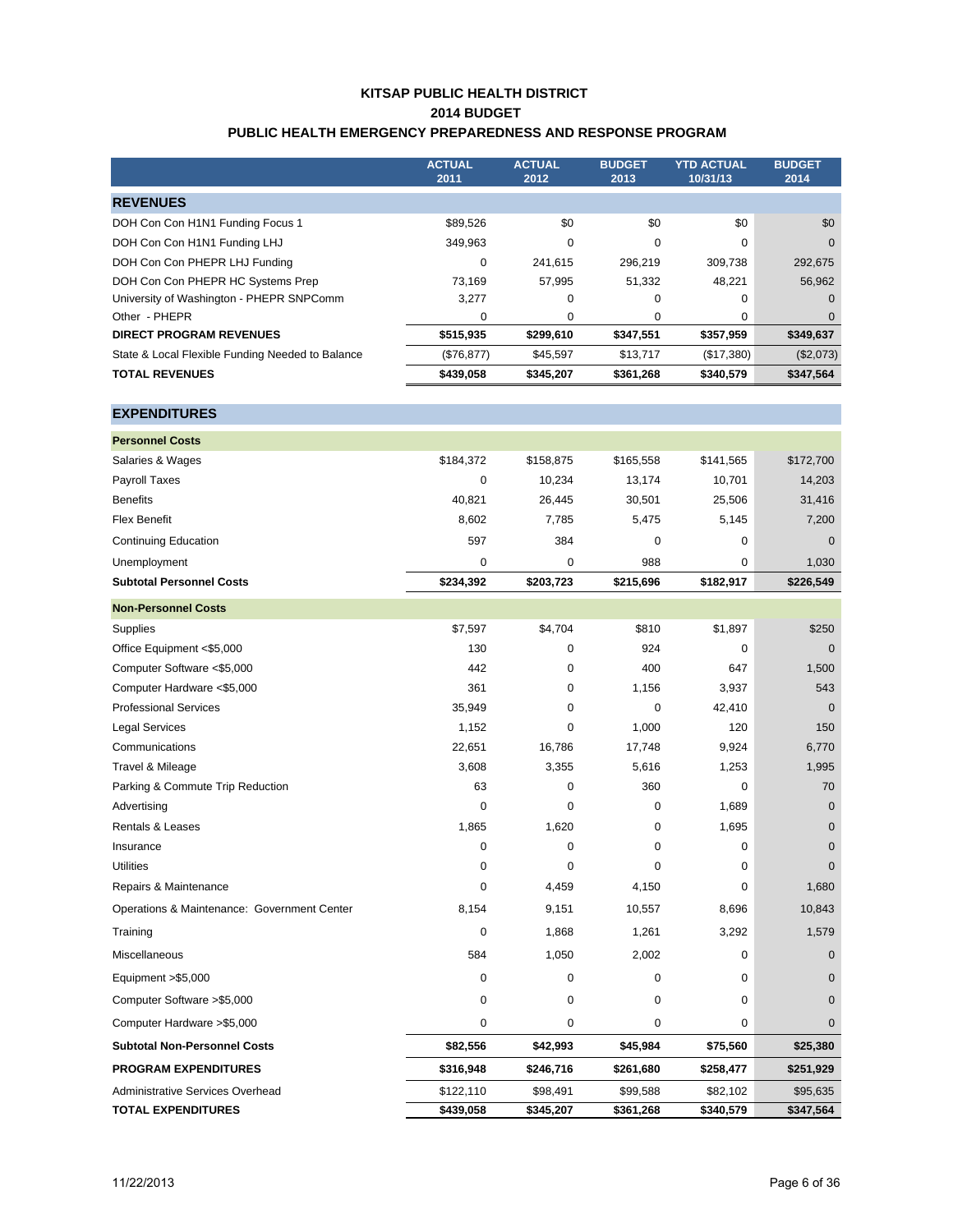# **KITSAP PUBLIC HEALTH DISTRICT HEALTH PROMOTION PROGRAM - Breast & Cervical Health 2014 BUDGET**

| Program Discontinued in 2013                     |                       |                       |                       |                               |                       |
|--------------------------------------------------|-----------------------|-----------------------|-----------------------|-------------------------------|-----------------------|
|                                                  | <b>ACTUAL</b><br>2011 | <b>ACTUAL</b><br>2012 | <b>BUDGET</b><br>2013 | <b>YTD ACTUAL</b><br>10/31/13 | <b>BUDGET</b><br>2014 |
| <b>REVENUES</b>                                  |                       |                       |                       |                               |                       |
| DSHS Medicaid Match - BCHP                       | 3,486                 | 802                   | 0                     | 0                             | $\mathbf{0}$          |
| Seattle/King County Public Health - BCHP State   | 27,139                | 17,495                | 28,500                | 12,135                        | $\mathbf{0}$          |
| Susan G Koman PSA                                | 628                   | 0                     | 0                     | 0                             | $\mathbf 0$           |
| <b>DIRECT PROGRAM REVENUES</b>                   | \$31,253              | \$18,297              | \$28,500              | \$12,135                      | \$0                   |
| State & Local Flexible Funding Needed to Balance | \$10,323              | \$26,350              | \$20,471              | \$10,175                      | \$0                   |
| <b>TOTAL REVENUES</b>                            | \$41,576              | \$44,647              | \$48,971              | \$22,310                      | \$0                   |
| <b>EXPENDITURES</b>                              |                       |                       |                       |                               |                       |
| <b>Personnel Costs</b>                           |                       |                       |                       |                               |                       |
| Salaries & Wages                                 | 20,479                | \$22,390              | \$24,698              | \$11,460                      | \$0                   |
| Payroll Taxes                                    | $\Omega$              | 1,387                 | 1,950                 | 876                           | $\mathbf 0$           |
| <b>Benefits</b>                                  | 4,216                 | 3,458                 | 3,032                 | 1,494                         | $\mathbf{0}$          |
| <b>Flex Benefit</b>                              | 1,375                 | 1,539                 | 1,665                 | 637                           | $\mathbf{0}$          |
| <b>Continuing Education</b>                      | 72                    | 37                    | 0                     | 0                             | $\mathbf{0}$          |

Unemployment 0 0 0 147 0 0

| <b>Subtotal Personnel Costs</b>             | \$26,142    | \$28,811    | \$31,492 | \$14,467 | \$0            |
|---------------------------------------------|-------------|-------------|----------|----------|----------------|
| <b>Non-Personnel Costs</b>                  |             |             |          |          |                |
| Supplies                                    | \$18        | \$57        | \$84     | \$0      | \$0            |
| Office Equipment <\$5,000                   | 0           | 0           | 0        | 0        | $\mathbf{0}$   |
| Computer Software <\$5,000                  | 0           | 0           | 0        | 0        | $\mathbf 0$    |
| Computer Hardware <\$5,000                  | 0           | 51          | 1,052    | 344      | $\mathbf 0$    |
| <b>Professional Services</b>                | 628         | $\Omega$    | 0        | $\Omega$ | $\mathbf 0$    |
| <b>Legal Services</b>                       | 0           | 192         | 0        | $\Omega$ | $\mathbf 0$    |
| Communications                              | 79          | 89          | 0        | 86       | $\mathbf 0$    |
| Travel & Mileage                            | 211         | 69          | 96       | (12)     | $\mathbf 0$    |
| Parking & Commute Trip Reduction            | 0           | 0           | 0        | 0        | $\mathbf{0}$   |
| Advertising                                 | 0           | $\mathbf 0$ | 0        | $\Omega$ | $\mathbf 0$    |
| Rentals & Leases                            | 0           | 0           | 0        | 0        | $\mathbf 0$    |
| Insurance                                   | 0           | $\mathbf 0$ | 0        | $\Omega$ | $\overline{0}$ |
| <b>Utilities</b>                            | 0           | $\mathbf 0$ | 0        | 0        | $\mathbf 0$    |
| Repairs & Maintenance                       | 0           | $\Omega$    | 0        | $\Omega$ | $\mathbf 0$    |
| Operations & Maintenance: Government Center | 879         | 1,449       | 1,543    | 846      | $\mathbf 0$    |
| Training                                    | 0           | $\mathbf 0$ | 148      | 89       | $\mathbf{0}$   |
| <b>Miscellaneous</b>                        | 0           | $\mathbf 0$ | 0        | $\Omega$ | $\mathbf{0}$   |
| Equipment >\$5,000                          | 0           | 0           | 0        | 0        | $\mathbf 0$    |
| Computer Software > \$5,000                 | 0           | $\mathbf 0$ | 0        | $\Omega$ | $\mathbf{0}$   |
| Computer Hardware > \$5,000                 | $\mathbf 0$ | $\mathbf 0$ | 0        | 0        | $\overline{0}$ |
| <b>Subtotal Non-Personnel Costs</b>         | \$1,815     | \$1,907     | \$2,923  | \$1,353  | \$0            |
| <b>PROGRAM EXPENDITURES</b>                 | \$27,957    | \$30,718    | \$34,415 | \$15,820 | \$0            |
| Administrative Services Overhead            | \$13,619    | \$13,929    | \$14,556 | \$6,490  | \$0            |
| <b>TOTAL EXPENDITURES</b>                   | \$41,576    | \$44,647    | \$48,971 | \$22,310 | \$0            |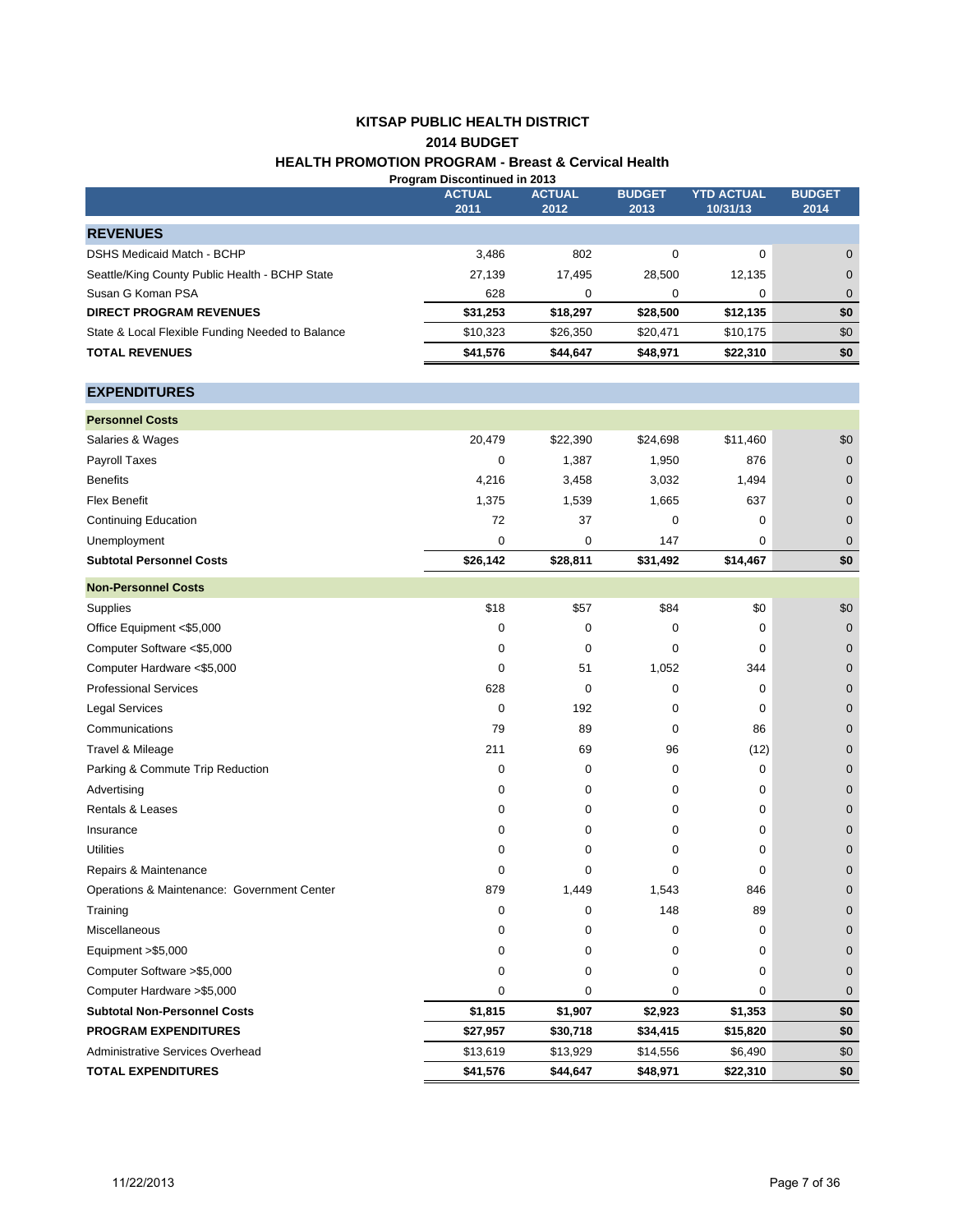# **KITSAP PUBLIC HEALTH DISTRICT 2014 BUDGET HEALTH PROMOTION PROGRAM - Count on Kitsap**

| Program Discontinued in 2013                     |               |               |               |                   |                |  |
|--------------------------------------------------|---------------|---------------|---------------|-------------------|----------------|--|
|                                                  | <b>ACTUAL</b> | <b>ACTUAL</b> | <b>BUDGET</b> | <b>YTD ACTUAL</b> | <b>BUDGET</b>  |  |
|                                                  | 2011          | 2012          | 2013          | 10/31/13          | 2014           |  |
| <b>REVENUES</b>                                  |               |               |               |                   |                |  |
| ONDCP / SAMHSA Count on Kitsap                   | \$108,890     | \$133,669     | \$107,920     | \$101,676         | \$0            |  |
| <b>DIRECT PROGRAM REVENUES</b>                   | \$108,890     | \$133,669     | \$107,920     | \$101,676         | \$0            |  |
| State & Local Flexible Funding Needed to Balance | \$63,782      | \$24,118      | \$80,909      | \$4,472           | \$0            |  |
| <b>TOTAL REVENUES</b>                            | \$172,672     | \$157,787     | \$188,829     | \$106,148         | \$0            |  |
| <b>EXPENDITURES</b>                              |               |               |               |                   |                |  |
| <b>Personnel Costs</b>                           |               |               |               |                   |                |  |
| Salaries & Wages                                 | \$84,518      | \$74,168      | \$88,829      | \$47,155          | \$0            |  |
| Payroll Taxes                                    | $\mathbf 0$   | 4,661         | 7,009         | 3,596             | $\mathbf 0$    |  |
| <b>Benefits</b>                                  | 17,505        | 10,666        | 12,601        | 5,375             | $\mathbf 0$    |  |
| <b>Flex Benefit</b>                              | 5,287         | 5,438         | 4,515         | 3,108             | $\mathbf 0$    |  |
| <b>Continuing Education</b>                      | 527           | 27            | 0             | 0                 | $\overline{0}$ |  |
| Unemployment                                     | $\mathbf 0$   | 0             | 527           | 0                 | $\mathbf 0$    |  |
| <b>Subtotal Personnel Costs</b>                  | \$107,837     | \$94,960      | \$113,481     | \$59,234          | \$0            |  |
| <b>Non-Personnel Costs</b>                       |               |               |               |                   |                |  |
| Supplies                                         | \$1,133       | \$1,330       | \$7,309       | \$3,780           | \$0            |  |
| Office Equipment <\$5,000                        | $\mathbf 0$   | 0             | $\mathbf 0$   | 0                 | $\mathbf 0$    |  |
| Computer Software <\$5,000                       | 46            | 0             | 0             | 0                 | $\mathbf 0$    |  |
| Computer Hardware <\$5,000                       | 0             | $\mathbf 0$   | 1,312         | 718               | $\overline{0}$ |  |
| <b>Professional Services</b>                     | $\mathbf 0$   | 4,068         | 1,622         | 1,350             | $\overline{0}$ |  |
| <b>Legal Services</b>                            | 143           | 0             | 0             | 0                 | $\mathbf 0$    |  |
| Communications                                   | 26            | 113           | 0             | 678               | $\mathbf 0$    |  |
| Travel & Mileage                                 | 1,596         | 962           | 5,329         | 46                | $\mathbf 0$    |  |
| Parking & Commute Trip Reduction                 | 0             | 90            | 0             | 21                | $\mathbf 0$    |  |
| Advertising                                      | $\mathbf 0$   | 0             | 0             | 0                 | $\mathbf 0$    |  |
| <b>Rentals &amp; Leases</b>                      | 50            | 0             | 100           | 0                 | $\overline{0}$ |  |
| Insurance                                        | 0             | 0             | 0             | 0                 | $\mathbf 0$    |  |
| <b>Utilities</b>                                 | 0             | $\mathbf 0$   | 0             | 0                 | $\mathbf 0$    |  |
| Repairs & Maintenance                            | $\Omega$      | $\mathbf 0$   | $\mathbf 0$   | 0                 | $\mathbf 0$    |  |
| Operations & Maintenance: Government Center      | 3,732         | 4,405         | 5,557         | 3,347             | $\mathbf 0$    |  |
| Training                                         | $\mathbf 0$   | 5,258         | 513           | 10,117            | $\mathbf 0$    |  |
| Miscellaneous                                    | 1,930         | 692           | 1,162         | 300               | 0              |  |
| Equipment $>$ \$5,000                            | 0             | 0             | 0             | 0                 | $\mathbf 0$    |  |
| Computer Software >\$5,000                       | 0             | 0             | 0             | 0                 | $\mathbf 0$    |  |
| Computer Hardware > \$5,000                      | 0             | 0             | 0             | 0                 | $\mathbf 0$    |  |
| <b>Subtotal Non-Personnel Costs</b>              | \$8,656       | \$16,918      | \$22,904      | \$20,357          | \$0            |  |
| <b>PROGRAM EXPENDITURES</b>                      | \$116,493     | \$111,878     | \$136,385     | \$79,591          | \$0            |  |
| Administrative Services Overhead                 | \$56,179      | \$45,909      | \$52,444      | \$26,557          | \$0            |  |
| PROGRAM EXPENDITURES                             | \$172,672     | \$157,787     | \$188,829     | \$106,148         | \$0            |  |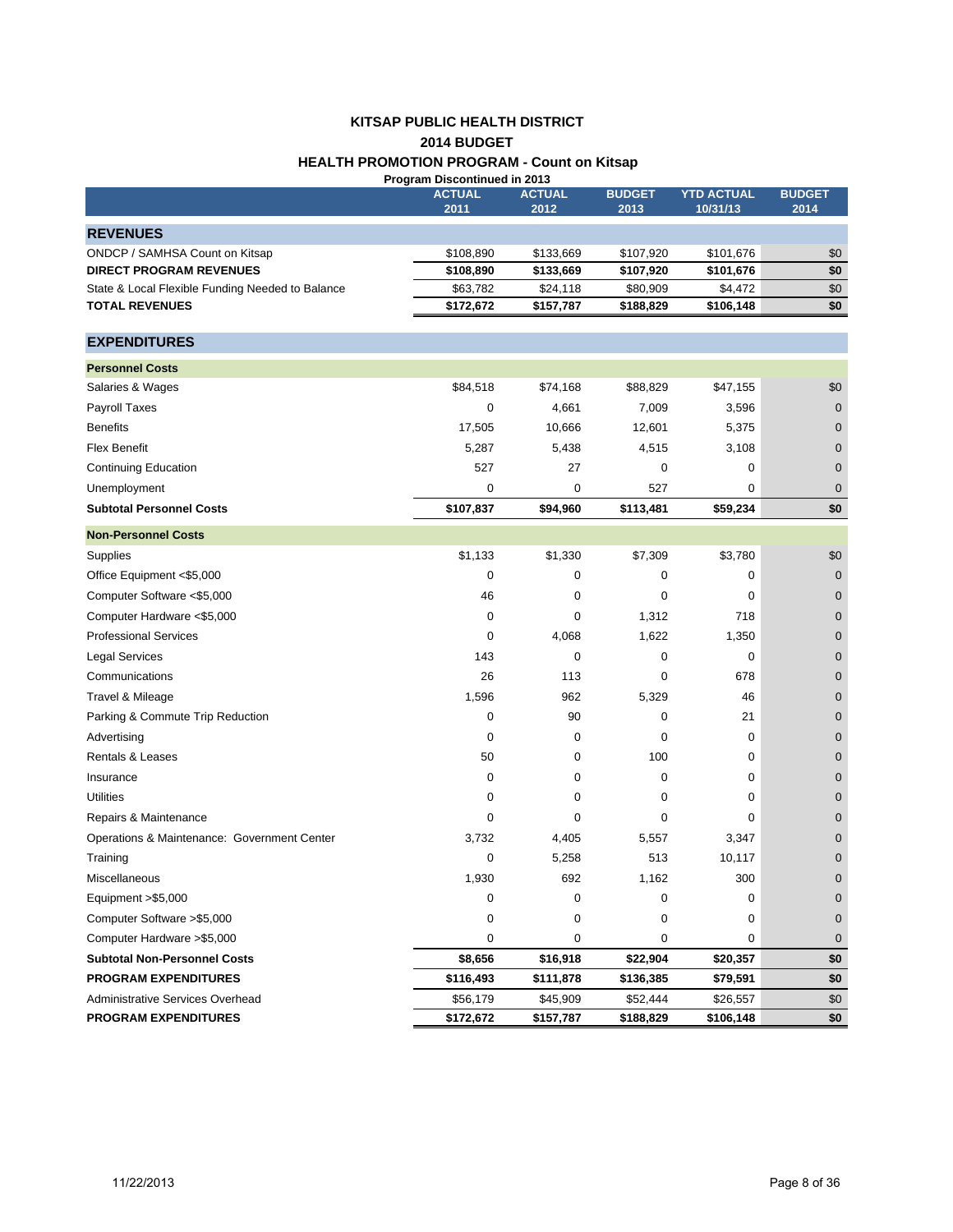#### **KITSAP PUBLIC HEALTH DISTRICT HEALTH PROMOTION PROGRAM - Oral Health 2014 BUDGET Program Discontinued in 2011**

|                                                  | ו ו עש ווו ש <del>ט</del> טווווועסטרו וווא ונש<br><b>ACTUAL</b> | <b>ACTUAL</b> | <b>BUDGET</b> | <b>YTD ACTUAL</b> | <b>BUDGET</b> |
|--------------------------------------------------|-----------------------------------------------------------------|---------------|---------------|-------------------|---------------|
|                                                  | 2011                                                            | 2012          | 2013          | 10/31/13          | 2014          |
| <b>REVENUES</b>                                  |                                                                 |               |               |                   |               |
| DSHS Medicaid Match - Oral Health                | 11,118                                                          | 0             | 0             | 0                 | $\mathbf{0}$  |
| <b>DIRECT PROGRAM REVENUES</b>                   | \$11,118                                                        | \$0           | \$0           | \$0               | \$0           |
| State & Local Flexible Funding Needed to Balance | (\$11,068)                                                      | \$0           | \$0           | \$0               | \$0           |
| <b>TOTAL REVENUES</b>                            | \$50                                                            | \$0           | \$0           | \$0               | \$0           |
|                                                  |                                                                 |               |               |                   |               |
| <b>EXPENDITURES</b>                              |                                                                 |               |               |                   |               |
| <b>Personnel Costs</b>                           |                                                                 |               |               |                   |               |
| Salaries & Wages                                 | 0                                                               | \$0           | \$0           | \$0               | \$0           |
| Payroll Taxes                                    | 0                                                               | 0             | 0             | 0                 | $\mathbf 0$   |
| <b>Benefits</b>                                  | 0                                                               | 0             | 0             | 0                 | 0             |
| <b>Flex Benefit</b>                              | 0                                                               | 0             | 0             | 0                 | 0             |
| <b>Continuing Education</b>                      | 0                                                               | 0             | 0             | 0                 | 0             |
| Unemployment                                     | 0                                                               | 0             | 0             | 0                 | $\mathbf 0$   |
| <b>Subtotal Personnel Costs</b>                  | \$0                                                             | \$0           | \$0           | \$0               | \$0           |
| <b>Non-Personnel Costs</b>                       |                                                                 |               |               |                   |               |
| Supplies                                         | \$0                                                             | \$0           | \$0           | \$0               | \$0           |
| Office Equipment <\$5,000                        | 0                                                               | 0             | 0             | 0                 | $\mathbf 0$   |
| Computer Software <\$5,000                       | 0                                                               | 0             | 0             | 0                 | 0             |
| Computer Hardware <\$5,000                       | 0                                                               | 0             | 0             | 0                 | 0             |
| <b>Professional Services</b>                     | 0                                                               | 0             | 0             | 0                 | 0             |
| <b>Legal Services</b>                            | 0                                                               | 0             | 0             | 0                 | 0             |
| Communications                                   | 5                                                               | 0             | 0             | 0                 | 0             |
| Travel & Mileage                                 | 0                                                               | 0             | 0             | 0                 | 0             |
| Parking & Commute Trip Reduction                 | 45                                                              | 0             | 0             | 0                 | 0             |
| Advertising                                      | 0                                                               | 0             | 0             | 0                 | 0             |
| <b>Rentals &amp; Leases</b>                      | 0                                                               | 0             | 0             | 0                 | 0             |
| Insurance                                        | 0                                                               | 0             | 0             | 0                 | 0             |
| <b>Utilities</b>                                 | 0                                                               | 0             | 0             | 0                 | 0             |
| Repairs & Maintenance                            | 0                                                               | 0             | 0             | 0                 | 0             |
| Operations & Maintenance: Government Center      | 0                                                               | 0             | 0             | 0                 | 0             |
| Training                                         | 0                                                               | 0             | 0             | 0                 | $\mathbf 0$   |
| Miscellaneous                                    | 0                                                               | 0             | 0             | 0                 | 0             |
| Equipment $> $5,000$                             | 0                                                               | 0             | 0             | 0                 | 0             |
| Computer Software > \$5,000                      | 0                                                               | 0             | 0             | 0                 | $\mathbf 0$   |
| Computer Hardware > \$5,000                      | 0                                                               | 0             | 0             | 0                 | $\mathbf 0$   |
| <b>Subtotal Non-Personnel Costs</b>              | \$50                                                            | \$0           | \$0           | \$0               | \$0           |
| PROGRAM EXPENDITURES                             | \$50                                                            | \$0           | \$0           | \$0               | \$0           |
| Administrative Services Overhead                 | \$0                                                             | \$0           | \$0           | \$0               | \$0           |
| <b>TOTAL EXPENDITURES</b>                        | \$50                                                            | \$0           | \$0           | \$0               | \$0           |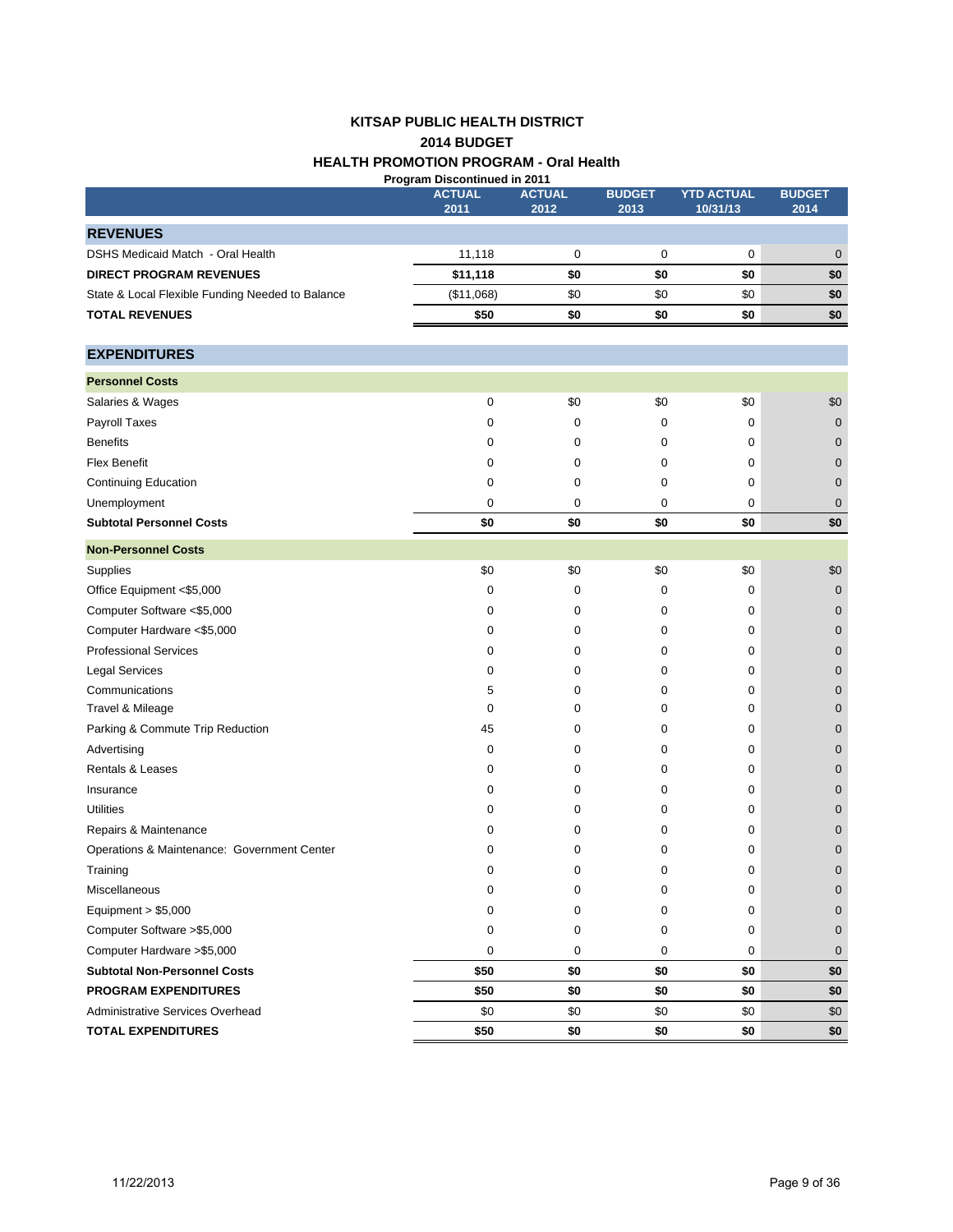#### **KITSAP PUBLIC HEALTH DISTRICT 2014 BUDGET HEALTH PROMOTION PROGRAM - School Based Health Clinic Program Discontinued in 2011**

|                                                  | <b>ACTUAL</b> | <b>ACTUAL</b> | <b>BUDGET</b> | <b>YTD ACTUAL</b> | <b>BUDGET</b>    |
|--------------------------------------------------|---------------|---------------|---------------|-------------------|------------------|
|                                                  | 2011          | 2012          | 2013          | 10/31/13          | 2014             |
| <b>REVENUES</b>                                  |               |               |               |                   |                  |
| DOH Con Con MCHBG CAH Contracts FED - SBHC       | \$29,602      | \$0           | \$0           | \$0               | \$0              |
| Group Health Foundation                          | 1,978         | 0             | 0             | 0                 | $\mathbf 0$      |
| <b>DIRECT PROGRAM REVENUES</b>                   | \$31,580      | \$0           | \$0           | \$0               | \$0              |
| State & Local Flexible Funding Needed to Balance | (\$11,378)    | \$0           | \$0           | \$0               | \$0              |
| <b>TOTAL REVENUES</b>                            | \$20,202      | \$0           | \$0           | \$0               | \$0              |
|                                                  |               |               |               |                   |                  |
| <b>EXPENDITURES</b>                              |               |               |               |                   |                  |
| <b>Personnel Costs</b>                           |               |               |               |                   |                  |
| Salaries & Wages                                 | \$3,778       | \$0           | \$0           | \$0               | \$0              |
| Payroll Taxes                                    | 0             | 0             | 0             | 0                 | $\boldsymbol{0}$ |
| <b>Benefits</b>                                  | 515           | 0             | 0             | 0                 | $\mathbf 0$      |
| <b>Flex Benefit</b>                              | 218           | 0             | 0             | 0                 | $\mathbf 0$      |
| <b>Continuing Education</b>                      | 0             | 0             | 0             | 0                 | $\mathbf 0$      |
| Unemployment                                     | 0             | 0             | 0             | 0                 | $\mathbf 0$      |
| <b>Subtotal Personnel Costs</b>                  | \$4,511       | \$0           | \$0           | \$0               | \$0              |
| <b>Non-Personnel Costs</b>                       |               |               |               |                   |                  |
| Supplies                                         | \$0           | \$0           | \$0           | \$0               | \$0              |
| Office Equipment <\$5,000                        | 0             | 0             | 0             | 0                 | $\mathbf 0$      |
| Computer Software <\$5,000                       | 0             | 0             | 0             | 0                 | $\mathbf 0$      |
| Computer Hardware <\$5,000                       | 0             | 0             | 0             | 0                 | $\mathbf 0$      |
| <b>Professional Services</b>                     | 13,350        | 0             | $\mathbf 0$   | 0                 | $\mathbf 0$      |
| <b>Legal Services</b>                            | 0             | 0             | 0             | 0                 | $\mathbf 0$      |
| Communications                                   | 0             | 0             | 0             | 0                 | $\mathbf 0$      |
| Travel & Mileage                                 | 137           | 0             | 0             | 0                 | $\mathbf 0$      |
| Parking & Commute Trip Reduction                 | 17            | 0             | 0             | 0                 | $\mathbf 0$      |
| Advertising                                      | 0             | 0             | 0             | 0                 | $\mathbf 0$      |
| Rentals & Leases                                 | 0             | 0             | $\mathbf 0$   | 0                 | $\mathbf 0$      |
| Insurance                                        | 0             | 0             | 0             | 0                 | $\mathbf 0$      |
| <b>Utilities</b>                                 | 0             | 0             | 0             | 0                 | $\mathbf 0$      |
| Repairs & Maintenance                            | 0             | 0             | 0             | 0                 | $\mathbf 0$      |
| Operations & Maintenance: Government Center      | 145           | 0             | 0             | 0                 | $\mathbf 0$      |
| Training                                         | 0             | 0             | 0             | 0                 | $\mathbf 0$      |
| Miscellaneous                                    | 0             | 0             | 0             | 0                 | $\mathbf 0$      |
| Equipment >\$5,000                               | 0             | 0             | 0             | 0                 | $\mathbf 0$      |
| Computer Software > \$5,000                      | 0             | 0             | 0             | 0                 | $\mathbf 0$      |
| Computer Hardware > \$5,000                      | 0             | 0             | 0             | 0                 | $\mathbf 0$      |
| <b>Subtotal Non-Personnel Costs</b>              | \$13,649      | \$0           | \$0           | \$0               | \$0              |
| <b>PROGRAM EXPENDITURES</b>                      | \$18,160      | \$0           | \$0           | \$0               | \$0              |
| Administrative Services Overhead                 | \$2,042       | \$0           | \$0           | \$0               | \$0              |
| <b>TOTAL EXPENDITURES</b>                        | \$20,202      | \$0           | \$0           | \$0               | \$0              |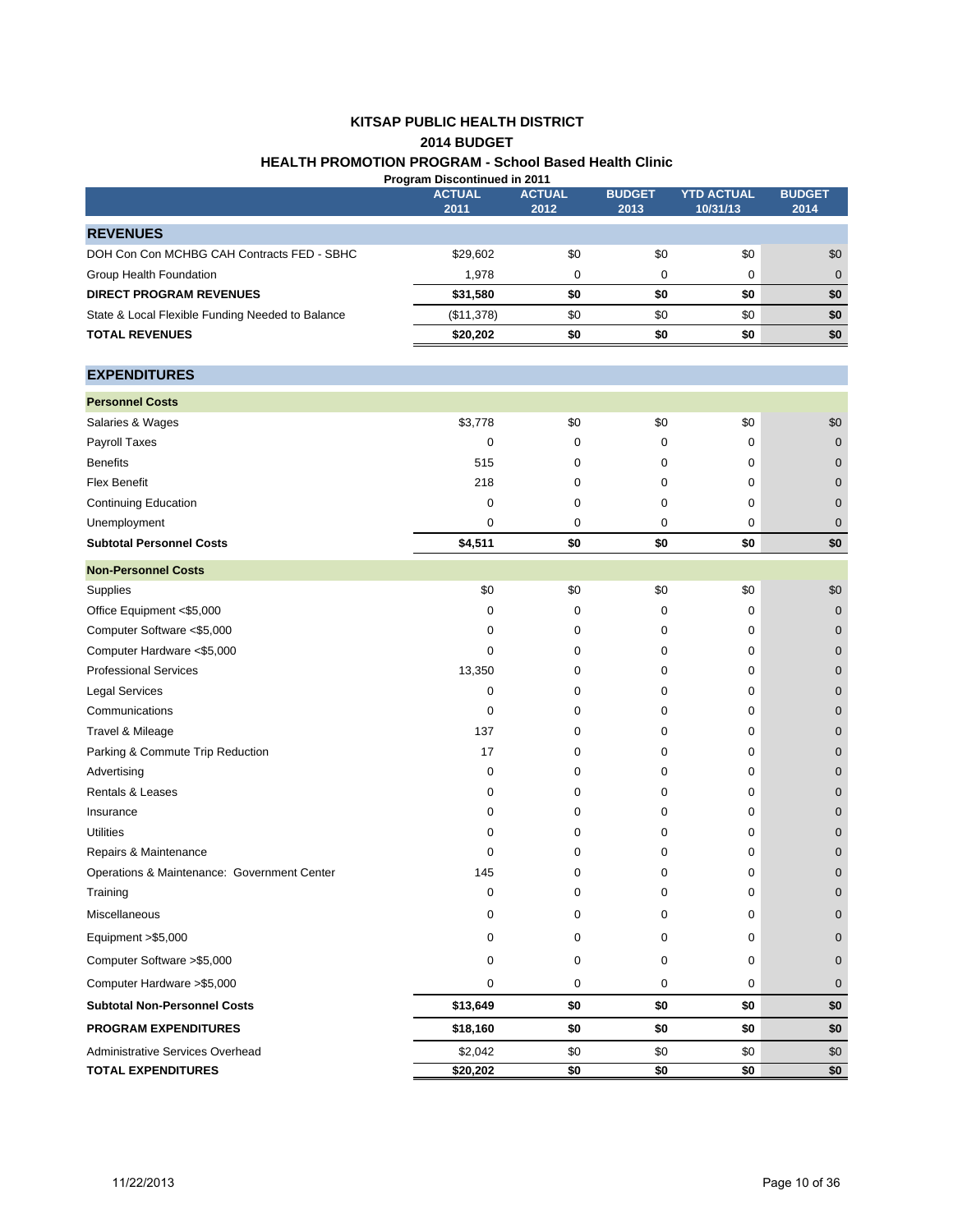#### **KITSAP PUBLIC HEALTH DISTRICT 2014 BUDGET HEALTH PROMOTION PROGRAM - Tobacco Included in Chronic Disease Prevention Beginning in 2012**

|                                                  | <b>ACTUAL</b><br>2011 | ອ""""ອ "" =<br><b>ACTUAL</b><br>2012 | <b>BUDGET</b><br>2013 | <b>YTD ACTUAL</b><br>10/31/13 | <b>BUDGET</b><br>2014 |
|--------------------------------------------------|-----------------------|--------------------------------------|-----------------------|-------------------------------|-----------------------|
| <b>REVENUES</b>                                  |                       |                                      |                       |                               |                       |
| DOH Con Con - CDC                                | \$12,758              | \$0                                  | \$0                   | \$0                           | \$0                   |
| DOH Con Con - Tobacco Prevention Control         | 26,784                | 0                                    | 0                     | 0                             | $\mathbf 0$           |
| DOH Con Con - Youth Tobacco Prevention           | 4,962                 | 0                                    | 0                     | 0                             | $\pmb{0}$             |
| DSHS Medicaid Match - Tobacco                    | 2,770                 | 0                                    | 0                     | 0                             | $\pmb{0}$             |
| <b>DIRECT PROGRAM REVENUES</b>                   | \$47,274              | \$0                                  | \$0                   | \$0                           | \$0                   |
| State & Local Flexible Funding Needed to Balance | \$3,922               | \$0                                  | \$0                   | \$0                           | \$0                   |
| <b>TOTAL REVENUES</b>                            | \$51,196              | \$0                                  | \$0                   | \$0                           | \$0                   |
| <b>EXPENDITURES</b>                              |                       |                                      |                       |                               |                       |
| <b>Personnel Costs</b>                           |                       |                                      |                       |                               |                       |
| Salaries & Wages                                 | \$24,585              | \$0                                  | \$0                   | \$0                           | \$0                   |
| Payroll Taxes                                    | 0                     | 0                                    | 0                     | 0                             | $\mathbf 0$           |
| <b>Benefits</b>                                  | 6,703                 | 0                                    | 0                     | 0                             | $\mathbf 0$           |
| <b>Flex Benefit</b>                              | 394                   | 0                                    | 0                     | 0                             | $\pmb{0}$             |
| <b>Continuing Education</b>                      | 15                    | 0                                    | 0                     | 0                             | $\mathbf 0$           |
| Unemployment                                     | 0                     | 0                                    | 0                     | 0                             | $\mathbf 0$           |
| <b>Subtotal Personnel Costs</b>                  | \$31,697              | \$0                                  | \$0                   | \$0                           | \$0                   |
| <b>Non-Personnel Costs</b>                       |                       |                                      |                       |                               |                       |
| Supplies                                         | \$877                 | \$0                                  | \$0                   | \$0                           | \$0                   |
| Office Equipment <\$5,000                        | 0                     | 0                                    | 0                     | 0                             | $\mathbf 0$           |
| Computer Software <\$5,000                       | 0                     | 0                                    | 0                     | 0                             | $\mathbf 0$           |
| Computer Hardware <\$5,000                       | 0                     | 0                                    | 0                     | 0                             | $\mathbf 0$           |
| <b>Professional Services</b>                     | 500                   | 0                                    | 0                     | 0                             | $\pmb{0}$             |
| <b>Legal Services</b>                            | 0                     | 0                                    | 0                     | 0                             | $\mathbf 0$           |
| Communications                                   | 46                    | 0                                    | 0                     | 0                             | $\mathbf 0$           |
| Travel & Mileage                                 | 0                     | 0                                    | 0                     | 0                             | $\mathbf 0$           |
| Parking & Commute Trip Reduction                 | 0                     | 0                                    | 0                     | 0                             | $\mathbf 0$           |
| Advertising                                      | 0                     | 0                                    | 0                     | 0                             | $\pmb{0}$             |
| <b>Rentals &amp; Leases</b>                      | 0                     | 0                                    | 0                     | 0                             | 0                     |
| Insurance                                        | 0                     | 0                                    | 0                     | 0                             | $\mathbf 0$           |
| <b>Utilities</b>                                 | 0                     | 0                                    | $\Omega$              | 0                             | $\Omega$              |
| Repairs & Maintenance                            | 0                     | 0                                    | 0                     | 0                             | 0                     |
| Operations & Maintenance: Government Center      | 1,563                 | 0                                    | 0                     | 0                             | $\mathbf 0$           |
| Training                                         | 0                     | 0                                    | 0                     | 0                             | $\mathbf 0$           |
| Miscellaneous                                    | 0                     | 0                                    | 0                     | 0                             | $\mathbf 0$           |
| Equipment $> $5,000$                             | 0                     | 0                                    | 0                     | 0                             | 0                     |
| Computer Software > \$5,000                      | 0                     | 0                                    | 0                     | 0                             | $\mathbf 0$           |
| Computer Hardware > \$5,000                      | 0                     | 0                                    | 0                     | 0                             | $\mathbf 0$           |
| <b>Subtotal Non-Personnel Costs</b>              | \$2,986               | \$0                                  | \$0                   | \$0                           | \$0                   |
| <b>PROGRAM EXPENDITURES</b>                      | \$34,683              | \$0                                  | \$0                   | \$0                           | \$0                   |
| Administrative Services Overhead                 | \$16,513              | \$0                                  | \$0                   | \$0                           | \$0                   |

**TOTAL EXPENDITURES** \$51,196 \$0 \$0 \$0 \$0 \$0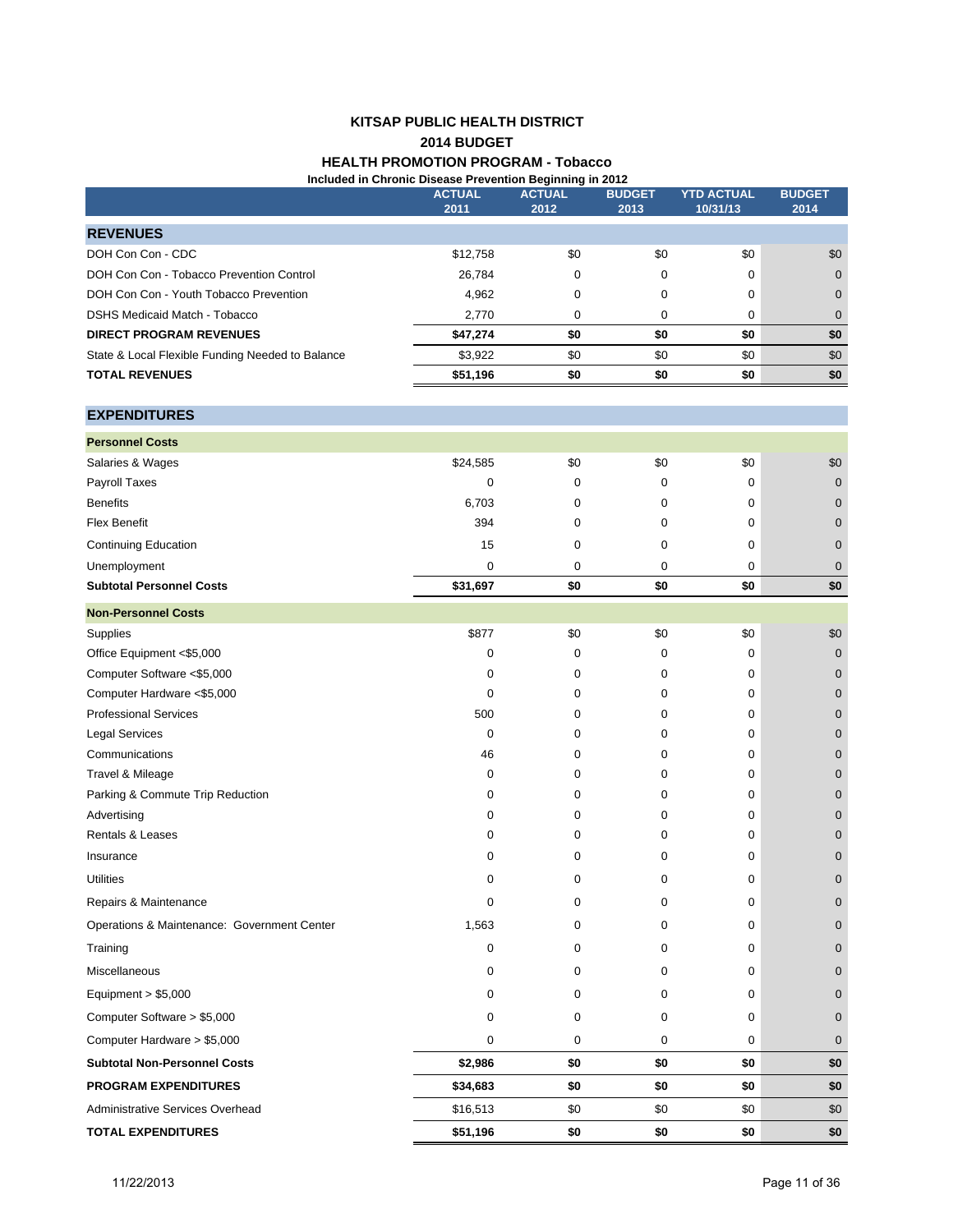# **KITSAP PUBLIC HEALTH DISTRICT 2014 BUDGET COMMUNITY HEALTH DIVISION**

|                                                   | <b>ACTUAL</b><br>2011 | <b>ACTUAL</b><br>2012 | <b>BUDGET</b><br>2013 | <b>YTD ACTUAL</b><br>10/31/13 | <b>BUDGET</b><br>2014 |
|---------------------------------------------------|-----------------------|-----------------------|-----------------------|-------------------------------|-----------------------|
| <b>REVENUES</b>                                   |                       |                       |                       |                               |                       |
| <b>DIRECT PROGRAM REVENUES</b>                    | \$2,419,181           | \$2,467,171           | \$2,571,285           | \$2,087,349                   | \$2,150,300           |
| State & Local Flexible Funding Needed to Balance  | 772,382               | 872,512               | 1,049,427             | 779,562                       | 2,170,284             |
| Draw from (Increase) Reserves                     | 71,614                | 4,778                 | 0                     | 11,412                        | 109,614               |
| <b>TOTAL REVENUES</b>                             | \$3,263,178           | \$3,344,462           | \$3,620,712           | \$2,878,323                   | \$4,430,198           |
|                                                   |                       |                       |                       |                               |                       |
| <b>EXPENDITURES</b>                               |                       |                       |                       |                               |                       |
| <b>Personnel Costs</b>                            |                       |                       |                       |                               |                       |
| Salaries & Wages                                  | \$1,532,687           | \$1,566,597           | \$1,760,945           | \$1,389,542                   | \$2,106,157           |
| Payroll Taxes                                     | 0                     | 97,794                | 138,985               | 103,778                       | 168,025               |
| <b>Benefits</b>                                   | 366,732               | 301,224               | 313,260               | 248,544                       | 431,786               |
| <b>Flex Benefit</b>                               | 50,409                | 51,249                | 43,905                | 33,743                        | 48,714                |
| <b>Continuing Education</b>                       | 6,070                 | 6,061                 | 0                     | 0                             | $\mathbf 0$           |
| Unemployment                                      | 0                     | 0                     | 10,492                | 0                             | 12,217                |
| <b>Subtotal Personnel Costs</b>                   | \$1,955,898           | \$2,022,925           | \$2,267,587           | \$1,775,607                   | \$2,766,899           |
| <b>Non-Personnel Costs</b>                        |                       |                       |                       |                               |                       |
| Supplies                                          | \$155,325             | \$132,290             | \$124,370             | \$106,431                     | \$171,902             |
| Office Equipment <\$5,000                         | 2,567                 | 0                     | 0                     | 468                           | $\mathbf 0$           |
| Computer Software <\$5,000                        | 4,779                 | 1,976                 | 0                     | 1,022                         | 600                   |
| Computer Hardware <\$5,000                        | 3,196                 | 4,071                 | 8,976                 | 9,844                         | 19,100                |
| <b>Professional Services</b>                      | 99,148                | 94,608                | 108,602               | 98,812                        | 225,972               |
| Legal Services                                    | 3,607                 | 948                   | 3,620                 | 3,844                         | 3,320                 |
| Communications                                    | 11,369                | 14,530                | 15,679                | 13,959                        | 17,357                |
| Travel & Mileage                                  | 25,981                | 21,754                | 46,241                | 15,490                        | 36,928                |
| Parking & Commute Trip Reduction                  | 2,535                 | 1,797                 | 5,707                 | 3,424                         | 7,831                 |
| Advertising                                       | 2,163                 | 132                   | 8,400                 | 0                             | 700                   |
| Rentals & Leases                                  | 21,814                | 950                   | 0                     | 750                           | 900                   |
| Insurance                                         | 0                     | 0                     | 0                     | 0                             | $\mathbf 0$           |
| <b>Utilities</b>                                  | 0                     | 0                     | 0                     | 0                             | $\mathbf 0$           |
| Repairs & Maintenance                             | 6,753                 | 63,426                | 40,953                | 37,859                        | 45,953                |
| Operations & Maintenance: Government Center       | 58,901                | 79,015                | 83,536                | 73,715                        | 101,855               |
| Training                                          | 0                     | 13,694                | 35,696                | 13,962                        | 50,509                |
| Miscellaneous                                     | 7,470                 | 3,085                 | 4,322                 | 3,045                         | 3,775                 |
| Equipment >\$5,000                                | 0                     | 0                     | 0                     | 0                             | 0                     |
| Computer Software > \$5,000                       | 0                     | 0                     | 0                     | 0                             | 0                     |
| Computer Hardware > \$5,000                       | 0                     | 0                     | 0                     | 0                             | $\overline{0}$        |
| <b>Subtotal NON-LABOR COSTS</b>                   | \$405,608             | \$432,276             | \$486,102             | \$382,625                     | \$686,702             |
| <b>PROGRAM EXPENDITURES</b>                       | \$2,361,506           | \$2,455,201           | \$2,753,689           | \$2,158,232                   | \$3,453,601           |
| Administrative Services Overhead                  | \$901,672             | \$889,261             | \$867,024             | \$720,092                     | \$974,446             |
| Community Health Overhead                         | 0                     | 0                     | (1)                   | (1)                           |                       |
| Environmental Health Overhead (Built Environment) | 0                     | 0                     | 0                     | 0                             | 2,150                 |
| <b>TOTAL EXPENDITURES</b>                         | \$3,263,178           | \$3,344,462           | \$3,620,712           | \$2,878,323                   | \$4,430,198           |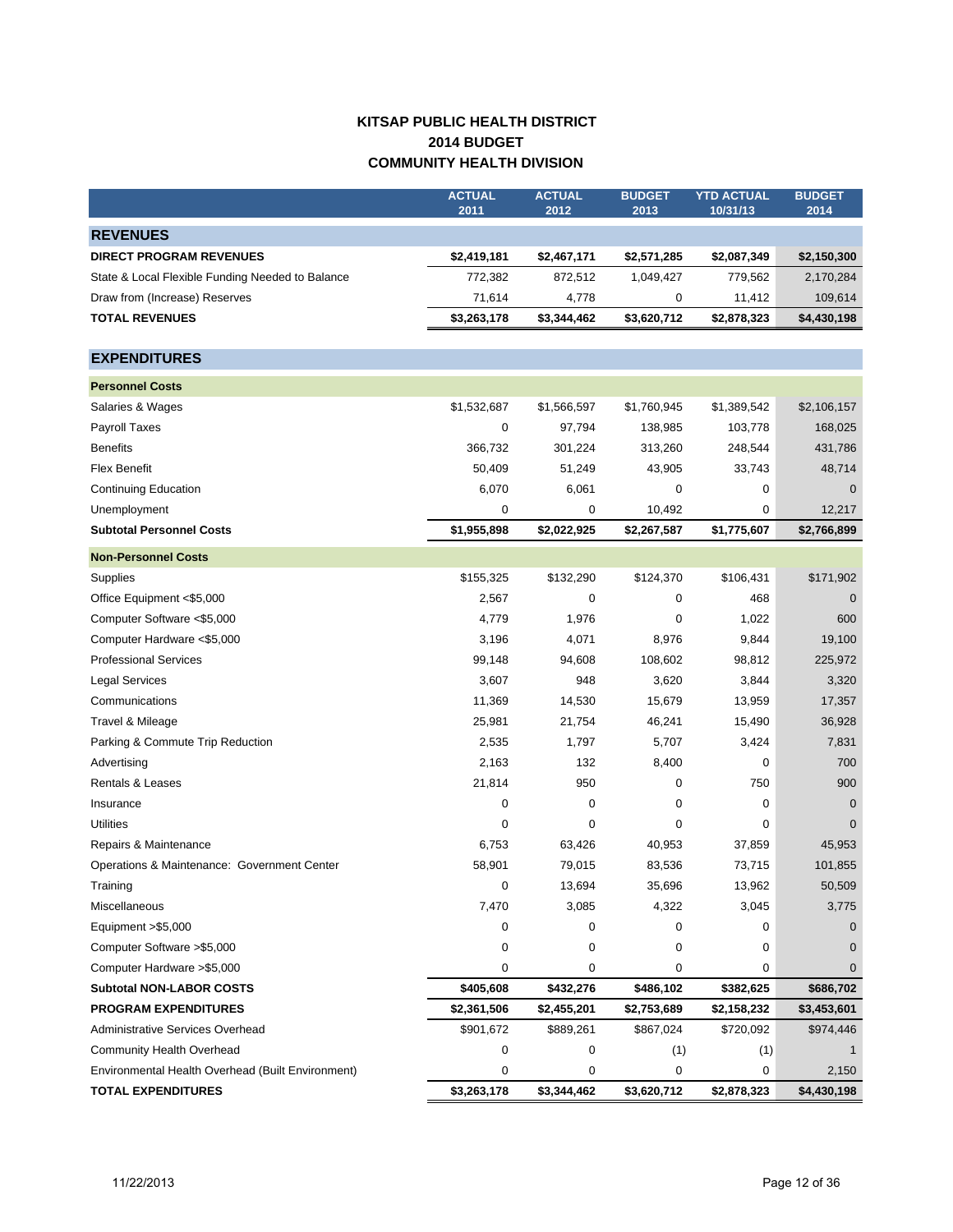# **KITSAP PUBLIC HEALTH DISTRICT 2014 BUDGET COMMUNITY HEALTH DIVISION ADMINISTRATION**

|                                             | <b>ACTUAL</b> | <b>ACTUAL</b> | <b>BUDGET</b> | <b>YTD ACTUAL</b> | <b>BUDGET</b>  |
|---------------------------------------------|---------------|---------------|---------------|-------------------|----------------|
|                                             | 2011          | 2012          | 2013          | 10/31/13          | 2014           |
| <b>REVENUES</b>                             |               |               |               |                   |                |
| <b>Other Revenues</b>                       |               |               |               |                   |                |
| Mason County - Nightingale Notes            | \$7,000       | \$1,000       | \$1,000       | \$1,000           | \$1,000        |
| <b>Olympic College Teaching Contract</b>    | \$0           | \$1,870       | \$1,872       | \$1,870           | \$1,872        |
| <b>TOTAL REVENUES</b>                       | \$7,000       | \$2,870       | \$2,872       | \$2,870           | \$2,872        |
| <b>EXPENDITURES</b>                         |               |               |               |                   |                |
| <b>Personnel Costs</b>                      |               |               |               |                   |                |
| Salaries & Wages                            | \$157,362     | \$124,707     | \$274,494     | \$118,684         | \$302,926      |
| Payroll Taxes                               | $\mathbf 0$   | 7,596         | 21,947        | 8,886             | 24,634         |
| <b>Benefits</b>                             | 37,843        | 24,995        | 62,309        | 17,887            | 64,262         |
| <b>Flex Benefit</b>                         | 9,760         | 7,338         | 8,748         | 5,804             | 8,784          |
| <b>Continuing Education</b>                 | 652           | 893           | 0             | 0                 | $\mathbf{0}$   |
| Unemployment                                | 0             | 0             | 1,623         | 0                 | 1,812          |
| <b>Subtotal Personnel Costs</b>             | \$205,617     | \$165,529     | \$369,121     | \$151,261         | \$402,418      |
| <b>Non-Personnel Costs</b>                  |               |               |               |                   |                |
| Supplies                                    | \$2,037       | \$504         | \$1,200       | \$447             | \$1,200        |
| Office Equipment <\$5,000                   | 0             | 0             | 0             | 0                 | $\mathbf 0$    |
| Computer Software <\$5,000                  | $\mathbf 0$   | 82            | 0             | 0                 | $\overline{0}$ |
| Computer Hardware <\$5,000                  | 29            | $\mathbf 0$   | 3,860         | 64                | 2,490          |
| <b>Professional Services</b>                | 7,631         | 9,334         | 7,830         | 2,408             | 7,830          |
| <b>Legal Services</b>                       | 506           | 175           | 500           | 347               | 500            |
| Communications                              | 321           | 277           | 220           | 979               | 220            |
| Travel & Mileage                            | 4,405         | 1,040         | 955           | 1,001             | 955            |
| Parking & Commute Trip Reduction            | 135           | 180           | 27            | 0                 | 27             |
| Advertising                                 | $\mathbf 0$   | 82            | 0             | 0                 | $\mathbf 0$    |
| <b>Rentals &amp; Leases</b>                 | 21,014        | 0             | 0             | 0                 | $\mathbf 0$    |
| Insurance                                   | $\mathbf 0$   | 0             | 0             | 0                 | 0              |
| <b>Utilities</b>                            | 0             | 0             | 0             | 0                 | $\mathbf 0$    |
| Repairs & Maintenance                       | $\mathbf 0$   | 11,716        | 0             | 0                 | 0              |
| Operations & Maintenance: Government Center | 7,262         | 0             | 0             | 0                 | 0              |
| Training                                    | 0             | 922           | 5,045         | 3,147             | 5,445          |
| Miscellaneous                               | 1,633         | 816           | 975           | 858               | 975            |
| Equipment >\$5,000                          | 0             | 0             | 0             | 0                 | $\mathbf 0$    |
| Computer Software >\$5,000                  | 0             | 0             | 0             | 0                 | 0              |
| Computer Hardware > \$5,000                 | $\mathbf 0$   | 0             | 0             | 0                 | 0              |
| <b>Subtotal Non-Personnel Costs</b>         | \$44,973      | \$25,128      | \$20,612      | \$9,251           | \$19,642       |
| <b>PROGRAM EXPENDITURES</b>                 | \$250,590     | \$190,657     | \$389,733     | \$160,512         | \$422,060      |
| Administrative Services Overhead            | $\mathbf 0$   | 0             | 0             | 0                 | $\Omega$       |
| Community Health Overhead                   | (243, 589)    | (187, 786)    | (386, 861)    | (157, 642)        | (419, 188)     |
| TOTAL EXPENDITURES W/OVERHEAD DISTRIBUTED   | \$7,001       | \$2,871       | \$2,872       | \$2,870           | \$2,872        |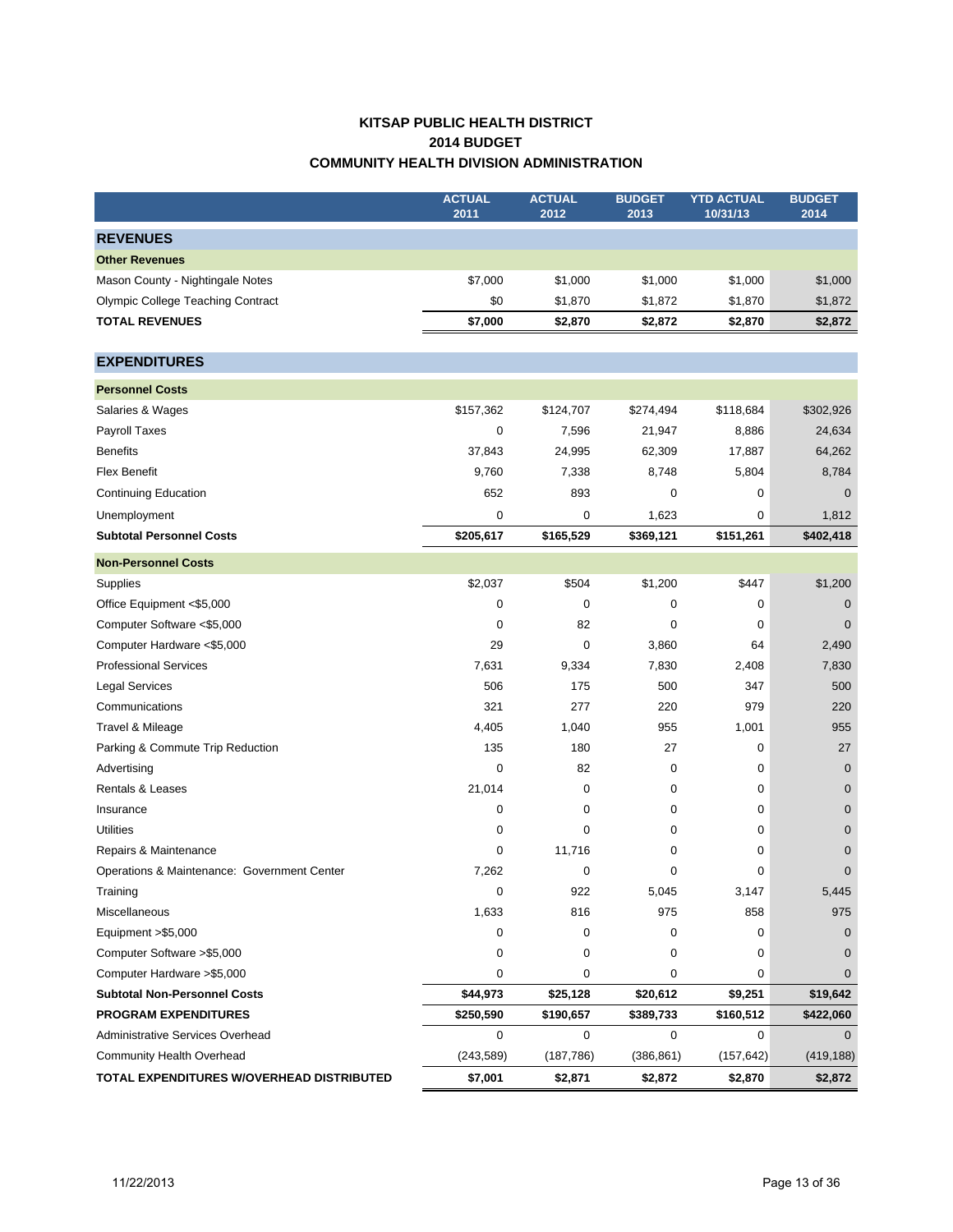# **KITSAP PUBLIC HEALTH DISTRICT 2014 BUDGET HEALTHY COMMUNITIES SUMMARY**

|                                                  | <b>ACTUAL</b><br>2011 | <b>ACTUAL</b><br>2012 | <b>BUDGET</b><br>2013 | <b>YTD ACTUAL</b><br>10/31/13 | <b>BUDGET</b><br>2014 |
|--------------------------------------------------|-----------------------|-----------------------|-----------------------|-------------------------------|-----------------------|
| <b>REVENUES</b>                                  |                       |                       |                       |                               |                       |
| <b>DIRECT PROGRAM REVENUES</b>                   | \$696,927             | \$978,385             | \$1,057,478           | \$788,112                     | \$674,727             |
| State & Local Flexible Funding Needed to Balance | 632,715               | 441,426               | 747,382               | 436,007                       | 1,236,950             |
| Draw from (Increase) Reserves                    | 0                     | (17, 632)             | 0                     | 11,412                        | 109,614               |
| <b>TOTAL REVENUES</b>                            | \$1,329,642           | \$1,402,179           | \$1,804,860           | \$1,235,531                   | \$2,021,291           |
|                                                  |                       |                       |                       |                               |                       |
| <b>EXPENDITURES</b>                              |                       |                       |                       |                               |                       |
| <b>Personnel Costs</b>                           |                       |                       |                       |                               |                       |
| Salaries & Wages                                 | \$579,977             | \$618,648             | \$731,080             | \$540,855                     | \$809,862             |
| Payroll Taxes                                    | 0                     | 38,841                | 57,980                | 40,218                        | 62,715                |
| <b>Benefits</b>                                  | 135,141               | 117,681               | 138,870               | 102,588                       | 190,959               |
| <b>Flex Benefit</b>                              | 19,302                | 21,969                | 16,497                | 13,016                        | 14,280                |
| <b>Continuing Education</b>                      | 2,542                 | 1,879                 | 0                     | 0                             | $\mathbf 0$           |
| Unemployment                                     | 0                     | 0                     | 4,360                 | 0                             | 4,475                 |
| <b>Subtotal Personnel Costs</b>                  | \$736,962             | \$799,018             | \$948,787             | \$696,677                     | \$1,082,291           |
| <b>Non-Personnel Costs</b>                       |                       |                       |                       |                               |                       |
| Supplies                                         | \$5,947               | \$13,760              | \$19,450              | \$4,691                       | \$19,262              |
| Office Equipment <\$5,000                        | 186                   | 0                     | 0                     | 0                             | $\mathbf 0$           |
| Computer Software <\$5,000                       | 215                   | 1,894                 | 0                     | 1,022                         | 600                   |
| Computer Hardware <\$5,000                       | 213                   | 1,046                 | 2,416                 | 5,791                         | 11,150                |
| <b>Professional Services</b>                     | 46,351                | 53,918                | 70,272                | 71,009                        | 115,920               |
| Legal Services                                   | 1,155                 | 773                   | 920                   | 2,046                         | 620                   |
| Communications                                   | 7,049                 | 7,810                 | 9,115                 | 7,497                         | 10,807                |
| Travel & Mileage                                 | 13,066                | 13,054                | 31,982                | 10,348                        | 26,610                |
| Parking & Commute Trip Reduction                 | 1,895                 | 1,387                 | 4,680                 | 2,874                         | 6,804                 |
| Advertising                                      | 743                   | 44                    | 7,500                 | 0                             | $\mathbf 0$           |
| Rentals & Leases                                 | 800                   | 950                   | 0                     | 750                           | 900                   |
| Insurance                                        | 0                     | 0                     | 0                     | 0                             | $\mathbf 0$           |
| <b>Utilities</b>                                 | 0                     | 0                     | 0                     | 0                             | $\mathbf 0$           |
| Repairs & Maintenance                            | 297                   | 513                   | 9,593                 | 10,992                        | 12,593                |
| Operations & Maintenance: Government Center      | 23,895                | 36,979                | 46,426                | 34,740                        | 50,060                |
| Training                                         | 0                     | 8,514                 | 25,034                | 8,400                         | 37,048                |
| Miscellaneous                                    | 4,049                 | 1,474                 | 2,247                 | 1,165                         | 1,350                 |
| Equipment >\$5,000                               | 0                     | 0                     | 0                     | 0                             | 0                     |
| Computer Software > \$5,000                      | 0                     | 0                     | 0                     | 0                             | 0                     |
| Computer Hardware > \$5,000                      | 0                     | 0                     | 0                     | 0                             | $\overline{0}$        |
| <b>Subtotal NON-LABOR COSTS</b>                  | \$105,861             | \$142,116             | \$229,635             | \$161,325                     | \$293,724             |
| <b>PROGRAM EXPENDITURES</b>                      | \$842,823             | \$941,134             | \$1,178,422           | \$858,002                     | \$1,376,015           |
| Administrative Services Overhead                 | \$383,929             | \$386,287             | \$438,586             | \$312,742                     | \$441,805             |
| Community Health Overhead                        | 102,890               | 74,758                | 187,852               | 64,787                        | 201,321               |
| Environmental Health Overhead                    | 0                     | 0                     | 0                     | 0                             | 2,150                 |
| <b>TOTAL EXPENDITURES</b>                        | \$1,329,642           | \$1,402,179           | \$1,804,860           | \$1,235,531                   | \$2,021,291           |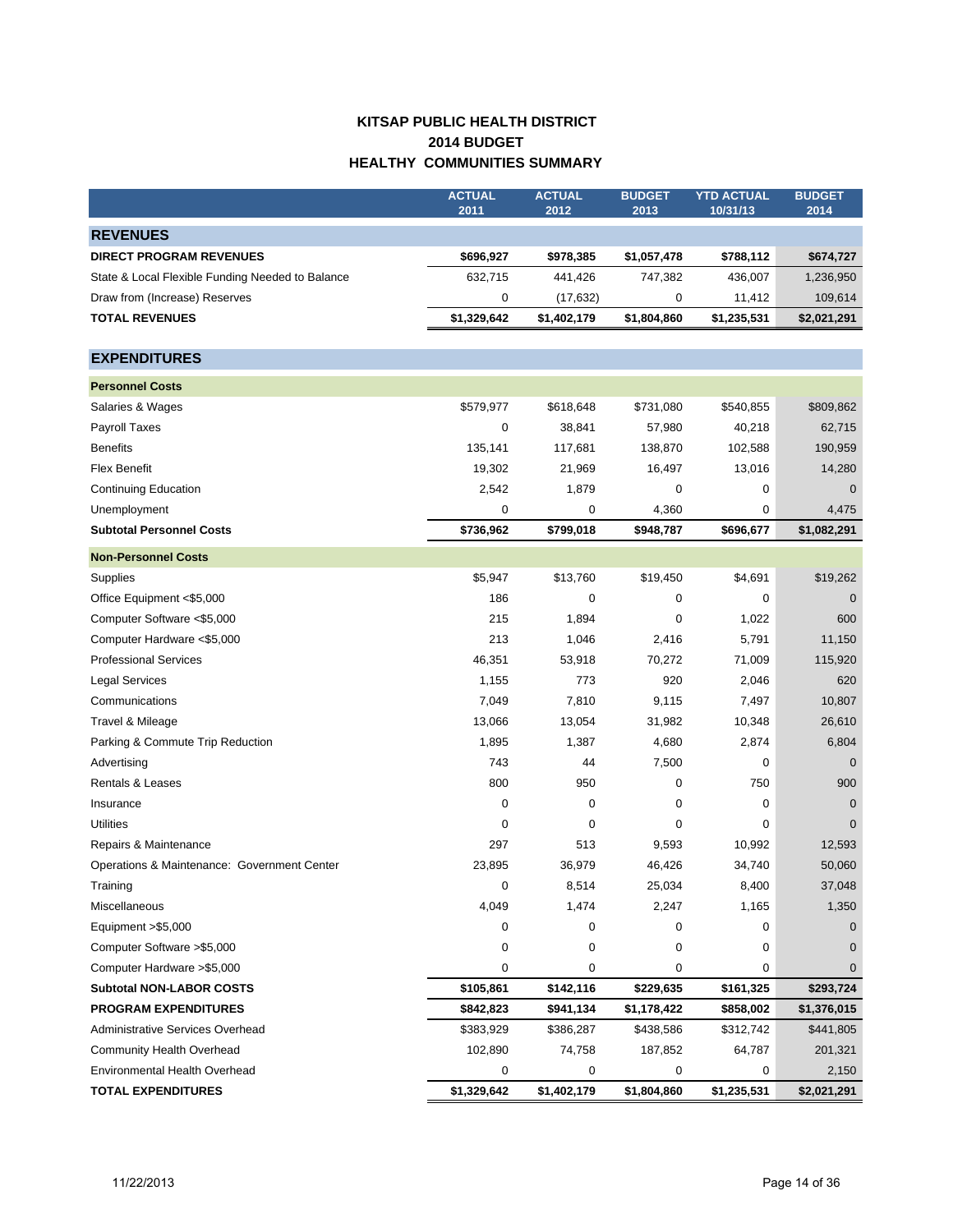# **KITSAP PUBLIC HEALTH DISTRICT 2014 BUDGET BUILT ENVIRONMENT PROGRAM**

|                                                  | <b>ACTUAL</b><br>2011 | <b>ACTUAL</b><br>2012 | <b>BUDGET</b><br>2013 | <b>YTD ACTUAL</b><br>10/31/13 | <b>BUDGET</b><br>2014 |
|--------------------------------------------------|-----------------------|-----------------------|-----------------------|-------------------------------|-----------------------|
| <b>REVENUES</b>                                  |                       |                       |                       |                               |                       |
| Whatcom County Community Transformation Grant    | \$0                   | \$0                   | \$0                   | \$0                           | \$23,377              |
| <b>DIRECT PROGRAM REVENUES</b>                   | \$0                   | \$0                   | \$0                   | \$0                           | \$23,377              |
| State & Local Flexible Funding Needed to Balance | \$0                   | \$0                   | \$0                   | \$0                           | \$0                   |
| Draw from Built Environment Designated Funds     | 0                     | 0                     | 0                     | 0                             | 47,135                |
| <b>TOTAL REVENUES</b>                            | \$0                   | \$0                   | \$0                   | \$0                           | \$70,512              |
| <b>EXPENDITURES</b>                              |                       |                       |                       |                               |                       |
| <b>Personnel Costs</b>                           |                       |                       |                       |                               |                       |
| Salaries & Wages                                 | \$0                   | \$0                   | \$0                   | \$0                           | \$30,666              |
| Payroll Taxes                                    | 0                     | 0                     | 0                     | 0                             | 2,540                 |
| <b>Benefits</b>                                  | 0                     | 0                     | 0                     | 0                             | 11,624                |
| <b>Flex Benefit</b>                              | 0                     | 0                     | 0                     | 0                             | $\mathbf 0$           |
| <b>Continuing Education</b>                      | 0                     | 0                     | 0                     | 0                             | $\mathbf{0}$          |
| Unemployment                                     | 0                     | 0                     | 0                     | 0                             | 184                   |
| <b>Subtotal Personnel Costs</b>                  | \$0                   | \$0                   | \$0                   | \$0                           | \$45,014              |
| <b>Non-Personnel Costs</b>                       |                       |                       |                       |                               |                       |
| Supplies                                         | \$0                   | \$0                   | \$0                   | \$0                           | \$500                 |
| Office Equipment <\$5,000                        | 0                     | 0                     | 0                     | 0                             | $\mathbf 0$           |
| Computer Software <\$5,000                       | 0                     | 0                     | 0                     | 0                             | $\mathbf{0}$          |
| Computer Hardware <\$5,000                       | 0                     | 0                     | 0                     | 0                             | 450                   |
| <b>Professional Services</b>                     | 0                     | 0                     | 0                     | 0                             | $\mathbf 0$           |
| <b>Legal Services</b>                            | 0                     | 0                     | 0                     | 0                             | $\mathbf 0$           |
| Communications                                   | 0                     | 0                     | 0                     | 0                             | 312                   |
| Travel & Mileage                                 | 0                     | 0                     | 0                     | 0                             | $\mathbf 0$           |
| Parking & Commute Trip Reduction                 | 0                     | 0                     | 0                     | 0                             | $\mathbf 0$           |
| Advertising                                      | 0                     | 0                     | 0                     | 0                             | $\mathbf 0$           |
| Rentals & Leases                                 | 0                     | 0                     | 0                     | 0                             | $\mathbf 0$           |
| Insurance                                        | 0                     | 0                     | 0                     | 0                             | $\mathbf 0$           |
| <b>Utilities</b>                                 | 0                     | 0                     | 0                     | 0                             | $\mathbf 0$           |
| Repairs & Maintenance                            | 0                     | 0                     | 0                     | 0                             | $\mathbf 0$           |
| Operations & Maintenance: Government Center      | 0                     | 0                     | 0                     | 0                             | 2,146                 |
| Training                                         | 0                     | 0                     | 0                     | 0                             | 1,000                 |
| Miscellaneous                                    | 0                     | 0                     | 0                     | 0                             | $\overline{0}$        |
| Equipment >\$5,000                               | 0                     | 0                     | 0                     | 0                             | $\mathbf{0}$          |
| Computer Software > \$5,000                      | 0                     | 0                     | 0                     | 0                             | $\mathbf{0}$          |
| Computer Hardware > \$5,000                      | 0                     | 0                     | 0                     | 0                             | $\mathbf{0}$          |
| <b>Subtotal Non-Personnel Costs</b>              | \$0                   | \$0                   | \$0                   | \$0                           | \$4,408               |
| <b>PROGRAM EXPENDITURES</b>                      | \$0                   | \$0                   | \$0                   | \$0                           | \$49,422              |
| Administrative Services Overhead                 | \$0                   | \$0                   | \$0                   | \$0                           | \$18,940              |
| Environmental Health Overhead                    | $\pmb{0}$             | $\pmb{0}$             | 0                     | 0                             | 2,150                 |
| <b>TOTAL EXPENDITURES</b>                        | \$0                   | \$0                   | \$0                   | \$0                           | \$70,512              |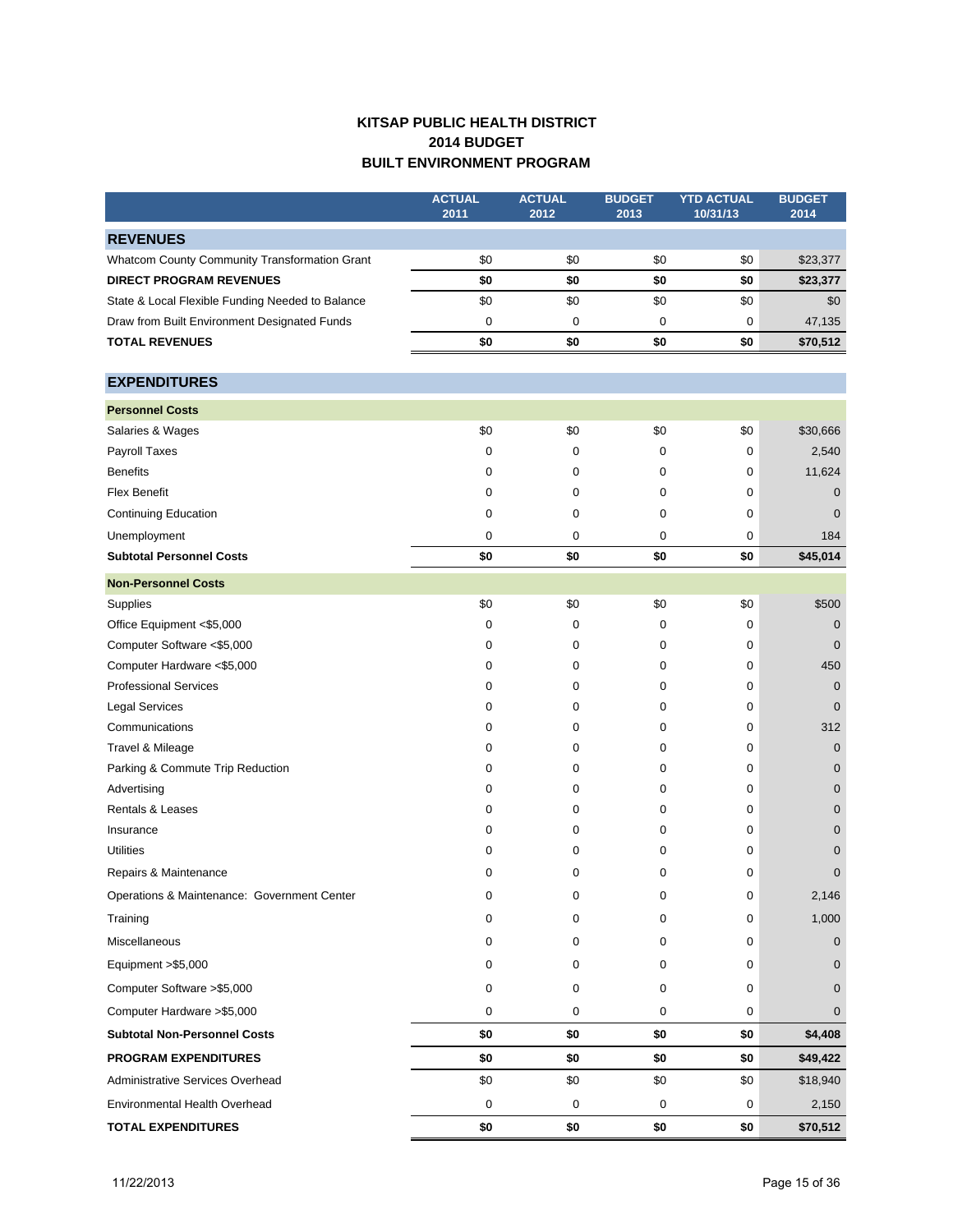## **KITSAP PUBLIC HEALTH DISTRICT 2014 BUDGET CHILD CARE CONSULTATION PROGRAM**

|                                                  | <b>ACTUAL</b><br>2011 | <b>ACTUAL</b><br>2012 | <b>BUDGET</b><br>2013 | <b>YTD ACTUAL</b><br>10/31/13 | <b>BUDGET</b><br>2014 |
|--------------------------------------------------|-----------------------|-----------------------|-----------------------|-------------------------------|-----------------------|
| <b>REVENUES</b>                                  |                       |                       |                       |                               |                       |
| OESD Department of Early Learning Infant Toddler | 0                     | 1,179                 | 0                     | 1,291                         | $\mathbf{0}$          |
| DOH Con Con HCCW Infant/Toddler IAR              | 7,209                 | 0                     | 0                     | 0                             | $\mathbf{0}$          |
| <b>OESD Infant Toddler</b>                       | 0                     | 0                     | 1,410                 | 0                             | 1,380                 |
| OESD ECEAP/Headstart/Early Headstart             | 0                     | 2,235                 | 8,707                 | 5,299                         | 9,198                 |
| <b>Child Care Centers</b>                        | \$2,960               | \$6,845               | \$7,680               | \$4,140                       | \$5,000               |
| Other - CCC                                      | 0                     | 80                    | 0                     | 40                            | $\mathbf 0$           |
| <b>DIRECT PROGRAM REVENUES</b>                   | \$10,169              | \$10,339              | \$17,797              | \$10,770                      | \$15,578              |
| State & Local Flexible Funding Needed to Balance | \$21,932              | \$26,713              | \$57,441              | \$14,202                      | \$53,482              |
| <b>TOTAL REVENUES</b>                            | \$32,101              | \$37,052              | \$75,238              | \$24,972                      | \$69,060              |
| <b>EXPENDITURES</b>                              |                       |                       |                       |                               |                       |
| <b>Personnel Costs</b>                           |                       |                       |                       |                               |                       |
| Salaries & Wages                                 | \$14,437              | \$16,815              | \$30,754              | \$11,156                      | \$30,693              |
| <b>Payroll Taxes</b>                             | 0                     | 1,027                 | 2,423                 | 829                           | 705                   |
| <b>Benefits</b>                                  | 3,702                 | 3,783                 | 7,630                 | 2,924                         | 8,307                 |
| <b>Flex Benefit</b>                              | 71                    | 43                    | 96                    | 33                            | 0                     |
| <b>Continuing Education</b>                      | 35                    | 10                    | 0                     | 0                             | $\mathbf{0}$          |
| Unemployment                                     | 0                     | 0                     | 184                   | 0                             | 9                     |
| <b>Subtotal Personnel Costs</b>                  | \$18,245              | \$21,678              | \$41,087              | \$14,942                      | \$39,714              |
| <b>Non-Personnel Costs</b>                       |                       |                       |                       |                               |                       |
| Supplies                                         | \$0                   | \$0                   | \$240                 | \$39                          | \$50                  |
| Office Equipment <\$5,000                        | 0                     | 0                     | 0                     | 0                             | $\mathbf{0}$          |
| Computer Software <\$5,000                       | 0                     | 0                     | 0                     | 0                             | $\mathbf{0}$          |
| Computer Hardware <\$5,000                       | 0                     | 0                     | 0                     | 0                             | 600                   |
| <b>Professional Services</b>                     | 0                     | $\mathbf 0$           | 0                     | 0                             | $\mathbf 0$           |
| <b>Legal Services</b>                            | 0                     | $\mathbf 0$           | 120                   | 0                             | 120                   |
| Communications                                   | 25                    | 232                   | 360                   | 238                           | 360                   |
| Travel & Mileage                                 | 678                   | 828                   | 900                   | 429                           | 933                   |
| Parking & Commute Trip Reduction                 | 99                    | 113                   | 420                   | 0                             | $\pmb{0}$             |
| Advertising                                      | 0                     | 0                     | 0                     | 0                             | $\pmb{0}$             |
| Rentals & Leases                                 | 0                     | 0                     | 0                     | 0                             | $\pmb{0}$             |
| Insurance                                        | 0                     | 0                     | 0                     | 0                             | $\pmb{0}$             |
| <b>Utilities</b>                                 | 0                     | 0                     | 0                     | 0                             | $\pmb{0}$             |
| Repairs & Maintenance                            | 0                     | 0                     | 0                     | 0                             | $\pmb{0}$             |
| Operations & Maintenance: Government Center      | 580                   | 999                   | 2,010                 | 763                           | 1,905                 |
| Training                                         | 0                     | 0                     | 349                   | 88                            | 549                   |
| Miscellaneous                                    | 0                     | 0                     | 0                     | 0                             | $\mathbf 0$           |
| Equipment >\$5,000                               | 0                     | 0                     | 0                     | 0                             | $\mathbf 0$           |
| Computer Software > \$5,000                      | 0                     | 0                     | 0                     | 0                             | $\mathbf 0$           |
| Computer Hardware > \$5,000                      | 0                     | 0                     | 0                     | 0                             | $\mathbf 0$           |
| <b>Subtotal Non-Personnel Costs</b>              | \$1,382               | \$2,172               | \$4,399               | \$1,557                       | \$4,517               |
| <b>PROGRAM EXPENDITURES</b>                      | \$19,627              | \$23,850              | \$45,486              | \$16,499                      | \$44,231              |
| Administrative Services Overhead                 | \$9,505               | \$10,480              | \$18,971              | \$6,713                       | \$16,812              |
| Community Health Overhead                        | 2,969                 | 2,722                 | 10,781                | 1,760                         | 8,017                 |
| <b>TOTAL EXPENDITURES</b>                        | \$32,101              | \$37,052              | \$75,238              | \$24,972                      | \$69,060              |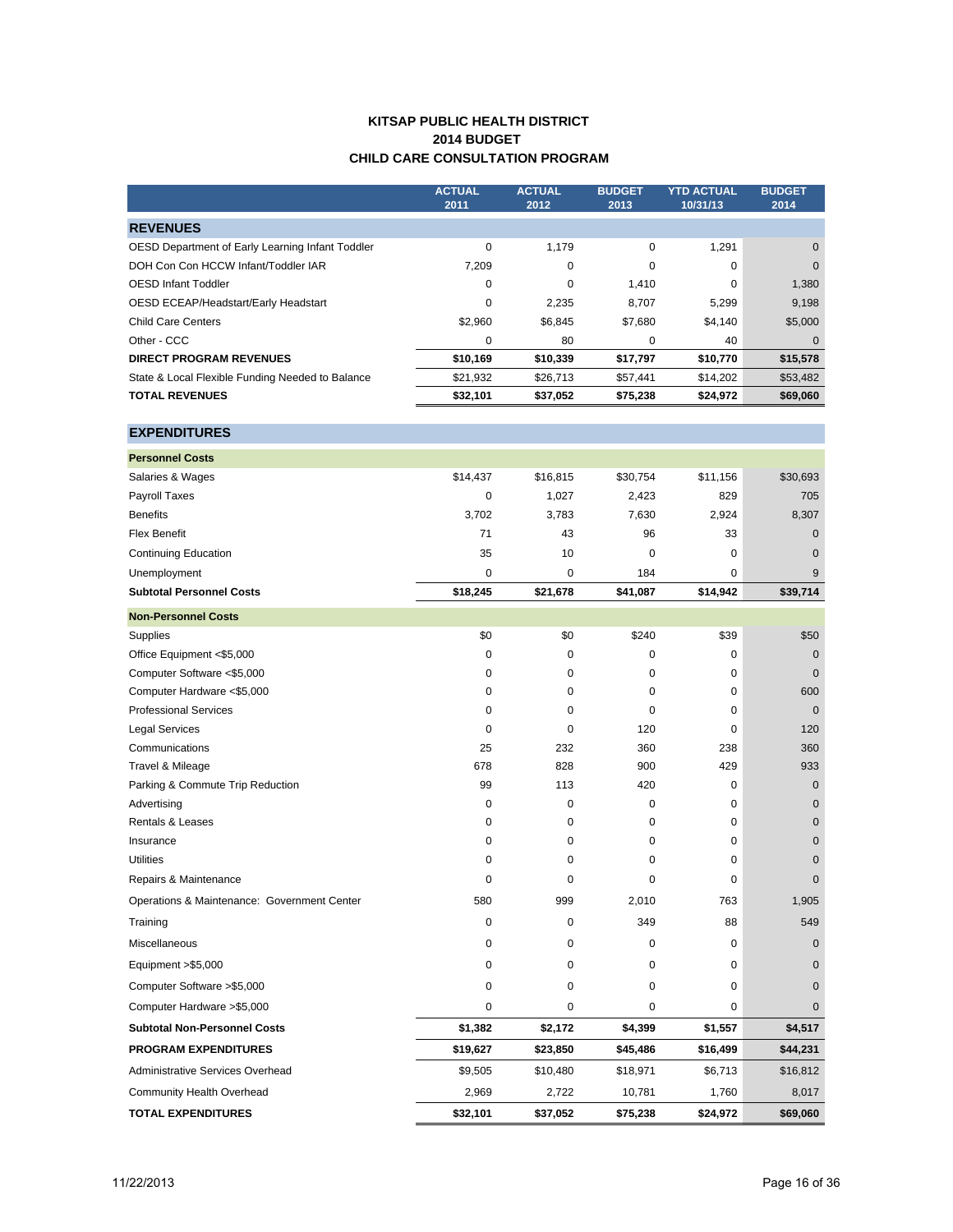# **KITSAP PUBLIC HEALTH DISTRICT 2014 BUDGET CHILDREN WITH SPECIAL HEALTH CARE NEEDS PROGRAM**

|                                                  | <b>ACTUAL</b> | <b>ACTUAL</b> | <b>BUDGET</b> | <b>YTD ACTUAL</b> | <b>BUDGET</b> |
|--------------------------------------------------|---------------|---------------|---------------|-------------------|---------------|
|                                                  | 2011          | 2012          | 2013          | 10/31/13          | 2014          |
| <b>REVENUES</b>                                  |               |               |               |                   |               |
| DOH Con Con MCHBG - CSHCN                        | \$59,012      | \$55,716      | \$47,701      | \$71,499          | \$46,655      |
| <b>DSHS Medicaid Match - CSHCN</b>               | 8,253         | 13,905        | 12,800        | 6,465             | 4,997         |
| <b>DIRECT PROGRAM REVENUES</b>                   | \$67,265      | \$69,621      | \$60,501      | \$77,964          | \$51,652      |
| State & Local Flexible Funding Needed to Balance | \$38,903      | \$18,570      | \$36,326      | \$10,733          | \$38,053      |
| <b>TOTAL REVENUES</b>                            | \$106,168     | \$88,191      | \$96,827      | \$88,697          | \$89,705      |
|                                                  |               |               |               |                   |               |
| <b>EXPENDITURES</b>                              |               |               |               |                   |               |
| <b>Personnel Costs</b>                           |               |               |               |                   |               |
| Salaries & Wages                                 | \$47,769      | \$40,630      | \$39,890      | \$40,075          | \$39,856      |
| Payroll Taxes                                    | 0             | 2,522         | 3,153         | 2,988             | 1,484         |
| <b>Benefits</b>                                  | 12,008        | 8,839         | 8,393         | 9,849             | 9,232         |
| <b>Flex Benefit</b>                              | 1,078         | 593           | 1,056         | 811               | 960           |
| <b>Continuing Education</b>                      | 154           | 52            | 0             | 0                 | $\mathbf 0$   |
| Unemployment                                     | $\mathbf 0$   | 0             | 237           | 0                 | 64            |
| <b>Subtotal Personnel Costs</b>                  | \$61,009      | \$52,636      | \$52,729      | \$53,723          | \$51,596      |
| <b>Non-Personnel Costs</b>                       |               |               |               |                   |               |
| Supplies                                         | \$218         | \$11          | \$600         | \$39              | \$100         |
| Office Equipment <\$5,000                        | 0             | 0             | 0             | 0                 | $\mathbf 0$   |
| Computer Software <\$5,000                       | 0             | 0             | 0             | 92                | $\mathbf{0}$  |
| Computer Hardware <\$5,000                       | 0             | 0             | 0             | 0                 | 780           |
| <b>Professional Services</b>                     | 0             | 0             | 0             | 0                 | $\mathbf 0$   |
| <b>Legal Services</b>                            | 0             | 96            | 300           | 0                 | $\mathbf 0$   |
| Communications                                   | 695           | 668           | 560           | 529               | 560           |
| Travel & Mileage                                 | 438           | 210           | 400           | 327               | 617           |
| Parking & Commute Trip Reduction                 | 126           | 113           | 420           | 0                 | $\mathbf 0$   |
| Advertising                                      | 0             | 0             | 0             | 0                 | $\mathbf 0$   |
| <b>Rentals &amp; Leases</b>                      | 0             | 0             | 0             | 0                 | $\mathbf 0$   |
| Insurance                                        | 0             | 0             | $\mathbf 0$   | 0                 | $\mathbf{0}$  |
| <b>Utilities</b>                                 | 0             | 0             | 0             | 0                 | $\mathbf 0$   |
| Repairs & Maintenance                            | 0             | 0             | 450           | 1,086             | 1,200         |
| Operations & Maintenance: Government Center      | 1,972         | 2,361         | 2,580         | 2,453             | 2,470         |
| Training                                         | 0             | 39            | 397           | 26                | 200           |
| Miscellaneous                                    | 0             | 0             | 204           | 0                 | $\mathbf 0$   |
| Equipment > \$5,000                              | 0             | 0             | 0             | 0                 | $\mathbf 0$   |
| Computer Software > \$5,000                      | 0             | 0             | 0             | 0                 | $\mathbf{0}$  |
| Computer Hardware > \$5,000                      | 0             | 0             | 0             | 0                 | 0             |
| <b>Subtotal Non-Personnel Costs</b>              | \$3,449       | \$3,498       | \$5,911       | \$4,552           | \$5,927       |
| <b>PROGRAM EXPENDITURES</b>                      | \$64,458      | \$56,134      | \$58,640      | \$58,275          | \$57,523      |
| Administrative Services Overhead                 | \$31,783      | \$25,447      | \$24,350      | \$24,115          | \$21,791      |
| Community Health Overhead                        | 9,927         | 6,610         | 13,837        | 6,307             | 10,391        |
| <b>TOTAL EXPENDITURES</b>                        | \$106,168     | \$88,191      | \$96,827      | \$88,697          | \$89,705      |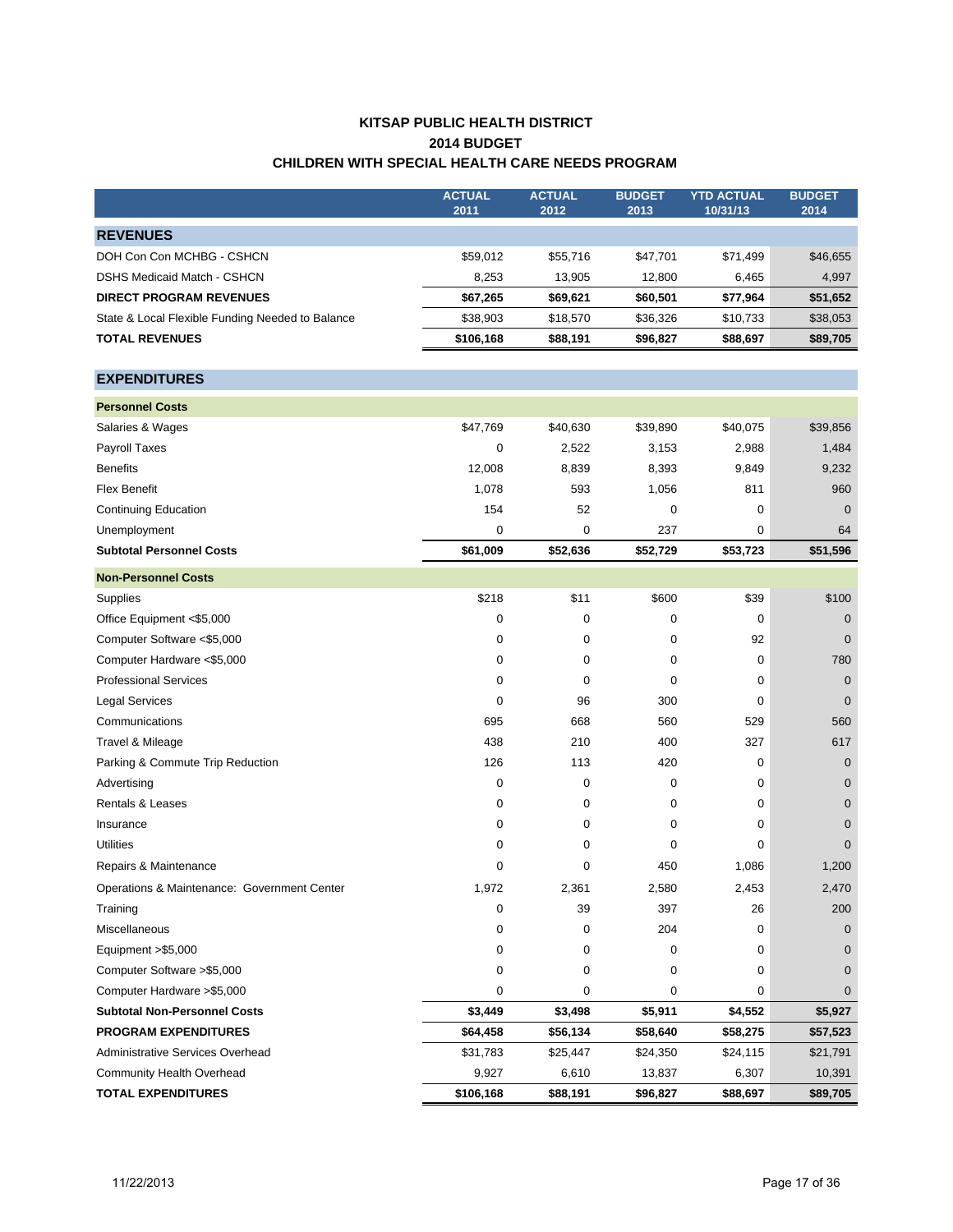## **KITSAP PUBLIC HEALTH DISTRICT 2014 BUDGET CHRONIC DISEASE PREVENTION \*, \*\***

|                                                      | <b>ACTUAL</b><br>2011 | <b>ACTUAL</b><br>2012 | <b>BUDGET</b><br>2013 | YTD ACTUAL<br>10/31/13 | <b>BUDGET</b><br>2014 |
|------------------------------------------------------|-----------------------|-----------------------|-----------------------|------------------------|-----------------------|
| <b>REVENUES</b>                                      |                       |                       |                       |                        |                       |
| DOH Con Con - LCDF Chronic Disease Prevention        | 91,401                | 84.544                | 92,332                | 92,332                 | 0                     |
| DOH Con Con - GRADS Grant                            | 12.034                | 176,432               | 34.467                | 50.813                 | $\mathbf{0}$          |
| DOH Con Con - GRADS MCDBG                            | 10.000                | 5.000                 | 0                     | 0                      | $\mathbf{0}$          |
| DOH Con Con - Tobacco Youth Prevention ***           | 0                     | 15.100                | 17.833                | 13,338                 | $\Omega$              |
| <b>Whatcom County Community Transformation Grant</b> | 0                     | 0                     | 72.040                | 72.040                 | 46,756                |
| <b>DIRECT PROGRAM REVENUES</b>                       | \$113,435             | \$281,076             | \$216,672             | \$228,523              | \$46,756              |
| State & Local Flexible Funding Needed to Balance     | \$53,769              | \$42,068              | \$147,800             | \$1.114                | \$375,840             |
| Draw from CDP Designated Funds                       | 0                     | 0                     | 0                     | 0                      | 62,479                |
| <b>TOTAL REVENUES</b>                                | \$167,204             | \$323,144             | \$364,472             | \$229,637              | \$485,075             |

**Personnel Costs** Salaries & Wages **\$78,001** \$78,001 \$152,070 \$174,917 \$110,147 \$203,563 Payroll Taxes 0 9,529 13,886 8,136 16,673 Benefits 24,918 40,483 41,225 26,370 59,086 Flex Benefit 1,363 1,231 585 398 1,440 Continuing Education and Continuing Education and Continuing Education and Continuing Education and Continuing Education and Continuing Education and Continuing Education and Continuing Education and Continuing Education a Unemployment 1.219 **Subtotal Personnel Costs \$104,640 \$203,687 \$231,657 \$145,051 \$281,981 Non-Personnel Costs** Supplies \$456 \$5,084 \$850 \$1,319 \$852 Office Equipment <\$5,000 186 0 0 0 0 Computer Software <\$5,000 0 130 0 0 0 Computer Hardware <\$5,000 213 0 416 5,316 2,400 Professional Services and Communication of the Communication of the Communication of the Communication of the Communication of the Communication of the Communication of the Communication of the Communication of the Communi Legal Services 0 0 0 2,046 0 Communications 73 564 803 553 2,051 Travel & Mileage 2,954 1,213 1,000 443 2,504 **EXPENDITURES**

| Communications                              | 73        | 564         | 803         | 553       | 2,051       |
|---------------------------------------------|-----------|-------------|-------------|-----------|-------------|
| Travel & Mileage                            | 2,954     | 1,213       | 1,000       | 443       | 2,504       |
| Parking & Commute Trip Reduction            | 50        | 109         | 600         | 9         | 600         |
| Advertising                                 | 0         | 0           | 7,000       | 0         | $\mathbf 0$ |
| <b>Rentals &amp; Leases</b>                 | 0         | 0           | $\mathbf 0$ | 0         | $\mathbf 0$ |
| Insurance                                   | 0         | $\Omega$    | 0           | 0         | $\mathbf 0$ |
| <b>Utilities</b>                            | $\Omega$  | $\mathbf 0$ | 0           | 0         | $\mathbf 0$ |
| Repairs & Maintenance                       | 76        | 87          | $\Omega$    | 0         | $\Omega$    |
| Operations & Maintenance: Government Center | 2,701     | 9,699       | 11,339      | 7,316     | 13,489      |
| Training                                    | 0         | 3,173       | 3,420       | 2,167     | 5,136       |
| <b>Miscellaneous</b>                        | 1,341     | 925         | 0           | 312       | 200         |
| Equipment >\$5,000                          | 0         | 0           | 0           | $\Omega$  | $\Omega$    |
| Computer Software >\$5,000                  | 0         | 0           | 0           | 0         | $\Omega$    |
| Computer Hardware >\$5,000                  | 0         | 0           | 0           | 0         | $\mathbf 0$ |
| <b>Subtotal Non-Personnel Costs</b>         | \$8,050   | \$20,984    | \$25,428    | \$19,481  | \$27,232    |
| <b>PROGRAM EXPENDITURES</b>                 | \$112,690 | \$224,671   | \$257,085   | \$164,532 | \$309,213   |
| Administrative Services Overhead            | \$54,514  | \$98,473    | \$107,387   | \$65,105  | \$119,307   |
| Community Health Overhead                   | 0         | 0           | $\mathbf 0$ | 0         | 56,555      |
| <b>TOTAL EXPENDITURES</b>                   | \$167,204 | \$323,144   | \$364,472   | \$229,637 | \$485,075   |

\* Includes Injury Prevention prior to 2012.

\*\* Moved Chronic Disease Prevention from Health Information Resources to Community Health Division beginning in 2014.

\*\*\* Tobacco program rolled into Chronic Disease Prevention in 2012 due to limited funding.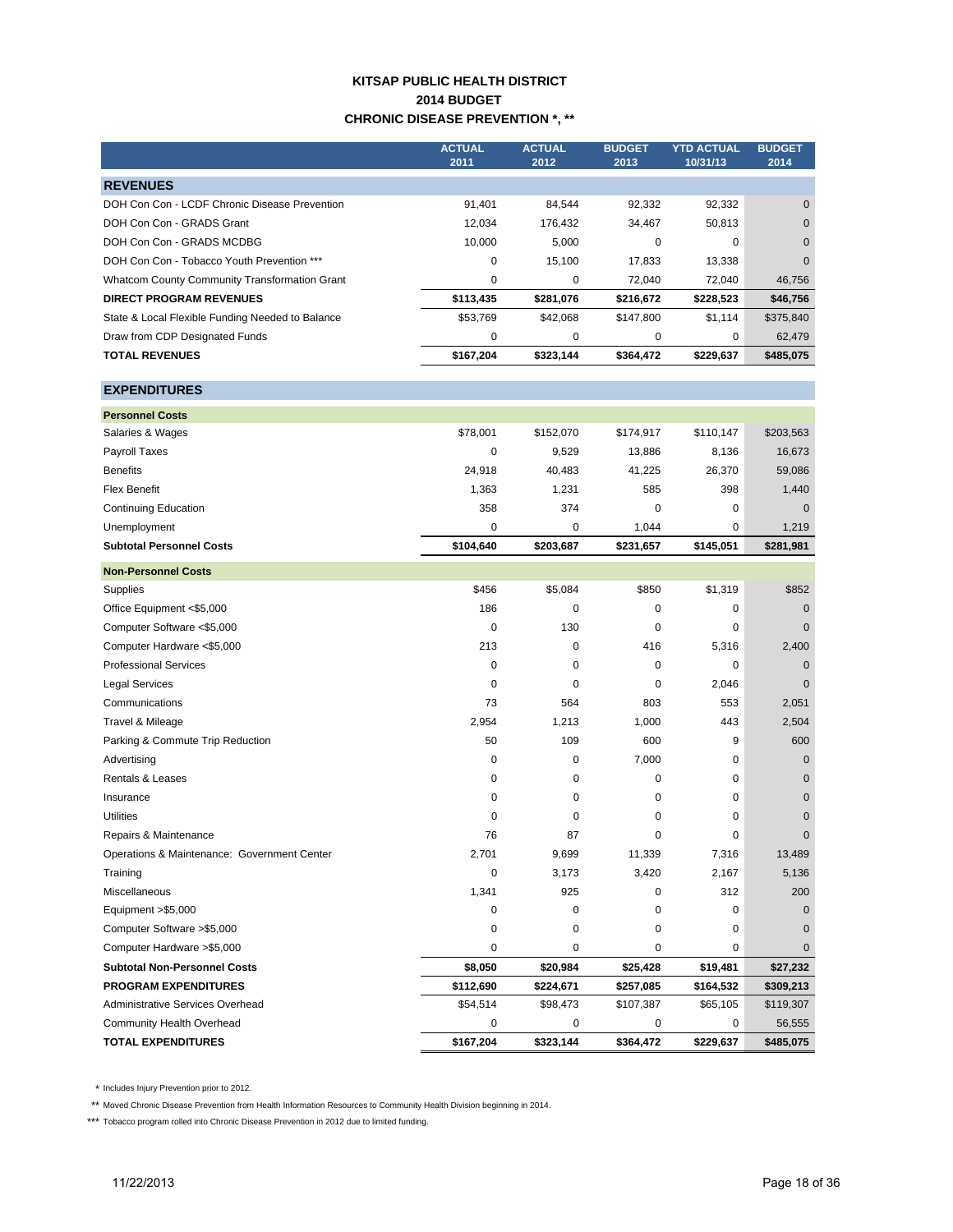# **KITSAP PUBLIC HEALTH DISTRICT 2014 BUDGET NEW PARENT SUPPORT PROGRAM\***

|                                                          | <b>ACTUAL</b><br>2011 | <b>ACTUAL</b><br>2012 | <b>BUDGET</b><br>2013 | <b>YTD ACTUAL</b><br>10/31/13 | <b>BUDGET</b><br>2014 |
|----------------------------------------------------------|-----------------------|-----------------------|-----------------------|-------------------------------|-----------------------|
| <b>REVENUES</b>                                          |                       |                       |                       |                               |                       |
| Harrison Memorandum of Understanding                     | \$0                   | \$100,918             | \$100,918             | \$0                           | \$15,360              |
| Harrison Medical Center - New Parent Support             | 0                     | 0                     | 0                     | 3,444                         | 0                     |
| <b>DIRECT PROGRAM REVENUES</b>                           | \$0                   | \$100,918             | \$100,918             | \$3,444                       | \$15,360              |
| State & Local Flexible Funding Needed to Balance         | \$0                   | \$0                   | \$47,081              | \$6,031                       | \$29,614              |
| Draw from (Increase) New Parent Support Designated Funds | 0                     | (17, 632)             | 0                     | 11,412                        | 0                     |
| <b>TOTAL REVENUES</b>                                    | \$0                   | \$83,286              | \$147,999             | \$20,887                      | \$44,974              |
| <b>EXPENDITURES</b>                                      |                       |                       |                       |                               |                       |
|                                                          |                       |                       |                       |                               |                       |
| <b>Personnel Costs</b>                                   |                       |                       |                       |                               |                       |
| Salaries & Wages                                         | \$0                   | \$38,883              | \$61,190              | \$9,676                       | \$19,514              |
| Payroll Taxes                                            | 0                     | 2,583                 | 4,865                 | 736                           | 1,345                 |
| <b>Benefits</b>                                          | 0                     | 6,550                 | 10,325                | 1,875                         | 4,109                 |
| <b>Flex Benefit</b>                                      | 0                     | 1,559                 | 1,200                 | 27                            | $\mathbf 0$           |
| <b>Continuing Education</b>                              | 0                     | 0                     | 0                     | 0                             | $\Omega$              |
| Unemployment                                             | 0                     | 0                     | 365                   | 0                             | 93                    |
| <b>Subtotal Personnel Costs</b>                          | \$0                   | \$49,575              | \$77,945              | \$12,314                      | \$25,061              |
| <b>Non-Personnel Costs</b>                               |                       |                       |                       |                               |                       |
| Supplies                                                 | \$0                   | \$0                   | \$0                   | \$0                           | \$0                   |
| Office Equipment <\$5,000                                | 0                     | 0                     | 0                     | 0                             | $\mathbf 0$           |
| Computer Software <\$5,000                               | 0                     | 0                     | 0                     | 0                             | $\mathbf 0$           |
| Computer Hardware <\$5,000                               | 0                     | 0                     | 0                     | 0                             | 180                   |
| <b>Professional Services</b>                             | 0                     | 0                     | 0                     | 0                             | $\mathbf{0}$          |
| <b>Legal Services</b>                                    | 0                     | 0                     | 0                     | 0                             | $\mathbf 0$           |
| Communications                                           | 0                     | 386                   | 684                   | 254                           | 684                   |
| Travel & Mileage                                         | 0                     | 829                   | 8,250                 | 374                           | 480                   |
| Parking & Commute Trip Reduction                         | 0                     | 135                   | 0                     | 0                             | $\mathbf 0$           |
| Advertising                                              | 0                     | 0                     | 0                     | 0                             | $\mathbf 0$           |
| <b>Rentals &amp; Leases</b>                              | 0                     | 0                     | 0                     | 0                             | $\mathbf 0$           |
| Insurance                                                | 0                     | 0                     | 0                     | 0                             | $\mathbf 0$           |
| <b>Utilities</b>                                         | 0                     | 0                     | 0                     | 0                             | $\mathbf 0$           |
| Repairs & Maintenance                                    | 0                     | 0                     | 450                   | 0                             | $\Omega$              |
| Operations & Maintenance: Government Center              | 0                     | 2,169                 | 3,817                 | 797                           | 1,283                 |
| Training                                                 | 0                     | 0                     | 358                   | 0                             | 358                   |
| Miscellaneous                                            | 0                     | 0                     | 0                     | 173                           | 400                   |
| Equipment >\$5,000                                       | 0                     | 0                     | 0                     | 0                             | $\mathbf 0$           |
| Computer Software > \$5,000                              | 0                     | 0                     | 0                     | 0                             | 0                     |
| Computer Hardware > \$5,000                              | 0                     | 0                     | 0                     | 0                             | 0                     |
| <b>Subtotal Non-Personnel Costs</b>                      | \$0                   | \$3,519               | \$13,559              | \$1,598                       | \$3,385               |
| <b>PROGRAM EXPENDITURES</b>                              | \$0                   | \$53,094              | \$91,504              | \$13,912                      | \$28,446              |
| Administrative Services Overhead                         | \$0                   | \$23,967              | \$36,024              | \$5,528                       | \$11,190              |
| Community Health Overhead                                | 0                     | 6,225                 | 20,471                | 1,447                         | 5,338                 |
| <b>TOTAL EXPENDITURES</b>                                | \$0                   | \$83,286              | \$147,999             | \$20,887                      | \$44,974              |

\* Was Newborn Home Visiting Program prior to 2014.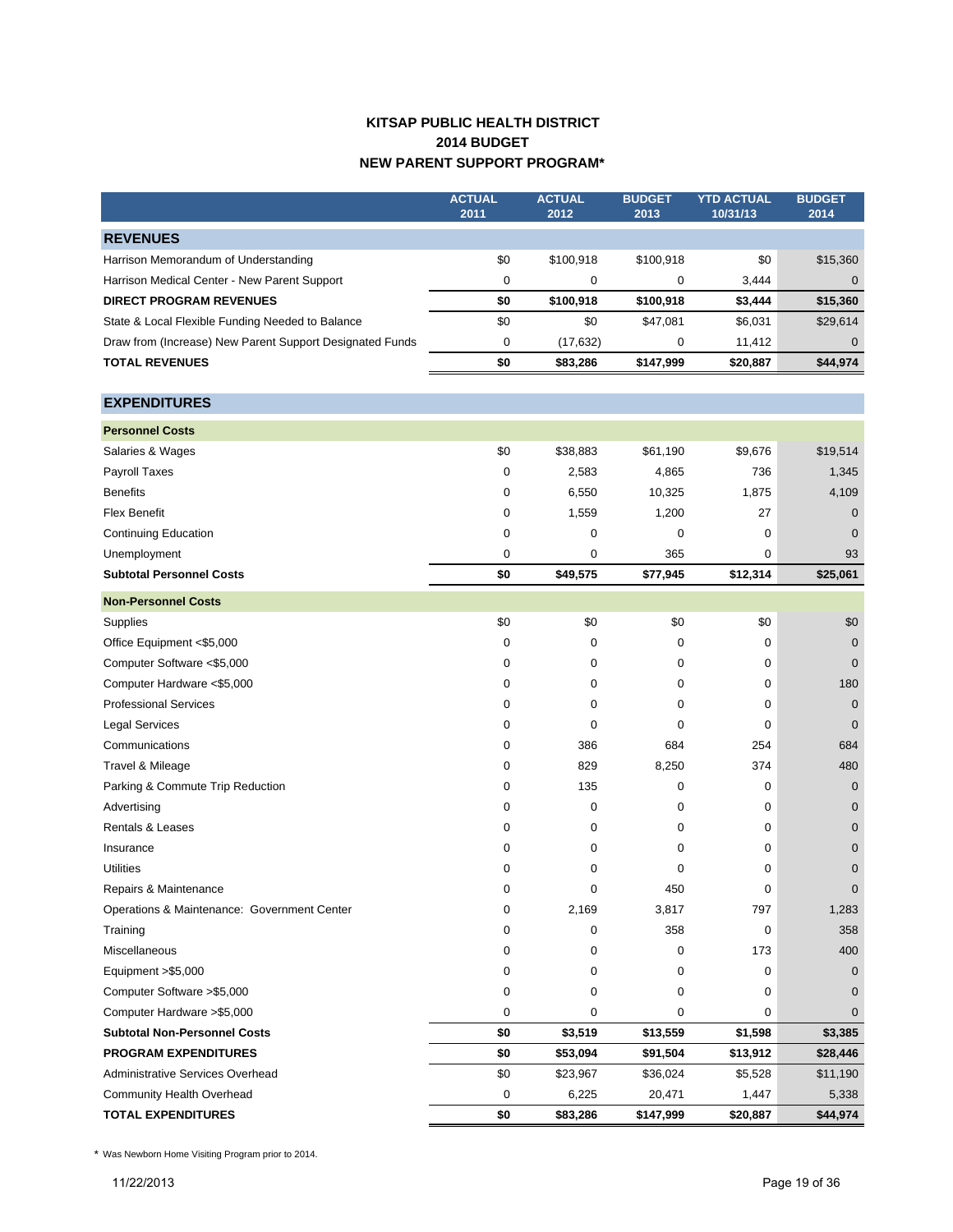## **KITSAP PUBLIC HEALTH DISTRICT 2014 BUDGET NURSE FAMILY PARTNERSHIP**

|                                                  | <b>ACTUAL</b> | <b>ACTUAL</b> | <b>BUDGET</b> | <b>YTD ACTUAL</b> | <b>BUDGET</b>  |
|--------------------------------------------------|---------------|---------------|---------------|-------------------|----------------|
|                                                  | 2011          | 2012          | 2013          | 10/31/13          | 2014           |
| <b>REVENUES</b>                                  |               |               |               |                   |                |
| DOH Con Con LCDF                                 | \$0           | \$0           | \$93,927      | \$93,927          | \$0            |
| Jefferson County Public Health - Thrive by Five  | 0             | 15,432        | 87,500        | 72,068            | 87,500         |
| <b>Healthy Start Kitsap</b>                      | 0             | 0             | 61,008        | 7,187             | 61,008         |
| Other - NFP                                      | 0             | 23            | 0             | 0                 | $\mathbf 0$    |
| <b>DIRECT PROGRAM REVENUES</b>                   | \$0           | \$15,455      | \$242,435     | \$173,182         | \$148,508      |
| State & Local Flexible Funding Needed to Balance | \$0           | \$115,653     | \$139,910     | \$31,313          | \$231,262      |
| <b>TOTAL REVENUES</b>                            | \$0           | \$131,108     | \$382,345     | \$204,495         | \$379,770      |
| <b>EXPENDITURES</b>                              |               |               |               |                   |                |
| <b>Personnel Costs</b>                           |               |               |               |                   |                |
| Salaries & Wages                                 | \$0           | \$47,143      | \$134,097     | \$82,796          | \$124,459      |
| Payroll Taxes                                    | 0             | 3,333         | 10,587        | 6,117             | 10,182         |
| <b>Benefits</b>                                  | 0             | 8,184         | 26,554        | 15,027            | 28,910         |
| <b>Flex Benefit</b>                              | 0             | 796           | 660           | 598               | 180            |
| <b>Continuing Education</b>                      | 0             | 263           | 0             | 0                 | $\overline{0}$ |
| Unemployment                                     | 0             | 0             | 802           | 0                 | 745            |
| <b>Subtotal Personnel Costs</b>                  | \$0           | \$59,719      | \$172,700     | \$104,538         | \$164,476      |
| <b>Non-Personnel Costs</b>                       |               |               |               |                   |                |
| Supplies                                         | \$0           | \$2,455       | \$9,960       | \$672             | \$9,960        |
| Office Equipment <\$5,000                        | 0             | 0             | 0             | 0                 | $\mathbf 0$    |
| Computer Software <\$5,000                       | 0             | 1,467         | 0             | 185               | 600            |
| Computer Hardware <\$5,000                       | 0             | 0             | 0             | 0                 | $\mathbf{0}$   |
| <b>Professional Services</b>                     | 0             | 23,489        | 35,772        | 28,567            | 53,556         |
| <b>Legal Services</b>                            | 0             | 516           | 0             | 0                 | $\mathbf 0$    |
| Communications                                   | 0             | 29            | 300           | 1,206             | 300            |
| Travel & Mileage                                 | 0             | 796           | 11,004        | 2,078             | 11,364         |
| Parking & Commute Trip Reduction                 | 0             | 135           | 2,160         | 113               | 1,620          |
| Advertising                                      | 0             | 0             | 0             | 0                 | $\mathbf 0$    |
| Rentals & Leases                                 | 0             | 0             | 0             | 0                 | $\mathbf 0$    |
| Insurance                                        | 0             | 0             | 0             | 0                 | $\mathbf 0$    |
| <b>Utilities</b>                                 | 0             | 0             | 0             | 0                 | $\mathbf 0$    |
| Repairs & Maintenance                            | 0             | 293           | 2,093         | 2,172             | 2,693          |
| Operations & Maintenance: Government Center      | 0             | 1,355         | 8,445         | 5,123             | 7,876          |
| Training                                         | 0             | 4,484         | 15,153        | 512               | 24,448         |
| Miscellaneous                                    | 0             | 0             | 0             | 115               | 250            |
| Equipment >\$5,000                               | 0             | 0             | 0             | 0                 | 0              |
| Computer Software > \$5,000                      | 0             | 0             | 0             | 0                 | $\mathbf 0$    |
| Computer Hardware >\$5,000                       | 0             | 0             | 0             | 0                 | $\mathbf 0$    |
| <b>Subtotal Non-Personnel Costs</b>              | \$0           | \$35,019      | \$84,887      | \$40,743          | \$112,667      |
| <b>PROGRAM EXPENDITURES</b>                      | \$0           | \$94,738      | \$257,587     | \$145,281         | \$277,143      |
| Administrative Services Overhead                 | \$0           | \$28,871      | \$79,779      | \$46,933          | \$69,491       |
| Community Health Overhead                        | 0             | 7,499         | 44,979        | 12,281            | 33,136         |
| <b>TOTAL EXPENDITURES</b>                        | \$0           | \$131,108     | \$382,345     | \$204,495         | \$379,770      |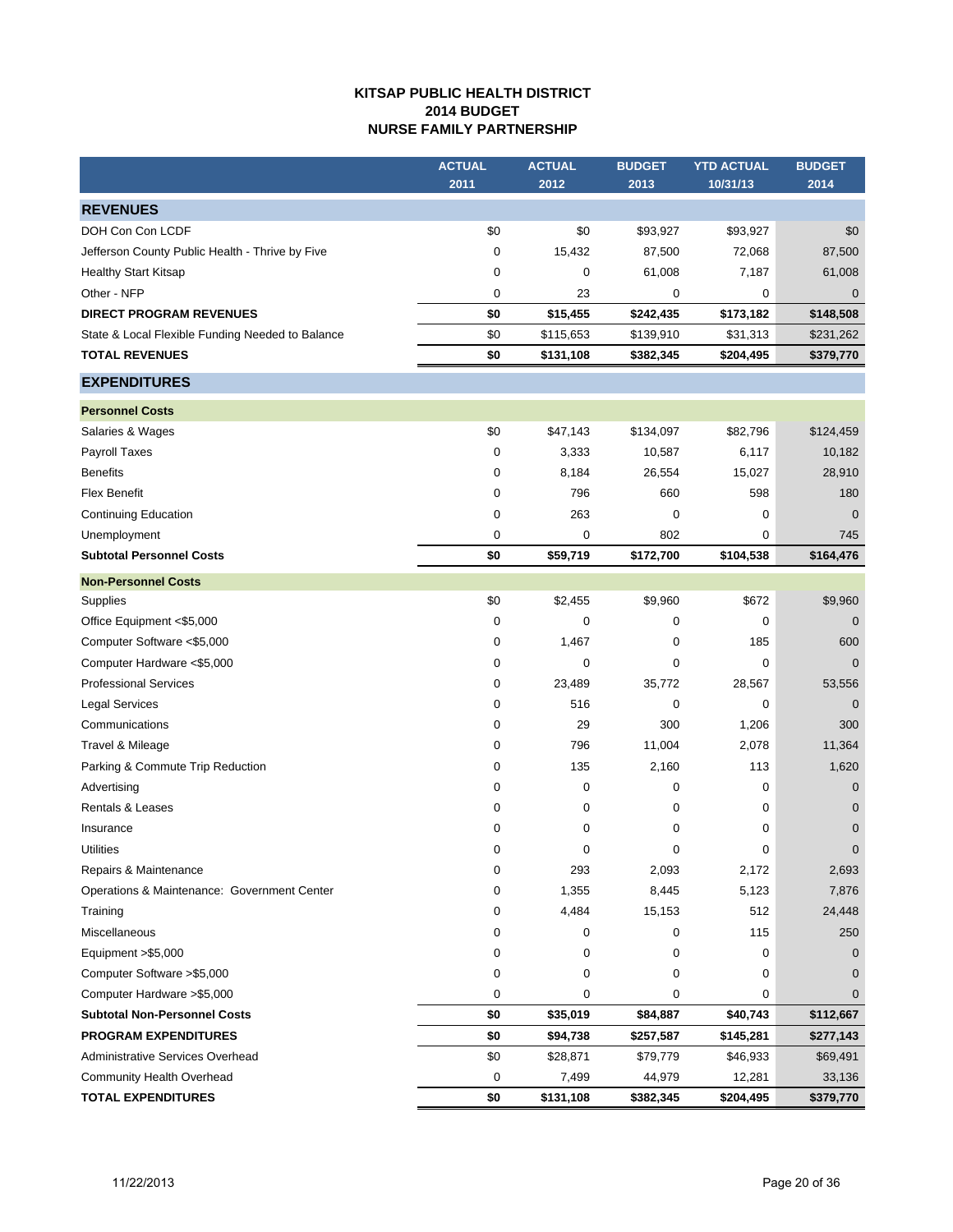## **KITSAP PUBLIC HEALTH DISTRICT 2014 BUDGET PARENT CHILD HEALTH PROGRAM\***

|                                                  | <b>ACTUAL</b><br>2011 | <b>ACTUAL</b><br>2012 | <b>BUDGET</b><br>2013 | <b>YTD ACTUAL</b><br>10/31/13 | <b>BUDGET</b><br>2014 |
|--------------------------------------------------|-----------------------|-----------------------|-----------------------|-------------------------------|-----------------------|
| <b>REVENUES</b>                                  |                       |                       |                       |                               |                       |
| DOH Con Con MCGBG/MCH                            | \$116,635             | \$110,345             | \$101,633             | \$65,171                      | \$113,132             |
| DOH Con Con LCDF - Newborn Home Visits           | 91,465                | 84,544                | 0                     | 0                             | $\Omega$              |
| <b>DSHS Medicaid Match - PCH</b>                 | 43,722                | 78,958                | 92,500                | 51,165                        | 46,952                |
| DSHS Medicaid Match - Interpreter                | 10,629                | 10,004                | 6,000                 | 2,658                         | 3,380                 |
| <b>Healthy Start Kitsap</b>                      | 16,073                | 9,581                 | $\Omega$              | 491                           | $\Omega$              |
| OESD Head Start/Early Headstart Expansion        | 61,551                | 27,460                | 62,952                | 36,126                        | 44,000                |
| <b>DSHS Title Nineteen MSS First Steps</b>       | 150,867               | 179,884               | 156,070               | 136,038                       | 166,032               |
| S'Klallam Community Health Nurse                 | 15,116                | $\Omega$              | $\Omega$              | 0                             | $\Omega$              |
| Other - PCH                                      | $\Omega$              | 0                     | $\Omega$              | 2,500                         | $\Omega$              |
| <b>KCR Head Start</b>                            | 0                     | 200                   | 0                     | 80                            | $\Omega$              |
| <b>DIRECT PROGRAM REVENUES</b>                   | \$506,058             | \$500,976             | \$419,155             | \$294,229                     | \$373,496             |
| State & Local Flexible Funding Needed to Balance | \$518,111             | \$238,422             | \$318,824             | \$372,614                     | \$508,699             |
| <b>TOTAL REVENUES</b>                            | \$1,024,169           | \$739,398             | \$737,979             | \$666,843                     | \$882,195             |

**EXPENDITURES**

| <b>Personnel Costs</b>                      |             |           |             |           |           |
|---------------------------------------------|-------------|-----------|-------------|-----------|-----------|
| Salaries & Wages                            | \$439,770   | \$323,107 | \$290,232   | \$287,005 | \$361,111 |
| <b>Payroll Taxes</b>                        | 0           | 19,847    | 23,066      | 21,412    | 29,786    |
| <b>Benefits</b>                             | 94,513      | 49,842    | 44,743      | 46,543    | 69,691    |
| <b>Flex Benefit</b>                         | 16,790      | 17,747    | 12,900      | 11,149    | 11,700    |
| <b>Continuing Education</b>                 | 1,995       | 1,180     | 0           | 0         | $\Omega$  |
| Unemployment                                | $\mathbf 0$ | 0         | 1,728       | 0         | 2,161     |
| <b>Subtotal Personnel Costs</b>             | \$553,068   | \$411,723 | \$372,669   | \$366,109 | \$474,449 |
| <b>Non-Personnel Costs</b>                  |             |           |             |           |           |
| Supplies                                    | \$5,273     | \$6,210   | 7,800       | 2,622     | 7,800     |
| Office Equipment <\$5,000                   | $\mathbf 0$ | 0         | 0           | 0         | 0         |
| Computer Software <\$5,000                  | 215         | 297       | 0           | 745       | $\Omega$  |
| Computer Hardware <\$5,000                  | $\mathbf 0$ | 1,046     | 2,000       | 475       | 6,740     |
| <b>Professional Services</b>                | 46,351      | 30,429    | 34,500      | 42,442    | 62,364    |
| <b>Legal Services</b>                       | 1,155       | 161       | 500         | 0         | 500       |
| Communications                              | 6,256       | 5,931     | 6,408       | 4,717     | 6,540     |
| Travel & Mileage                            | 8,996       | 9,178     | 10,428      | 6,697     | 10,712    |
| Parking & Commute Trip Reduction            | 1,620       | 782       | 1,080       | 2,752     | 4,584     |
| Advertising                                 | 743         | 44        | 500         | $\Omega$  | $\Omega$  |
| Rentals & Leases                            | 800         | 950       | 0           | 750       | 900       |
| Insurance                                   | 0           | 0         | 0           | 0         | 0         |
| <b>Utilities</b>                            | $\mathbf 0$ | 0         | $\mathbf 0$ | 0         | 0         |
| Repairs & Maintenance                       | 221         | 133       | 6,600       | 7,734     | 8,700     |
| Operations & Maintenance: Government Center | 18,642      | 20,396    | 18,235      | 18,288    | 20,891    |
| Training                                    | $\mathbf 0$ | 818       | 5,357       | 5,607     | 5,357     |
| <b>Miscellaneous</b>                        | 2.708       | 549       | 2,043       | 565       | 500       |
| Equipment > \$5,000                         | 0           | 0         | 0           | 0         | 0         |
| Computer Software > \$5,000                 | 0           | 0         | 0           | 0         | 0         |
| Computer Hardware > \$5,000                 | $\mathbf 0$ | 0         | 0           | 0         | 0         |
| <b>Subtotal Non-Personnel Costs</b>         | \$92,980    | \$76,924  | \$95,451    | \$93,394  | \$135,588 |
| <b>PROGRAM EXPENDITURES</b>                 | \$646,048   | \$488,647 | \$468,120   | \$459,503 | \$610,037 |
| <b>Administrative Services Overhead</b>     | \$288,127   | \$199,049 | \$172,075   | \$164,348 | \$184,274 |
| Community Health Overhead                   | 89,994      | 51,702    | 97,784      | 42,992    | 87,884    |
| <b>TOTAL EXPENDITURES</b>                   | \$1,024,169 | \$739,398 | \$737,979   | \$666,843 | \$882,195 |

\* Parent Child Health actuals for 2011 include funds previously reported in the discontinued Welcome Home Baby program.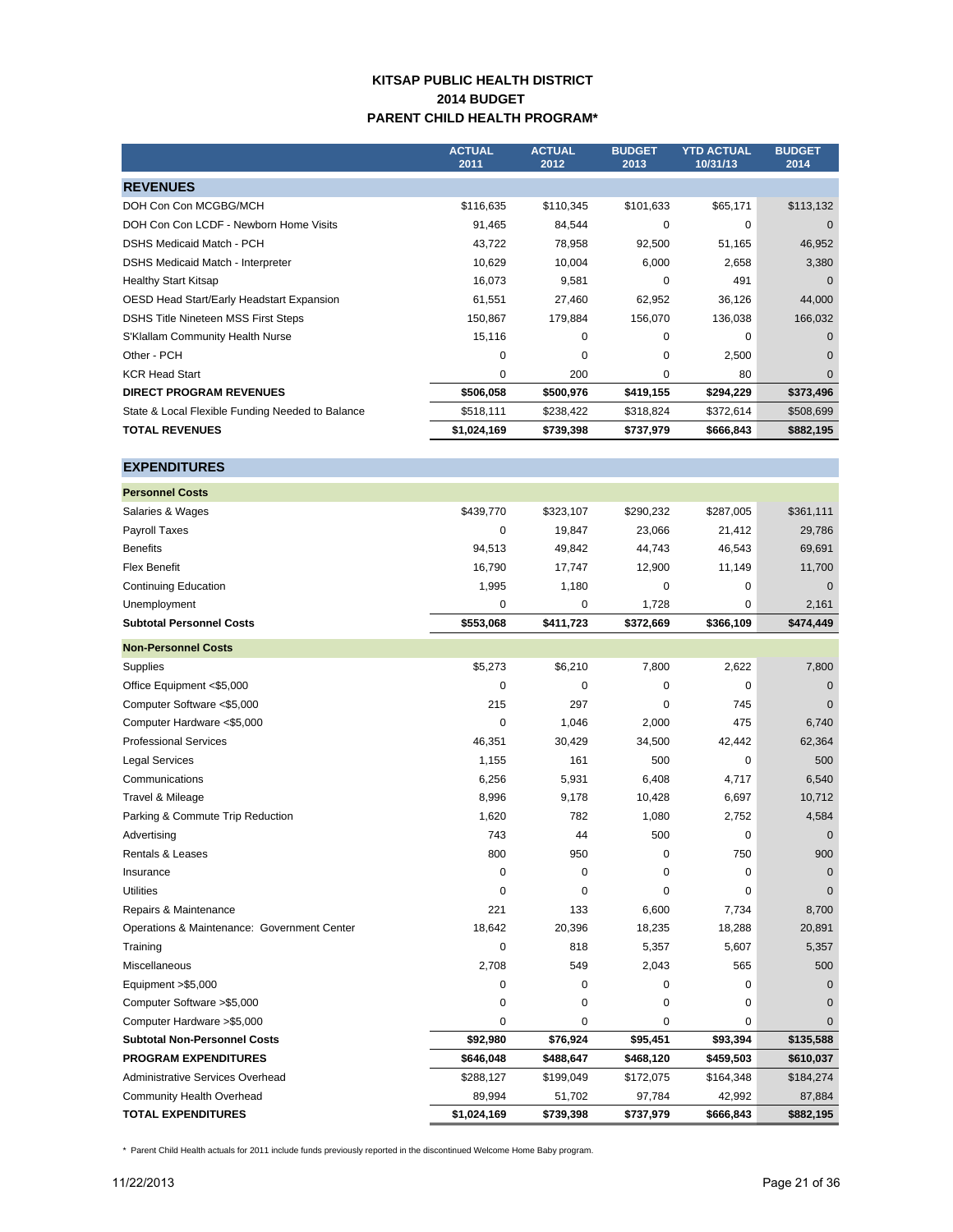# **KITSAP PUBLIC HEALTH DISTRICT 2014 BUDGET CLINICAL SERVICES SUMMARY**

|                                                  | <b>ACTUAL</b><br>2011 | <b>ACTUAL</b><br>2012 | <b>BUDGET</b><br>2013 | <b>YTD ACTUAL</b><br>10/31/13 | <b>BUDGET</b><br>2014 |
|--------------------------------------------------|-----------------------|-----------------------|-----------------------|-------------------------------|-----------------------|
| <b>REVENUES</b>                                  |                       |                       |                       |                               |                       |
| <b>DIRECT PROGRAM REVENUES</b>                   | \$1,715,254           | \$1,485,916           | \$1,510,935           | \$1,296,367                   | \$1,472,701           |
| State & Local Flexible Funding Needed to Balance | 139,667               | 431,086               | 302,045               | 343,555                       | 933,334               |
| Draw from (Increase) Reserves                    | 71,614                | 22,410                | 0                     | 0                             | $\mathbf 0$           |
| <b>TOTAL REVENUES</b>                            | \$1,926,535           | \$1,939,412           | \$1,812,980           | \$1,639,922                   | \$2,406,035           |
|                                                  |                       |                       |                       |                               |                       |
| <b>EXPENDITURES</b>                              |                       |                       |                       |                               |                       |
| <b>Personnel Costs</b>                           |                       |                       |                       |                               |                       |
| Salaries & Wages                                 | \$795,348             | \$823,242             | \$755,371             | \$730,003                     | \$993,369             |
| Payroll Taxes                                    | 0                     | 51,357                | 59,058                | 54,674                        | 80,676                |
| <b>Benefits</b>                                  | 193,748               | 158,548               | 112,081               | 128,069                       | 176,565               |
| <b>Flex Benefit</b>                              | 21,347                | 21,942                | 18,660                | 14,923                        | 25,650                |
| <b>Continuing Education</b>                      | 2,876                 | 3,289                 | 0                     | 0                             | $\mathbf 0$           |
| Unemployment                                     | 0                     | 0                     | 4,509                 | 0                             | 5,930                 |
| <b>Subtotal Personnel Costs</b>                  | \$1,013,319           | \$1,058,378           | \$949,679             | \$927,669                     | \$1,282,190           |
| <b>Non-Personnel Costs</b>                       |                       |                       |                       |                               |                       |
| Supplies                                         | \$147,341             | \$118,026             | \$103,720             | \$101,293                     | \$151,440             |
| Office Equipment <\$5,000                        | 2,381                 | 0                     | 0                     | 468                           | 0                     |
| Computer Software <\$5,000                       | 4,564                 | 0                     | 0                     | 0                             | $\mathbf 0$           |
| Computer Hardware <\$5,000                       | 2,954                 | 3,025                 | 2,700                 | 3,989                         | 5,460                 |
| <b>Professional Services</b>                     | 45,166                | 31,356                | 30,500                | 25,395                        | 102,222               |
| Legal Services                                   | 1,946                 | $\mathbf 0$           | 2,200                 | 1,451                         | 2,200                 |
| Communications                                   | 3,999                 | 6,443                 | 6,344                 | 5,483                         | 6,330                 |
| Travel & Mileage                                 | 8,510                 | 7,660                 | 13,304                | 4,141                         | 9,363                 |
| Parking & Commute Trip Reduction                 | 505                   | 230                   | 1,000                 | 550                           | 1,000                 |
| Advertising                                      | 1,420                 | 6                     | 900                   | 0                             | 700                   |
| Rentals & Leases                                 | 0                     | 0                     | 0                     | 0                             | $\mathbf 0$           |
| Insurance                                        | 0                     | 0                     | 0                     | 0                             | $\mathbf 0$           |
| <b>Utilities</b>                                 | 0                     | 0                     | 0                     | 0                             | $\mathbf 0$           |
| Repairs & Maintenance                            | 6,456                 | 51,197                | 31,360                | 26,867                        | 33,360                |
| Operations & Maintenance: Government Center      | 27,744                | 42,036                | 37,110                | 38,975                        | 51,795                |
| Training                                         | 0                     | 4,258                 | 5,617                 | 2,415                         | 8,016                 |
| Miscellaneous                                    | 1,788                 | 795                   | 1,100                 | 1,022                         | 1,450                 |
| Equipment >\$5,000                               | 0                     | 0                     | 0                     | 0                             | 0                     |
| Computer Software > \$5,000                      | 0                     | 0                     | 0                     | 0                             | 0                     |
| Computer Hardware > \$5,000                      | 0                     | 0                     | 0                     | 0                             | $\mathbf{0}$          |
| <b>Subtotal NON-LABOR COSTS</b>                  | \$254,774             | \$265,032             | \$235,855             | \$212,049                     | \$373,336             |
| <b>PROGRAM EXPENDITURES</b>                      | \$1,268,093           | \$1,323,410           | \$1,185,534           | \$1,139,718                   | \$1,655,526           |
| Administrative Services Overhead                 | \$517,743             | \$502,974             | \$428,438             | \$407,350                     | \$532,641             |
| Community Health Overhead                        | 140,699               | 113,028               | 199,008               | 92,854                        | 217,868               |
| <b>TOTAL EXPENDITURES</b>                        | \$1,926,535           | \$1,939,412           | \$1,812,980           | \$1,639,922                   | \$2,406,035           |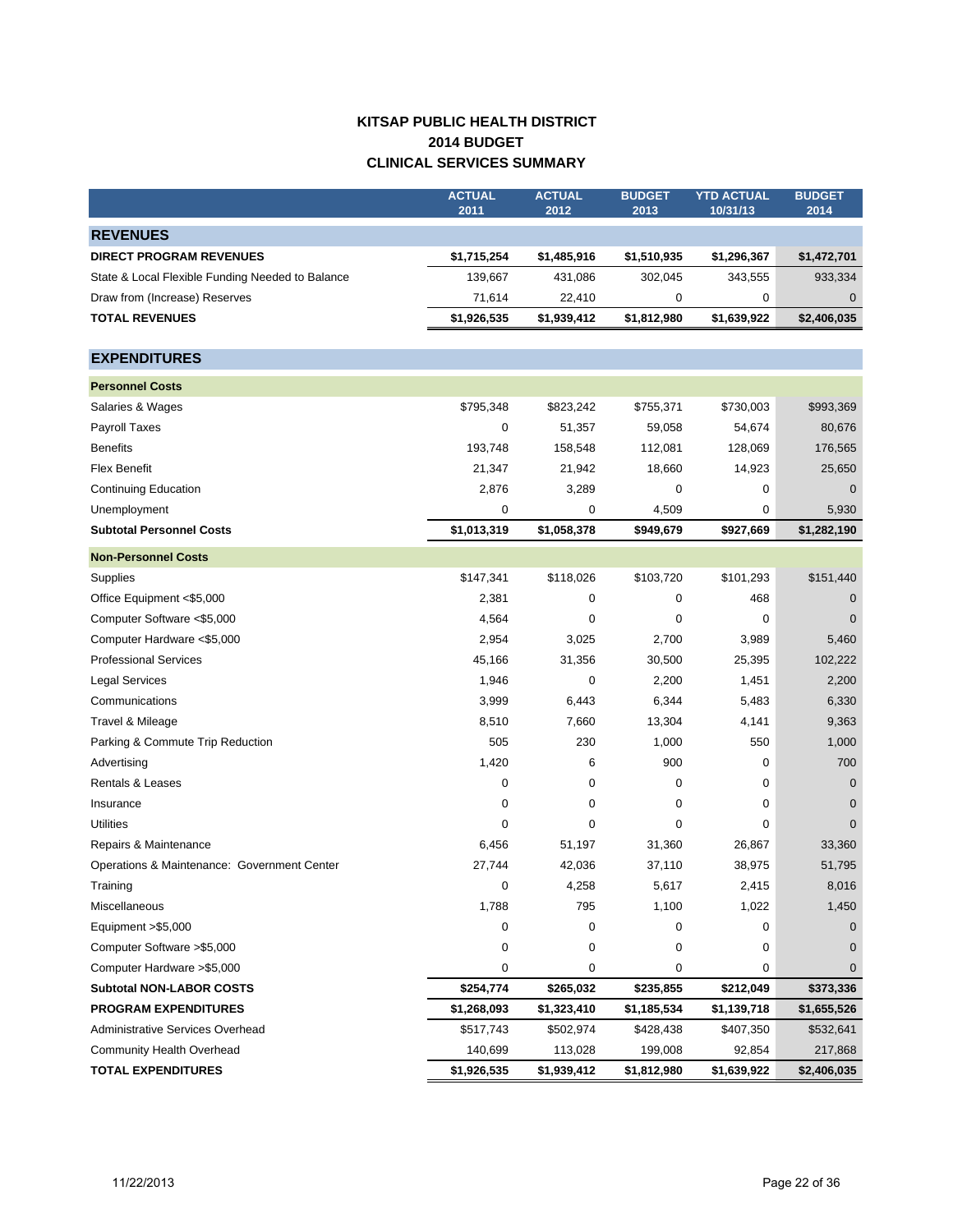#### **KITSAP PUBLIC HEALTH DISTRICT 2014 BUDGET COMMUNICABLE DISEASE PROGRAM**

|                                                  | <b>ACTUAL</b><br>2011 | <b>ACTUAL</b><br>2012 | <b>BUDGET</b><br>2013 | <b>YTD ACTUAL</b><br>10/31/13 | <b>BUDGET</b><br>2014 |
|--------------------------------------------------|-----------------------|-----------------------|-----------------------|-------------------------------|-----------------------|
| <b>REVENUES</b>                                  |                       |                       |                       |                               |                       |
| DOH Con Con Adult Immunization                   | $\Omega$              | 2.808                 | $\Omega$              | 9.453                         | O                     |
| DOH Con Con AFIX Immunization                    | $\Omega$              | 36.994                | 34.774                | 32.789                        | 36,770                |
| DOH Con Con ARRA Immunization                    | 20.519                | 0                     | $\Omega$              | 0                             | $\Omega$              |
| DOH Con Con Blue Ribbon Health Funds - CD        | 185.778               | 112.077               | 112.079               | 112.078                       | O                     |
| DOH Con Con Childhood Immunization               | 54.652                | 46                    | $\Omega$              | 0                             | $\Omega$              |
| DOH Con Con FA317 Immunization FED               | 4,633                 | 18,586                | 11,313                | 9,091                         | 11,962                |
| DOH Con Con VFC Immunization FED                 | $\Omega$              | 8,440                 | 15,469                | 22,169                        | 16,356                |
| DOH Con Con PPHF VTRCKS-IIS Interface            | $\Omega$              | $\Omega$              | $\Omega$              | 3,018                         | $\Omega$              |
| DOH Con Con PPHF Improve Vaccine Management      | $\Omega$              | $\Omega$              | $\Omega$              | 0                             | $\Omega$              |
| DOH Con Con Public Health Reimbursement          | $\Omega$              | 0                     | $\Omega$              | 3,539                         | O                     |
| DSHS Medicaid Match - CD                         | 124.629               | 81,428                | 65,200                | 32,825                        | 35,116                |
| DSHS Title Nineteen - CD                         | 10,886                | 9,946                 | 9,400                 | 10,645                        | 10,000                |
| DOH Con Con - New Revenue                        | $\Omega$              | 0                     | $\Omega$              | 0                             | 9.750                 |
| OESD 114 Headstart                               | 5.138                 | 30,300                | O                     | 0                             | $\Omega$              |
| Fees - CD                                        | \$32,891              | \$23,580              | \$25,000              | \$23,543                      | \$25,000              |
| Other - CD                                       | 332                   | 807                   | 500                   | 346                           | 500                   |
| <b>DIRECT PROGRAM REVENUES</b>                   | \$439,458             | \$325,012             | \$273,735             | \$259,496                     | \$145,454             |
| State & Local Flexible Funding Needed to Balance | (\$13,476)            | \$117,793             | \$212,208             | \$131,140                     | \$404,602             |
| <b>TOTAL REVENUES</b>                            | \$425,982             | \$442,805             | \$485,943             | \$390,636                     | \$550,056             |

| <b>EXPENDITURES</b>                         |             |             |             |           |             |
|---------------------------------------------|-------------|-------------|-------------|-----------|-------------|
| <b>Personnel Costs</b>                      |             |             |             |           |             |
| Salaries & Wages                            | \$183,595   | \$194,831   | \$207,479   | \$180,507 | \$243,292   |
| Payroll Taxes                               | $\Omega$    | 12,362      | 16,438      | 13,663    | 19,988      |
| <b>Benefits</b>                             | 42.580      | 35,542      | 29,408      | 30,591    | 41,492      |
| <b>Flex Benefit</b>                         | 5.711       | 5,817       | 6,570       | 4,388     | 7,221       |
| <b>Continuing Education</b>                 | 271         | 1,231       | 0           | 0         | $\Omega$    |
| Unemployment                                | 0           | 0           | 1,239       | 0         | 1,452       |
| <b>Subtotal Personnel Costs</b>             | \$232,157   | \$249,783   | \$261,134   | \$229,149 | \$313,445   |
| <b>Non-Personnel Costs</b>                  |             |             |             |           |             |
| Supplies                                    | \$13,446    | \$14,712    | \$9,000     | \$8,579   | \$11,000    |
| Office Equipment <\$5,000                   | $\Omega$    | $\mathbf 0$ | $\mathbf 0$ | 0         | $\Omega$    |
| Computer Software <\$5,000                  | 64          | 0           | 0           | 0         | $\Omega$    |
| Computer Hardware <\$5,000                  | 1,711       | 393         | 0           | 1,376     | 1,350       |
| <b>Professional Services</b>                | 7,028       | 6,634       | 6,000       | 4,601     | 6,000       |
| <b>Legal Services</b>                       | $\mathbf 0$ | 0           | 0           | 1,451     | $\Omega$    |
| Communications                              | 2,850       | 3,833       | 3,784       | 3,016     | 3,784       |
| Travel & Mileage                            | 1,275       | 1,940       | 2,000       | 288       | 1,500       |
| Parking & Commute Trip Reduction            | 198         | 80          | $\Omega$    | 0         | $\Omega$    |
| Advertising                                 | 0           | 6           | 0           | 0         | $\mathbf 0$ |
| Rentals & Leases                            | 0           | 0           | 0           | 0         | $\mathbf 0$ |
| Insurance                                   | $\Omega$    | $\mathbf 0$ | $\mathbf 0$ | 0         | $\Omega$    |
| <b>Utilities</b>                            | $\mathbf 0$ | $\Omega$    | 0           | 0         | $\Omega$    |
| Repairs & Maintenance                       | 420         | 273         | 500         | 273       | 500         |
| Operations & Maintenance: Government Center | 7,074       | 11,697      | 12,783      | 11,291    | 14,996      |
| Training                                    | 0           | 1,051       | 1,065       | 159       | 1,065       |
| Miscellaneous                               | 1.038       | 278         | 500         | 683       | 1,000       |
| Equipment >\$5,000                          | $\mathbf 0$ | $\mathbf 0$ | $\mathbf 0$ | 0         | $\mathbf 0$ |
| Computer Software > \$5,000                 | $\mathbf 0$ | $\mathbf 0$ | $\mathbf 0$ | 0         | $\Omega$    |
| Computer Hardware > \$5,000                 | 0           | 0           | 0           | 0         | 0           |
| <b>Subtotal Non-Personnel Costs</b>         | \$35,104    | \$40,897    | \$35,632    | \$31,717  | \$41,195    |
| <b>PROGRAM EXPENDITURES</b>                 | \$267,261   | \$290,680   | \$296,766   | \$260,866 | \$354,640   |
| Administrative Services Overhead            | \$120,945   | \$120,759   | \$120,628   | \$102,864 | \$132,320   |
| Community Health Overhead                   | 37,776      | 31,366      | 68,549      | 26,906    | 63,096      |
| <b>TOTAL EXPENDITURES</b>                   | \$425,982   | \$442,805   | \$485,943   | \$390,636 | \$550,056   |

**EXPENDITURES**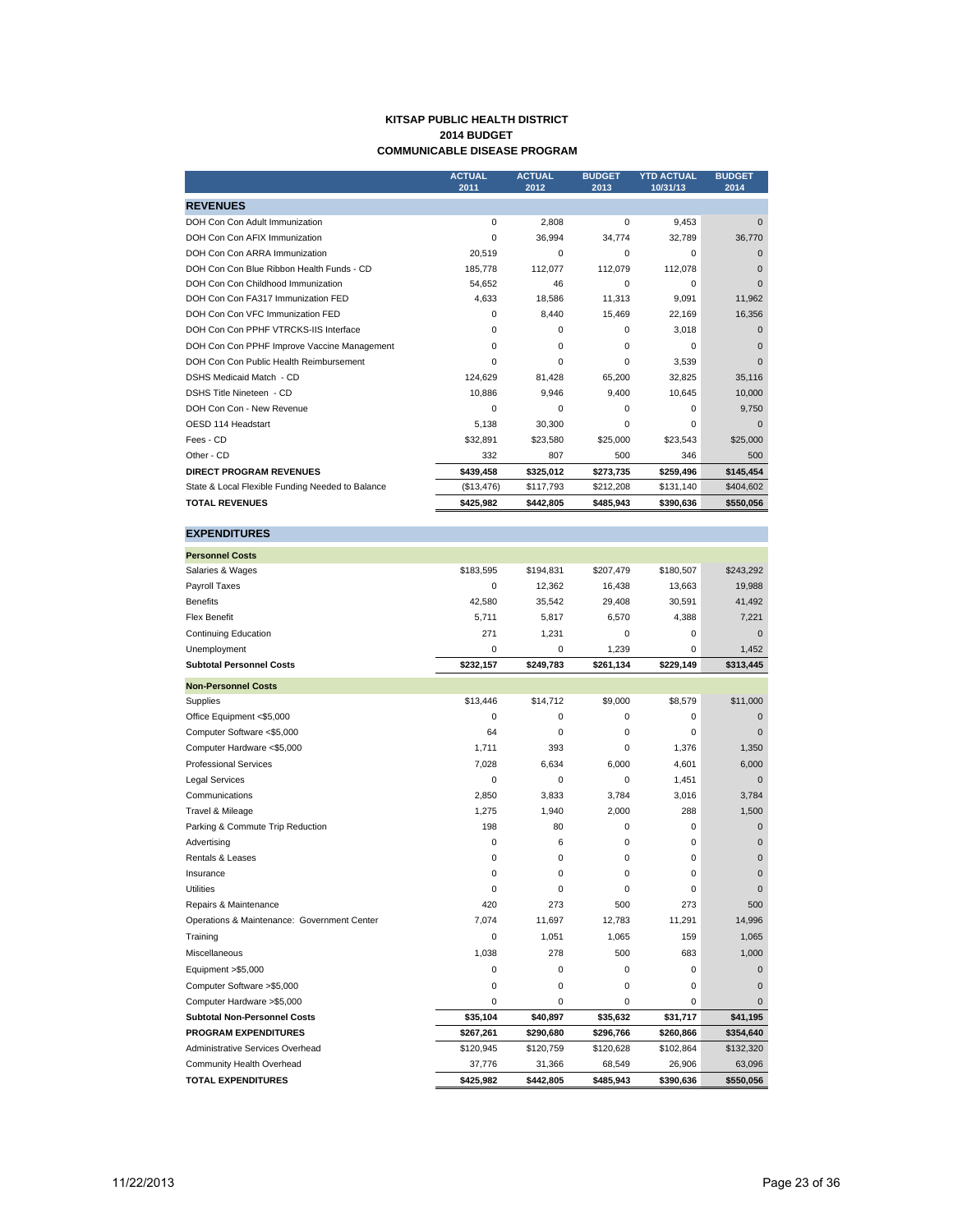#### **KITSAP PUBLIC HEALTH DISTRICT 2014 BUDGET FAMILY PLANNING PROGRAM**

|                                                   | <b>ACTUAL</b><br>2011 | <b>ACTUAL</b><br>2012 | <b>BUDGET</b><br>2013 | <b>YTD ACTUAL</b><br>10/31/13 | <b>BUDGET</b><br>2014 |
|---------------------------------------------------|-----------------------|-----------------------|-----------------------|-------------------------------|-----------------------|
| <b>REVENUES</b>                                   |                       |                       |                       |                               |                       |
| Seattle/King County Public Health BCHP Fees       | 10,564                | 10,371                | 10,000                | 10,314                        | 5,000                 |
| DOH Con Con Family Planning Proviso Contract      | 30,960                | 0                     | 0                     | 0                             | $\Omega$              |
| DOH Con Con Family Planning State Contracts       | 65,497                | 79,447                | 86,057                | 83,101                        | 131,733               |
| DOH Con Con Family Planning - Title Ten           | 60,931                | 66,993                | 49,670                | 48,107                        | 49,818                |
| DOH Con Con Family Planning - Title Ten Expansion | $\Omega$              | $\Omega$              | 0                     | 0                             | $\Omega$              |
| DOH Con Con FPRH Title Ten Contraceptives         | 1,499                 | $\Omega$              | 0                     | 0                             | $\Omega$              |
| Medicaid Assistance Program                       | $\Omega$              | 42,500                | 0                     | $\Omega$                      | $\Omega$              |
| <b>DSHS MAA Interpreter</b>                       | 2,232                 | 2,066                 | 2,320                 | 302                           | 644                   |
| <b>DSHS Medicaid Match - FP</b>                   | 11,769                | 12,267                | 8,000                 | 2,920                         | 2,205                 |
| <b>DSHS Title Nineteen - FP</b>                   | 13,666                | 20,689                | 22,560                | 18,015                        | 24,000                |
| DSHS Title Nineteen Take Charge - FP              | 36,764                | 43,971                | 50.760                | 40,179                        | 54,000                |
| Fees - FP                                         | 8,881                 | 8,734                 | 7,800                 | 9,633                         | 10,000                |
| Other - FP                                        | 71                    | 126                   | 22,075                | 26                            | $\Omega$              |
| <b>DIRECT PROGRAM REVENUES</b>                    | \$242,834             | \$287,164             | \$259,242             | \$212,597                     | \$277,400             |
| State & Local Flexible Funding Needed to Balance  | \$167,844             | \$149,428             | \$48,658              | \$122,231                     | \$200,830             |
| <b>TOTAL REVENUES</b>                             | \$410,678             | \$436.592             | \$307,900             | \$334,828                     | \$478,230             |

| <b>EXPENDITURES</b>                         |           |             |           |           |              |
|---------------------------------------------|-----------|-------------|-----------|-----------|--------------|
| <b>Personnel Costs</b>                      |           |             |           |           |              |
| Salaries & Wages                            | \$157,792 | \$167,017   | \$111,983 | \$131,310 | \$177,865    |
| Payroll Taxes                               | 0         | 10,129      | 8,735     | 9,632     | 14,660       |
| <b>Benefits</b>                             | 42,415    | 36,161      | 13,102    | 25,371    | 34,874       |
| <b>Flex Benefit</b>                         | 5,204     | 5,386       | 3,750     | 3,029     | 4,704        |
| <b>Continuing Education</b>                 | 403       | 526         | 0         | 0         | $\Omega$     |
| Unemployment                                | 0         | 0           | 669       | $\Omega$  | 1,061        |
| <b>Subtotal Personnel Costs</b>             | \$205,814 | \$219,219   | \$138,239 | \$169,342 | \$233,164    |
| <b>Non-Personnel Costs</b>                  |           |             |           |           |              |
| Supplies                                    | \$35,078  | \$27,490    | \$26,000  | \$29,875  | \$52,004     |
| Office Equipment <\$5,000                   | 347       | 0           | 0         | $\Omega$  | $\mathbf 0$  |
| Computer Software <\$5,000                  | 2,700     | 0           | $\Omega$  | $\Omega$  | $\Omega$     |
| Computer Hardware <\$5,000                  | 1,147     | 1,689       | 1,800     | 2,408     | 450          |
| <b>Professional Services</b>                | 11,510    | 11,853      | 10,000    | 9,475     | 10,000       |
| <b>Legal Services</b>                       | 0         | 0           | 0         | $\Omega$  | $\mathbf 0$  |
| Communications                              | 296       | 678         | 500       | 719       | $\mathbf 0$  |
| Travel & Mileage                            | 592       | 203         | 204       | (41)      | 204          |
| Parking & Commute Trip Reduction            | 55        | $\mathbf 0$ | 0         | 0         | $\mathbf 0$  |
| Advertising                                 | 0         | $\mathbf 0$ | 200       | 0         | $\mathbf 0$  |
| <b>Rentals &amp; Leases</b>                 | $\Omega$  | $\mathbf 0$ | $\Omega$  | 0         | $\Omega$     |
| Insurance                                   | $\Omega$  | $\mathbf 0$ | 0         | $\Omega$  | $\Omega$     |
| <b>Utilities</b>                            | $\Omega$  | $\Omega$    | $\Omega$  | $\Omega$  | $\Omega$     |
| Repairs & Maintenance                       | 5,373     | 31,061      | 23,000    | 18,896    | 25,000       |
| Operations & Maintenance: Government Center | 6,669     | 10,474      | 6,766     | 8,228     | 11,144       |
| Training                                    | 0         | 139         | 1,053     | 12        | 1,053        |
| Miscellaneous                               | 386       | 276         | 0         | 0         | $\mathbf 0$  |
| Equipment >\$5,000                          | 0         | $\mathbf 0$ | 0         | 0         | $\mathbf{0}$ |
| Computer Software >\$5,000                  | 0         | 0           | 0         | 0         | $\mathbf{0}$ |
| Computer Hardware >\$5,000                  | $\Omega$  | $\Omega$    | $\Omega$  | 0         | $\Omega$     |
| <b>Subtotal Non-Personnel Costs</b>         | \$64,153  | \$83,863    | \$69,523  | \$69,572  | \$99,855     |
| <b>PROGRAM EXPENDITURES</b>                 | \$269,967 | \$303,082   | \$207,762 | \$238,914 | \$333,019    |
| Administrative Services Overhead            | \$107,221 | \$105,982   | \$63,853  | \$76,023  | \$98,324     |
| Community Health Overhead                   | 33,490    | 27,528      | 36,285    | 19,891    | 46,887       |
| <b>TOTAL EXPENDITURES</b>                   | \$410,678 | \$436,592   | \$307,900 | \$334,828 | \$478,230    |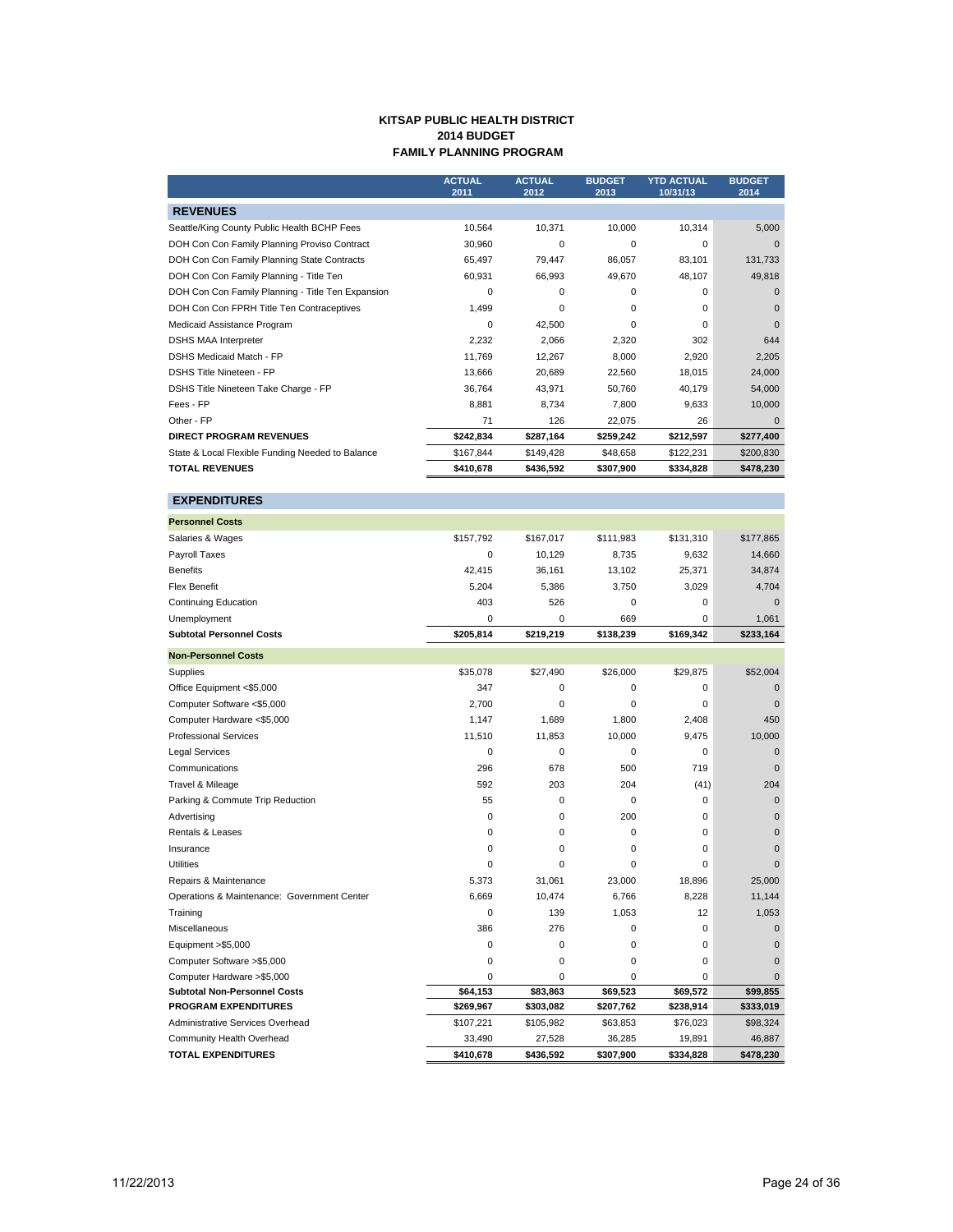#### **KITSAP PUBLIC HEALTH DISTRICT 2014 BUDGET HIV/AIDS PROGRAM**

|                                                  | <b>ACTUAL</b><br>2011 | <b>ACTUAL</b><br>2012 | <b>BUDGET</b><br>2013 | <b>YTD ACTUAL</b><br>10/31/13 | <b>BUDGET</b><br>2014 |
|--------------------------------------------------|-----------------------|-----------------------|-----------------------|-------------------------------|-----------------------|
| <b>REVENUES</b>                                  |                       |                       |                       |                               |                       |
| DOH Con Con Blue Ribbon Health Funds - HIV/AIDS  | 5,385                 | 3,249                 | 3,249                 | 3,249                         | $\Omega$              |
| DOH Con Con FFY11 HIV Prev Contracts             | 50.046                | 55,012                | 0                     | 38,229                        | $\Omega$              |
| DOH Con Con Ryan White                           | 166.514               | 132.799               | 169,200               | 165,088                       | 180,000               |
| DOH Con Con Client Services Admin                | 43,829                | 35,356                | $\Omega$              | 36,833                        | $\Omega$              |
| DOH Con Con Harborview HIV Clinic                | 430                   | 4,193                 | 42.108                | 4,494                         | 42,108                |
| DOH Con Con HIV Contracts                        | 0                     | 0                     | 46,530                | 0                             | 34,460                |
| <b>DOH State Omnibus</b>                         | 85.026                | 62.576                | 80.500                | 73.176                        | 55,960                |
| <b>DSHS Medicaid Match</b>                       | 119,993               | 64,992                | 57,200                | 36,046                        | 30,736                |
| Pierce County Aids Foundation - HOPWA            | 0                     | 1,277                 | 0                     | 6,187                         | $\Omega$              |
| Tacoma/Pierce County Federal Omnibus             | 11,728                | $\Omega$              | 0                     | 0                             | $\Omega$              |
| Tacoma/Pierce County AIDS Regional               | 0                     | $\mathbf 0$           | $\mathbf 0$           | 0                             | $\Omega$              |
| DSHS Title Nineteen AIDS Case Management         | 27,014                | 35,300                | 35.720                | 25,711                        | 30,000                |
| AIDS Counseling & Testing                        | \$1,095               | \$217                 | \$500                 | \$289                         | \$200                 |
| KC Solid Waste Tipping Fees (Needle Exchange)    | 38,961                | 38,660                | 40,000                | 36,988                        | 40,000                |
| Other - HIV/AIDS Prevention                      | 320                   | $\Omega$              | $\Omega$              | 0                             | $\Omega$              |
| Other - HIV/AIDS Care                            | 0                     | $\mathbf 0$           | 1,000                 | 0                             | $\Omega$              |
| <b>DIRECT PROGRAM REVENUES</b>                   | \$550,341             | \$433,631             | \$476,007             | \$426,290                     | \$413,464             |
| State & Local Flexible Funding Needed to Balance | \$0                   | \$100,078             | \$22,046              | \$25,114                      | \$95,403              |
| Draw from HIV/AIDS Designated Funds*             | 119,940               | 26,478                | $\mathbf 0$           | 0                             | $\Omega$              |
| <b>TOTAL REVENUES</b>                            | \$670,281             | \$560,187             | \$498,053             | \$451.404                     | \$508,867             |

| <b>EXPENDITURES</b>                         |             |             |           |           |                |
|---------------------------------------------|-------------|-------------|-----------|-----------|----------------|
| <b>Personnel Costs</b>                      |             |             |           |           |                |
| Salaries & Wages                            | \$245,846   | \$220,424   | \$182,474 | \$179,944 | \$188,282      |
| Payroll Taxes                               | $\mathbf 0$ | 13,956      | 14,458    | 13,575    | 15,511         |
| <b>Benefits</b>                             | 63,843      | 46,128      | 36,602    | 35,868    | 40,990         |
| <b>Flex Benefit</b>                         | 6,485       | 5,453       | 3,330     | 3,034     | 3,360          |
| <b>Continuing Education</b>                 | 1,648       | 788         | 0         | 0         | $\Omega$       |
| Unemployment                                | $\mathbf 0$ | $\mathbf 0$ | 1,087     | 0         | 1,125          |
| <b>Subtotal Personnel Costs</b>             | \$317,822   | \$286.749   | \$237,951 | \$232,421 | \$249,268      |
| <b>Non-Personnel Costs</b>                  |             |             |           |           |                |
| Supplies                                    | \$91,883    | \$71,604    | \$54,700  | \$61,234  | \$80,436       |
| Office Equipment <\$5,000                   | $\mathbf 0$ | $\mathbf 0$ | 0         | 0         | 0              |
| Computer Software <\$5,000                  | $\mathbf 0$ | $\mathbf 0$ | 0         | 0         | $\mathbf 0$    |
| Computer Hardware <\$5,000                  | $\mathbf 0$ | 195         | 0         | 205       | 2,700          |
| Professional Services*                      | 24,098      | 9,529       | 10,500    | 8,837     | 500            |
| <b>Legal Services</b>                       | 1,578       | 0           | 1,000     | 0         | 1,000          |
| Communications                              | 529         | 926         | 1,130     | 657       | 1,300          |
| Travel & Mileage                            | 4,551       | 1,850       | 5,905     | 2,984     | 3,410          |
| Parking & Commute Trip Reduction            | 225         | 150         | 1,000     | 550       | 1,000          |
| Advertising                                 | 1.420       | 0           | 0         | 0         | $\mathbf{0}$   |
| Rentals & Leases                            | $\mathbf 0$ | $\Omega$    | 0         | 0         | $\mathbf 0$    |
| Insurance                                   | $\mathbf 0$ | $\mathbf 0$ | 0         | 0         | $\overline{0}$ |
| <b>Utilities</b>                            | $\mathbf 0$ | $\Omega$    | 0         | 0         | $\Omega$       |
| Repairs & Maintenance                       | 221         | 133         | 0         | 133       | $\mathbf 0$    |
| Operations & Maintenance: Government Center | 10,558      | 13,531      | 11,658    | 11,368    | 11,961         |
| Training                                    | $\mathbf 0$ | 758         | 1,678     | 1,100     | 1,678          |
| Miscellaneous                               | 108         | 124         | 0         | 293       | $\Omega$       |
| Equipment > \$5,000                         | 0           | $\mathbf 0$ | 0         | 0         | $\mathbf{0}$   |
| Computer Software >\$5,000                  | $\mathbf 0$ | $\mathbf 0$ | 0         | 0         | $\mathbf 0$    |
| Computer Hardware >\$5,000                  | 0           | 0           | 0         | 0         | $\mathbf 0$    |
| <b>Subtotal Non-Personnel Costs</b>         | \$135,171   | \$98,800    | \$87,571  | \$87,361  | \$103,985      |
| <b>PROGRAM EXPENDITURES</b>                 | \$452,993   | \$385,549   | \$325,522 | \$319,782 | \$353,253      |
| Administrative Services Overhead            | \$165,573   | \$138,630   | \$110,014 | \$104,332 | \$105,369      |
| Community Health Overhead                   | 51,715      | 36,008      | 62,517    | 27,290    | 50,245         |
| <b>TOTAL EXPENDITURES</b>                   | \$670,281   | \$560,187   | \$498.053 | \$451,404 | \$508.867      |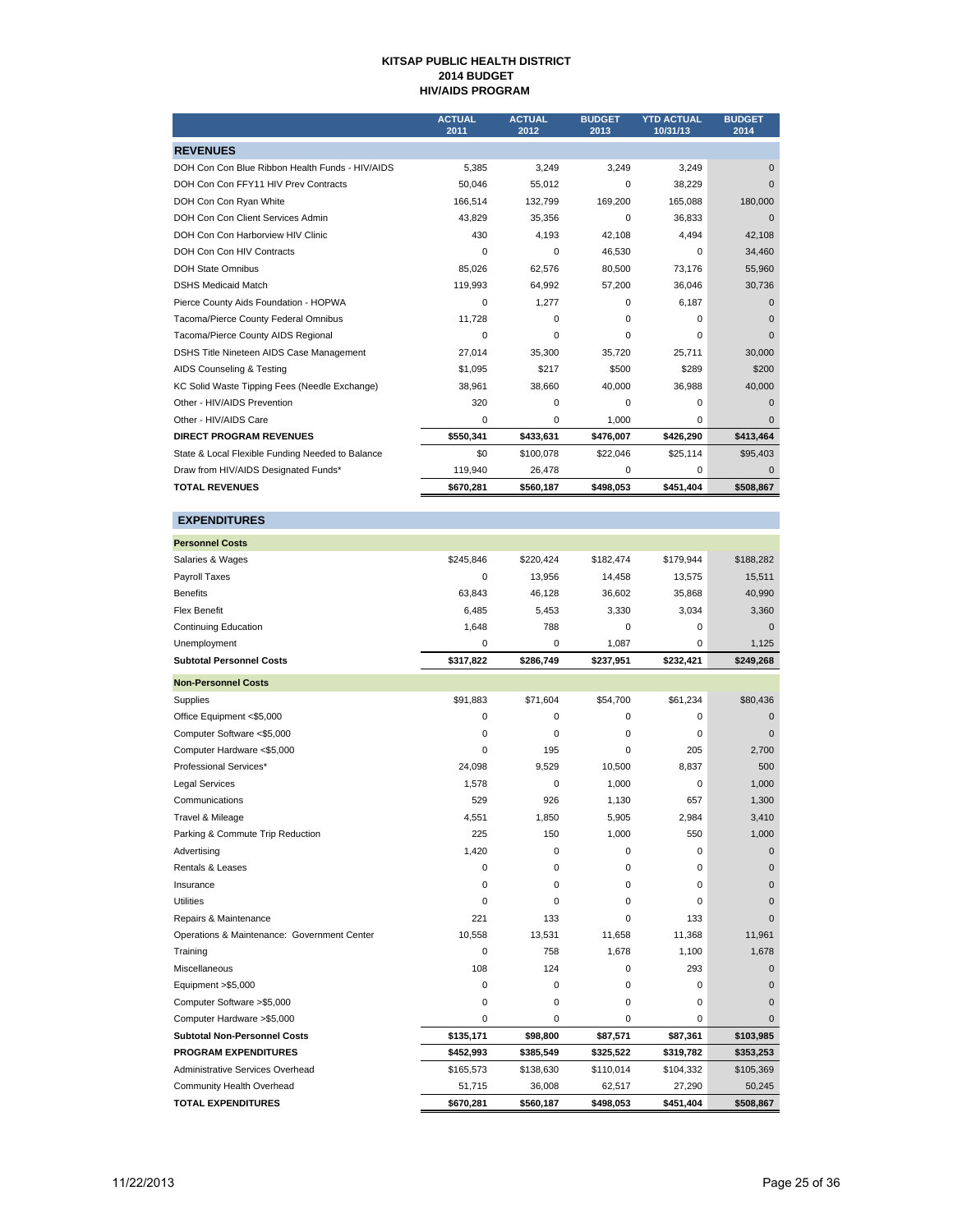## **KITSAP PUBLIC HEALTH DISTRICT 2014 BUDGET IN-PERSON ASSISTANCE PROGRAM**

|                                                                  | <b>ACTUAL</b> | <b>ACTUAL</b> | <b>BUDGET</b> | <b>YTD ACTUAL</b> | <b>BUDGET</b> |
|------------------------------------------------------------------|---------------|---------------|---------------|-------------------|---------------|
|                                                                  | 2011          | 2012          | 2013          | 10/31/13          | 2014          |
| <b>REVENUES</b>                                                  |               |               |               |                   |               |
| Washington Health Benefit Exchange In-Person Assistance Contract | $\pmb{0}$     | $\pmb{0}$     | 0             | 16,876            | 209,203       |
| DOH Con Con In Person Assistance - Ryan White                    | 0             | 0             | 0             | 3,573             | $\mathbf 0$   |
| <b>DIRECT PROGRAM REVENUES</b>                                   | \$0           | \$0           | \$0           | \$20,449          | \$209,203     |
| State & Local Flexible Funding Needed to Balance                 | \$0           | \$0           | \$0           | \$57,962          | \$98,964      |
| <b>TOTAL REVENUES</b>                                            | \$0           | \$0           | \$0           | \$78,411          | \$308,167     |
|                                                                  |               |               |               |                   |               |
| <b>EXPENDITURES</b>                                              |               |               |               |                   |               |
| <b>Personnel Costs</b>                                           |               |               |               |                   |               |
| Salaries & Wages                                                 | \$0           | \$0           | \$0           | \$39,384          | \$101,410     |
| Payroll Taxes                                                    | $\pmb{0}$     | 0             | 0             | 2,982             | 8,438         |
| <b>Benefits</b>                                                  | 0             | 0             | 0             | 7,012             | 18,048        |
| <b>Flex Benefit</b>                                              | 0             | 0             | 0             | 1,136             | 3,840         |
| <b>Continuing Education</b>                                      | 0             | 0             | 0             | 0                 | $\mathbf 0$   |
| Unemployment                                                     | 0             | 0             | 0             | 0                 | 603           |
| <b>Subtotal Personnel Costs</b>                                  | \$0           | \$0           | \$0           | \$50,514          | \$132,339     |
| <b>Non-Personnel Costs</b>                                       |               |               |               |                   |               |
| Supplies                                                         | \$0           | \$0           | \$0           | \$57              | \$500         |
| Office Equipment <\$5,000                                        | 0             | 0             | 0             | 0                 | $\mathbf 0$   |
| Computer Software <\$5,000                                       | 0             | 0             | 0             | 0                 | $\mathbf 0$   |
| Computer Hardware <\$5,000                                       | 0             | 0             | 0             | 0                 | 900           |
| <b>Professional Services</b>                                     | 0             | 0             | 0             | 105               | 83,722        |
| <b>Legal Services</b>                                            | 0             | 0             | 0             | 0                 | $\pmb{0}$     |
| Communications                                                   | 0             | 0             | 0             | 33                | $\mathbf 0$   |
| Travel & Mileage                                                 | 0             | 0             | 0             | 152               | 1,540         |
| Parking & Commute Trip Reduction                                 | 0             | 0             | 0             | 0                 | $\mathbf 0$   |
| Advertising                                                      | 0             | 0             | 0             | 0                 | 0             |
| Rentals & Leases                                                 | 0             | 0             | 0             | 0                 | 0             |
| Insurance                                                        | 0             | 0             | 0             | 0                 | $\pmb{0}$     |
| <b>Utilities</b>                                                 | 0             | 0             | 0             | 0                 | $\mathbf 0$   |
| Repairs & Maintenance                                            | 0             | 0             | 0             | 0                 | $\mathbf 0$   |
| Operations & Maintenance: Government Center                      | 0             | 0             | 0             | 2,055             | 6,311         |
| Training                                                         | 0             | 0             | 0             | 0                 | 500           |
| Miscellaneous                                                    | 0             | 0             | 0             | 0                 | 0             |
| Equipment >\$5,000                                               | 0             | 0             | 0             | 0                 | $\pmb{0}$     |
| Computer Software > \$5,000                                      | U             | U             | U             | O                 | $\mathsf{U}$  |
| Computer Hardware > \$5,000                                      | 0             | 0             | 0             | 0                 | 0             |
| <b>Subtotal Non-Personnel Costs</b>                              | \$0           | \$0           | \$0           | \$2,402           | \$93,473      |
| <b>PROGRAM EXPENDITURES</b>                                      | \$0           | \$0           | \$0           | \$52,916          | \$225,812     |
| Administrative Services Overhead                                 | \$0           | \$0           | \$0           | \$20,268          | \$55,777      |
| Community Health Overhead                                        | 0             | 0             | 0             | 5,227             | 26,578        |
| <b>TOTAL EXPENDITURES</b>                                        | \$0           | \$0           | \$0           | \$78,411          | \$308,167     |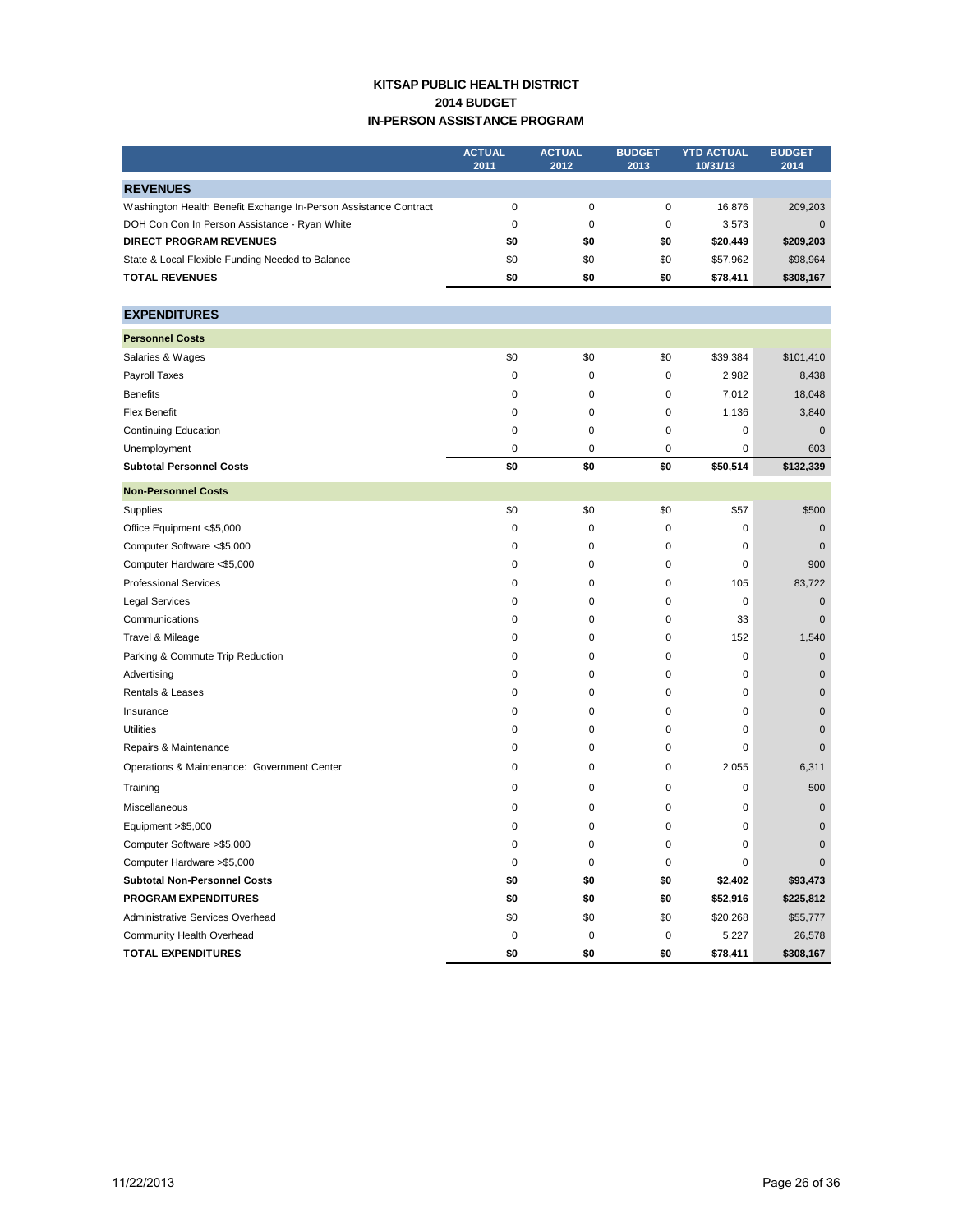#### **KITSAP PUBLIC HEALTH DISTRICT 2014 BUDGET JUVENILE DETENTION ADOLESCENT HEALTH PROGRAM**

|                                                  | <b>ACTUAL</b><br>2011 | <b>ACTUAL</b><br>2012 | <b>BUDGET</b><br>2013 | <b>YTD ACTUAL</b><br>10/31/13 | <b>BUDGET</b><br>2014 |
|--------------------------------------------------|-----------------------|-----------------------|-----------------------|-------------------------------|-----------------------|
|                                                  |                       |                       |                       |                               |                       |
| <b>REVENUES</b>                                  |                       |                       |                       |                               |                       |
| Kitsap County Juvenile Detention                 | \$224,934             | \$224,558             | \$285,015             | \$183,342                     | \$288,003             |
| <b>DSHS Medicaid Match - Juvy</b>                | 504                   | 5,897                 | 4,000                 | 664                           | 1,401                 |
| Other - Juvy                                     | $\pmb{0}$             | 0                     | 0                     | 0                             | $\mathbf 0$           |
| <b>DIRECT PROGRAM REVENUES</b>                   | \$225,438             | \$230,455             | \$289,015             | \$184,006                     | \$289,404             |
| State & Local Flexible Funding Needed to Balance | (\$465)               | \$9,407               | \$64                  | \$4,953                       | \$0                   |
| <b>TOTAL REVENUES</b>                            | \$224,973             | \$239,862             | \$289,079             | \$188,959                     | \$289,404             |
| <b>EXPENDITURES</b>                              |                       |                       |                       |                               |                       |
| <b>Personnel Costs</b>                           |                       |                       |                       |                               |                       |
| Salaries & Wages                                 | \$121,850             | \$128,890             | \$156,732             | \$107,138                     | \$161,751             |
| Payroll Taxes                                    | $\pmb{0}$             | 7,790                 | 11,888                | 7,855                         | 12,364                |
| <b>Benefits</b>                                  | 26,352                | 20,690                | 21,056                | 15,727                        | 23,407                |
| <b>Flex Benefit</b>                              | 235                   | 561                   | 1,200                 | 172                           | 1,200                 |
| <b>Continuing Education</b>                      | 205                   | 351                   | 0                     | $\mathsf 0$                   | $\mathbf{0}$          |
| Unemployment                                     | $\pmb{0}$             | 0                     | 937                   | 0                             | 968                   |
| <b>Subtotal Personnel Costs</b>                  | \$148,642             | \$158,282             | \$191,813             | \$130,892                     | \$199,690             |
| <b>Non-Personnel Costs</b>                       |                       |                       |                       |                               |                       |
| Supplies                                         | \$5,249               | \$2,277               | \$10,200              | \$1,269                       | \$6,000               |
| Office Equipment <\$5,000                        | 1,687                 | 0                     | 0                     | 468                           | $\mathbf 0$           |
| Computer Software <\$5,000                       | 900                   | 0                     | 0                     | $\mathsf 0$                   | $\mathbf 0$           |
| Computer Hardware <\$5,000                       | 0                     | 748                   | 900                   | 0                             | 60                    |
| <b>Professional Services</b>                     | 40                    | 0                     | 0                     | 0                             | $\mathbf 0$           |
| <b>Legal Services</b>                            | 368                   | 0                     | 1,200                 | 0                             | 1,200                 |
| Communications                                   | 121                   | 423                   | 396                   | 316                           | 396                   |
| Travel & Mileage                                 | 607                   | 565                   | 495                   | 180                           | 509                   |
| Parking & Commute Trip Reduction                 | 0                     | 0                     | 0                     | $\mathsf 0$                   | $\mathbf 0$           |
| Advertising                                      | $\pmb{0}$             | 0                     | 500                   | 0                             | 500                   |
| Rentals & Leases                                 | $\pmb{0}$             | 0                     | 0                     | $\mathsf 0$                   | $\mathbf 0$           |
| Insurance                                        | 0                     | 0                     | 0                     | 0                             | $\mathbf 0$           |
| <b>Utilities</b>                                 | 0                     | 0                     | 0                     | 0                             | $\Omega$              |
| Repairs & Maintenance                            | 0                     | 9,732                 | 3,660                 | 3,650                         | 3,660                 |
| Operations & Maintenance: Government Center      | 0                     | 0                     | 0                     | 0                             | $\mathbf 0$           |
| Training                                         | $\pmb{0}$             | 16                    | 1,281                 | 0                             | 1,281                 |
| Miscellaneous                                    | 79                    | 0                     | 400                   | 96                            | 400                   |
| Equipment >\$5,000                               | U                     |                       |                       | o                             | $\pmb{0}$             |
| Computer Software >\$5,000                       | 0                     | 0                     | 0                     | 0                             | 0                     |
| Computer Hardware > \$5,000                      | 0                     | 0                     | 0                     | 0                             | 0                     |
| <b>Subtotal Non-Personnel Costs</b>              | \$9,051               | \$13,761              | \$19,032              | \$5,979                       | \$14,006              |
| <b>PROGRAM EXPENDITURES</b>                      | \$157,693             | \$172,043             | \$210,845             | \$136,871                     | \$213,696             |
| Administrative Services Overhead                 | \$67,280              | \$67,819              | \$78,234              | \$52,088                      | \$75,708              |
| Community Health Overhead                        | 0                     | 0                     | 0                     | 0                             | $\mathbf 0$           |
| <b>TOTAL EXPENDITURES</b>                        | \$224,973             | \$239,862             | \$289,079             | \$188,959                     | \$289,404             |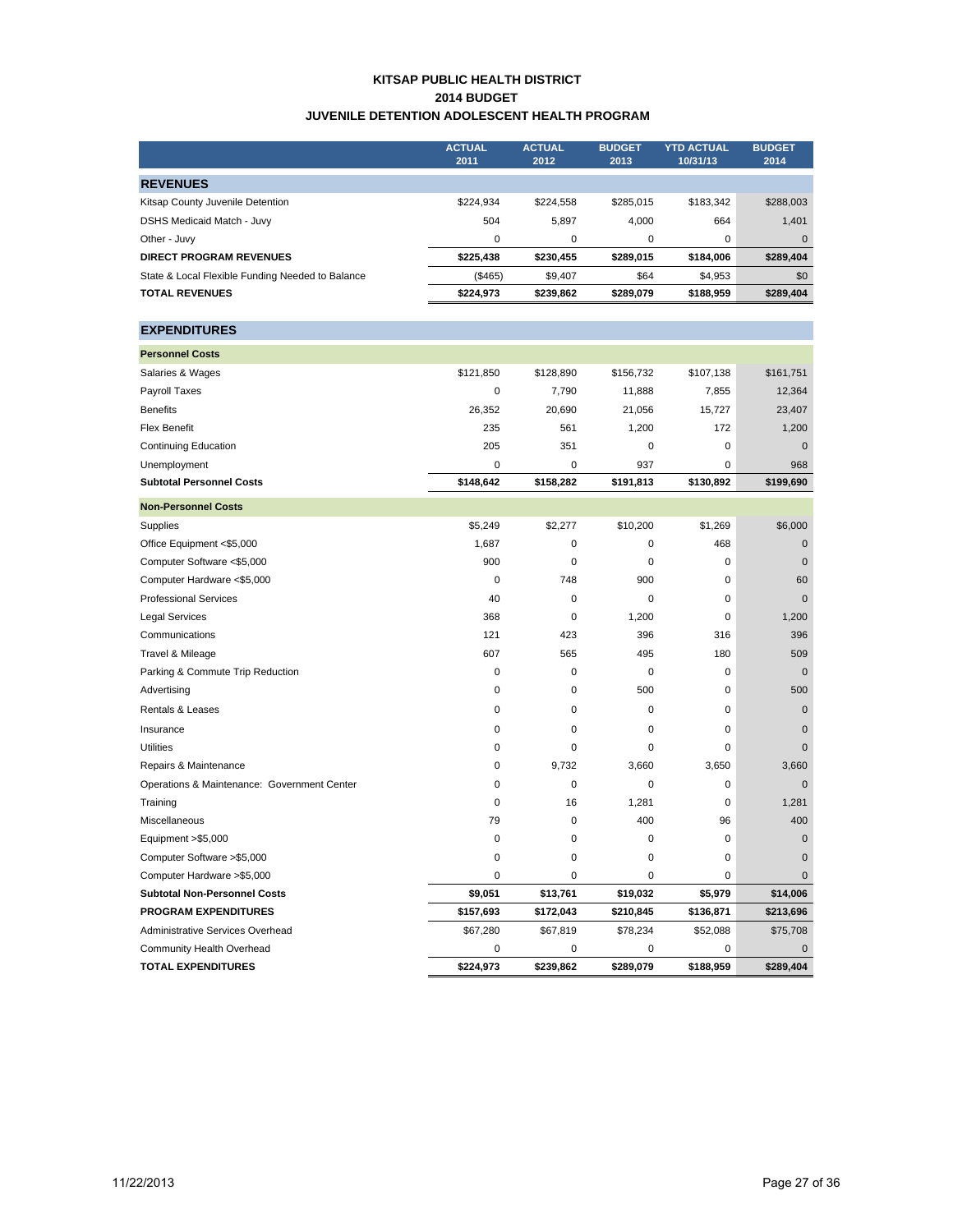## **KITSAP PUBLIC HEALTH DISTRICT 2014 BUDGET SEXUALLY TRANSMITTED INFECTIONS PROGRAM**

|                                                  | <b>ACTUAL</b><br>2011 | <b>ACTUAL</b><br>2012 | <b>BUDGET</b><br>2013 | <b>YTD ACTUAL</b><br>10/31/13 | <b>BUDGET</b><br>2014 |
|--------------------------------------------------|-----------------------|-----------------------|-----------------------|-------------------------------|-----------------------|
| <b>REVENUES</b>                                  |                       |                       |                       |                               |                       |
| DOH Con Con Blue Ribbon Health Funds - STI       | \$64.619              | \$38,984              | \$38,984              | \$38,984                      | \$0                   |
| DOH Con Con STD CSPS                             | 18,438                | 17,097                | 16,071                | 17,097                        | $\mathbf 0$           |
| <b>DSHS Medicaid Match - STI</b>                 | 10.911                | 3,969                 | 1,601                 | 3,899                         | 1,729                 |
| <b>DSHS Title Nineteen - STI</b>                 | 726                   | 690                   | 470                   | 552                           | 500                   |
| Fees - STI                                       | 16,333                | 9,051                 | 14,000                | 3,274                         | 5,000                 |
| Other - STI                                      | 2                     | 7                     | 200                   | 13                            | 100                   |
| <b>DIRECT PROGRAM REVENUES</b>                   | \$111,029             | \$69,798              | \$71,326              | \$63,819                      | \$7,329               |
| State & Local Flexible Funding Needed to Balance | (\$14,236)            | \$54,380              | \$39,487              | \$40,767                      | \$130,550             |
| <b>TOTAL REVENUES</b>                            | \$96,793              | \$124,178             | \$110,813             | \$104,586                     | \$137,879             |

## **EXPENDITURES**

| <b>Personnel Costs</b>                      |             |           |           |           |              |
|---------------------------------------------|-------------|-----------|-----------|-----------|--------------|
| Salaries & Wages                            | \$44,723    | \$58,271  | \$49,651  | \$51,100  | \$63,995     |
| Payroll Taxes                               | 0           | 3,759     | 3,918     | 3,899     | 5,277        |
| <b>Benefits</b>                             | 8,557       | 8,992     | 4,961     | 6,921     | 8,313        |
| <b>Flex Benefit</b>                         | 2,784       | 3,544     | 2,625     | 2,308     | 3,534        |
| <b>Continuing Education</b>                 | 198         | 198       | 0         | 0         | $\mathbf 0$  |
| Unemployment                                | 0           | 0         | 296       | 0         | 382          |
| <b>Subtotal Personnel Costs</b>             | \$56,262    | \$74,764  | \$61,451  | \$64,228  | \$81,501     |
| <b>Non-Personnel Costs</b>                  |             |           |           |           |              |
| Supplies                                    | \$0         | \$86      | \$1,000   | \$140     | \$500        |
| Office Equipment <\$5,000                   | 0           | 0         | 0         | 0         | $\mathbf 0$  |
| Computer Software <\$5,000                  | $\mathbf 0$ | 0         | 0         | 0         | 0            |
| Computer Hardware <\$5,000                  | 0           | 0         | 0         | 0         | $\mathbf 0$  |
| <b>Professional Services</b>                | 0           | 0         | 0         | 0         | $\mathbf 0$  |
| <b>Legal Services</b>                       | 0           | 0         | 0         | 0         | $\mathbf{0}$ |
| Communications                              | 117         | 284       | 200       | 442       | 500          |
| Travel & Mileage                            | $\Omega$    | 0         | 200       | (80)      | 200          |
| Parking & Commute Trip Reduction            | 0           | 0         | 0         | 0         | $\mathbf{0}$ |
| Advertising                                 | 0           | 0         | 200       | 0         | 200          |
| <b>Rentals &amp; Leases</b>                 | 0           | 0         | 0         | 0         | $\mathbf 0$  |
| Insurance                                   | 0           | 0         | 0         | 0         | $\mathbf 0$  |
| <b>Utilities</b>                            | $\mathbf 0$ | 0         | 0         | 0         | 0            |
| Repairs & Maintenance                       | 221         | 133       | 0         | 133       | $\mathbf{0}$ |
| Operations & Maintenance: Government Center | 1,728       | 3,367     | 3,008     | 3,404     | 3,898        |
| Training                                    | 0           | 0         | 242       | 7         | 242          |
| <b>Miscellaneous</b>                        | 0           | 11        | 0         | (50)      | 50           |
| Equipment >\$5,000                          | 0           | 0         | 0         | 0         | $\mathbf 0$  |
| Computer Software > \$5,000                 | $\Omega$    | 0         | 0         | 0         | 0            |
| Computer Hardware > \$5,000                 | $\mathbf 0$ | 0         | 0         | 0         | $\mathbf{0}$ |
| <b>Subtotal Non-Personnel Costs</b>         | \$2,066     | \$3,881   | \$4,850   | \$3,996   | \$5,590      |
| <b>PROGRAM EXPENDITURES</b>                 | \$58,328    | \$78,645  | \$66,301  | \$68,224  | \$87,091     |
| Administrative Services Overhead            | \$29,310    | \$36,145  | \$28,383  | \$28,826  | \$34,389     |
| <b>Community Health Overhead</b>            | 9,155       | 9,388     | 16,129    | 7,536     | 16,399       |
| <b>TOTAL EXPENDITURES</b>                   | \$96,793    | \$124,178 | \$110,813 | \$104,586 | \$137,879    |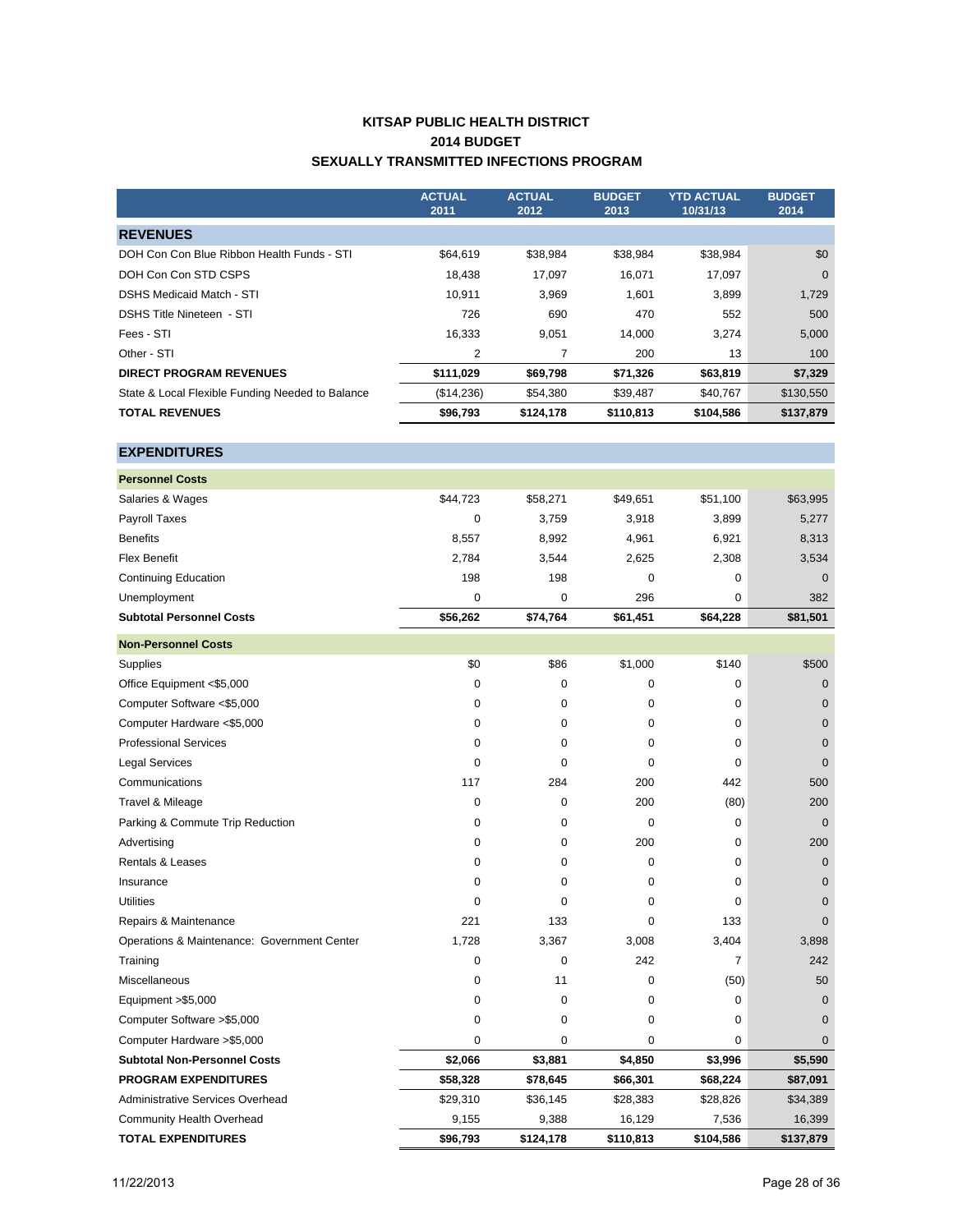## **KITSAP PUBLIC HEALTH DISTRICT 2014 BUDGET TUBERCULOSIS PROGRAM**

|                                                       | <b>ACTUAL</b><br>2011 | <b>ACTUAL</b><br>2012 | <b>BUDGET</b><br>2013 | <b>YTD ACTUAL</b><br>10/31/13 | <b>BUDGET</b><br>2014 |
|-------------------------------------------------------|-----------------------|-----------------------|-----------------------|-------------------------------|-----------------------|
| <b>REVENUES</b>                                       |                       |                       |                       |                               |                       |
| Cellestis, Inc. - TB Annual Meeting Sponsorship       | \$0                   | \$1,000               | \$0                   | \$750                         | \$0                   |
| Chelan-Douglas Regional Health District Tuberculosis  | 9,453                 | 7,210                 | 8,000                 | 4,334                         | 5,000                 |
| DOH Con Con Blue Ribbon Health Funds - TB             | 13,462                | 8,122                 | 8,122                 | 8,122                         | $\Omega$              |
| DOH Con Con TB Elimination                            | $\Omega$              | 0                     | $\Omega$              | 6,015                         | $\mathbf 0$           |
| <b>DSHS Medicaid Match - TB</b>                       | 5,069                 | 2,660                 | 2,000                 | 1,575                         | 2,079                 |
| <b>DSHS Title Nineteen - TB</b>                       | 3,211                 | 2,792                 | 2,820                 | 1,474                         | 3,000                 |
| Kitsap County Tuberculosis Intergovermental           | 99,868                | 99,868                | 99,868                | 91,546                        | 99,868                |
| Fees - TB                                             | 14,563                | 17,626                | 20,000                | 15,692                        | 20,000                |
| Other - TB                                            | 528                   | 578                   | 800                   | 202                           | 500                   |
| <b>DIRECT PROGRAM REVENUES</b>                        | \$146,154             | \$139,856             | \$141,610             | \$129,710                     | \$130,447             |
| State & Local Flexible Funding Needed to Balance      | \$0                   | \$0                   | (\$20,418)            | (\$38,612)                    | \$2,985               |
| Draw from (Increase) in Tuberculosis Designated Funds | (48, 326)             | (4,068)               | 0                     | 0                             | $\Omega$              |
| <b>TOTAL REVENUES</b>                                 | \$97,828              | \$135,788             | \$121,192             | \$91,098                      | \$133,432             |

#### **EXPENDITURES**

| <b>Personnel Costs</b>                      |             |           |             |             |              |
|---------------------------------------------|-------------|-----------|-------------|-------------|--------------|
| Salaries & Wages                            | \$41,542    | \$53,809  | \$47,052    | \$40,620    | \$56,774     |
| Payroll Taxes                               | $\mathbf 0$ | 3,361     | 3,621       | 3,068       | 4,438        |
| <b>Benefits</b>                             | 10,001      | 11,035    | 6,952       | 6,579       | 9,441        |
| <b>Flex Benefit</b>                         | 928         | 1,181     | 1,185       | 856         | 1,791        |
| <b>Continuing Education</b>                 | 151         | 195       | 0           | $\mathbf 0$ | $\mathbf{0}$ |
| Unemployment                                | 0           | 0         | 281         | $\mathbf 0$ | 339          |
| <b>Subtotal Personnel Costs</b>             | \$52,622    | \$69,581  | \$59,091    | \$51,123    | \$72,783     |
| <b>Non-Personnel Costs</b>                  |             |           |             |             |              |
| Supplies                                    | \$1,685     | \$1,857   | \$2,820     | \$139       | \$1,000      |
| Office Equipment <\$5,000                   | 347         | 0         | 0           | 0           | $\mathbf 0$  |
| Computer Software <\$5,000                  | 900         | 0         | $\mathbf 0$ | $\mathbf 0$ | $\mathbf 0$  |
| Computer Hardware <\$5,000                  | 96          | 0         | 0           | $\Omega$    | $\Omega$     |
| <b>Professional Services</b>                | 2,490       | 3,340     | 4,000       | 2,377       | 2,000        |
| <b>Legal Services</b>                       | 0           | 0         | $\mathbf 0$ | $\mathbf 0$ | $\mathbf{0}$ |
| Communications                              | 86          | 299       | 334         | 300         | 350          |
| Travel & Mileage                            | 1,485       | 3,102     | 4,500       | 658         | 2,000        |
| Parking & Commute Trip Reduction            | 27          | 0         | 0           | 0           | $\mathbf 0$  |
| Advertising                                 | $\mathbf 0$ | 0         | $\mathbf 0$ | 0           | $\mathbf{0}$ |
| <b>Rentals &amp; Leases</b>                 | 0           | 0         | 0           | 0           | $\mathbf 0$  |
| Insurance                                   | $\Omega$    | 0         | $\Omega$    | $\Omega$    | $\Omega$     |
| <b>Utilities</b>                            | $\mathbf 0$ | $\Omega$  | 0           | 0           | $\Omega$     |
| Repairs & Maintenance                       | 221         | 9,865     | 4,200       | 3,782       | 4,200        |
| Operations & Maintenance: Government Center | 1,715       | 2,967     | 2,895       | 2,629       | 3,485        |
| Training                                    | $\mathbf 0$ | 2,294     | 298         | 1,137       | 2,197        |
| Miscellaneous                               | 177         | 106       | 200         | 0           | $\mathbf{0}$ |
| Equipment > \$5,000                         | 0           | 0         | 0           | 0           | $\mathbf 0$  |
| Computer Software >\$5,000                  | 0           | 0         | 0           | 0           | $\mathbf{0}$ |
| Computer Hardware >\$5,000                  | $\mathbf 0$ | 0         | 0           | 0           | $\mathbf{0}$ |
| <b>Subtotal Non-Personnel Costs</b>         | \$9,229     | \$23,830  | \$19,247    | \$11,022    | \$15,232     |
| <b>PROGRAM EXPENDITURES</b>                 | \$61,851    | \$93,411  | \$78,338    | \$62,145    | \$88,015     |
| Administrative Services Overhead            | \$27,414    | \$33,639  | \$27,326    | \$22,949    | \$30,754     |
| <b>Community Health Overhead</b>            | 8,563       | 8,738     | 15,528      | 6,004       | 14,663       |
| <b>TOTAL EXPENDITURES</b>                   | \$97,828    | \$135,788 | \$121,192   | \$91,098    | \$133,432    |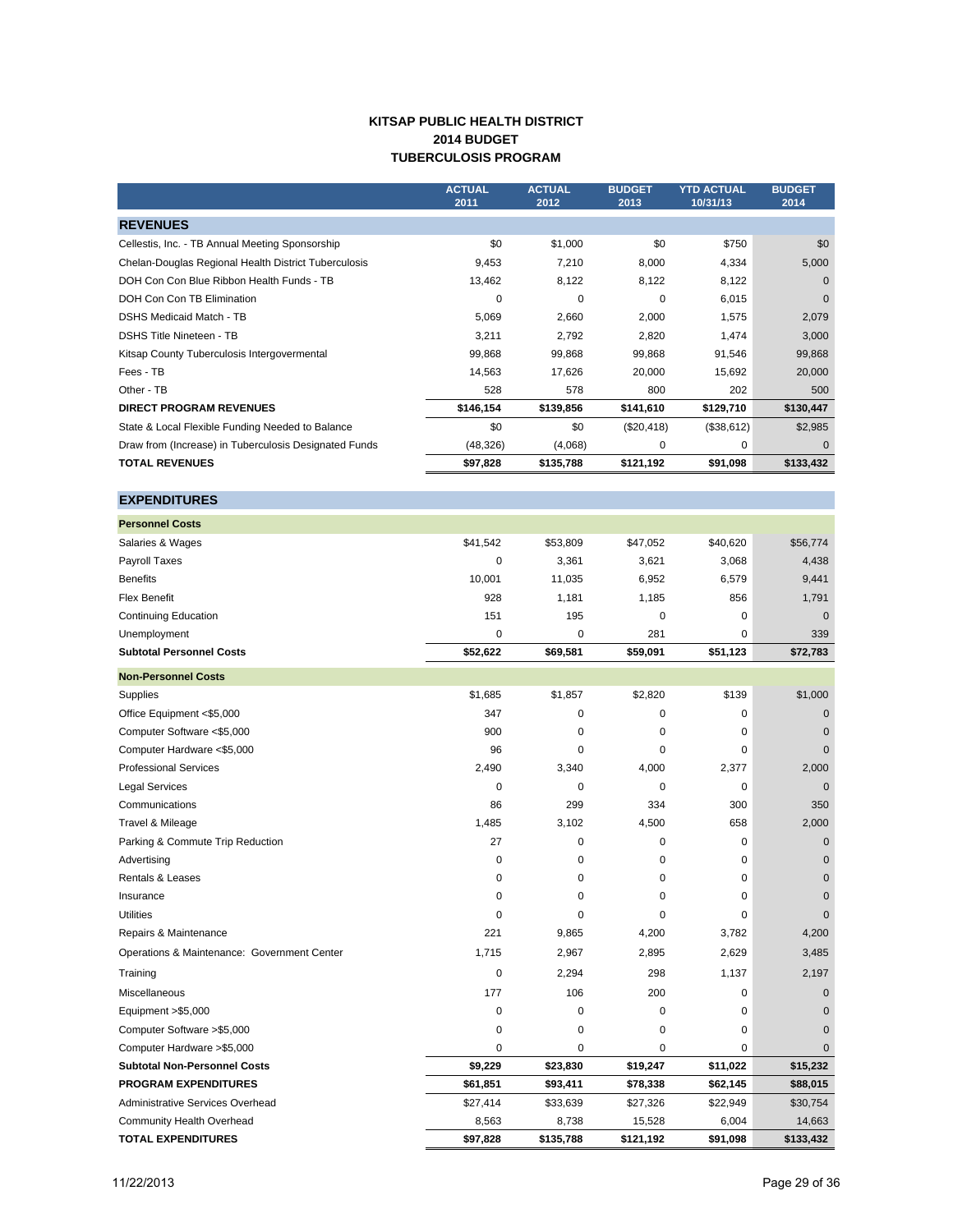# **KITSAP PUBLIC HEALTH DISTRICT 2014 BUDGET ENVIRONMENTAL HEALTH DIVISION**

|                                                  | <b>ACTUAL</b><br>2011 | <b>ACTUAL</b><br>2012 | <b>BUDGET</b><br>2013 | <b>YTD ACTUAL</b><br>10/31/13 | <b>BUDGET</b><br>2014 |
|--------------------------------------------------|-----------------------|-----------------------|-----------------------|-------------------------------|-----------------------|
| <b>REVENUES</b>                                  |                       |                       |                       |                               |                       |
| <b>DIRECT PROGRAM REVENUES</b>                   | \$4,290,830           | \$4,697,110           | \$4,519,163           | \$4,142,008                   | \$4,922,587           |
| State & Local Flexible Funding Needed to Balance | 639,902               | 292,805               | 598,145               | 86,860                        | 337,933               |
| Draw from (Increase) Reserves                    | 129,666               | (49, 815)             | 0                     | 0                             | 61,924                |
| <b>TOTAL REVENUES</b>                            | \$5,060,398           | \$4,940,101           | \$5,117,308           | \$4,228,869                   | \$5,322,444           |
|                                                  |                       |                       |                       |                               |                       |
| <b>EXPENDITURES</b>                              |                       |                       |                       |                               |                       |
| <b>Personnel Costs</b>                           |                       |                       |                       |                               |                       |
| Salaries & Wages                                 | \$2,307,402           | \$2,325,355           | \$2,401,549           | \$2,004,690                   | \$2,508,469           |
| Payroll Taxes                                    | 0                     | 146,671               | 190,861               | 150,656                       | 200,892               |
| <b>Benefits</b>                                  | 597,398               | 495,217               | 498,878               | 440,307                       | 593,488               |
| <b>Flex Benefit</b>                              | 86,590                | 78,593                | 42,704                | 26,487                        | 38,868                |
| <b>Continuing Education</b>                      | 6,772                 | 5,631                 | 0                     | 0                             | $\mathbf 0$           |
| Unemployment                                     | 0                     | 0                     | 14,293                | 0                             | 14,577                |
| <b>Subtotal Personnel Costs</b>                  | \$2,998,162           | \$3,051,467           | \$3,148,285           | \$2,622,140                   | \$3,356,294           |
| <b>Non-Personnel Costs</b>                       |                       |                       |                       |                               |                       |
| Supplies                                         | \$37,367              | \$32,708              | \$32,947              | \$29,123                      | \$40,380              |
| Office Equipment <\$5,000                        | 3,826                 | 4,607                 | 500                   | 4,902                         | 250                   |
| Computer Software <\$5,000                       | 1,624                 | 0                     | 1,000                 | 0                             | 500                   |
| Computer Hardware <\$5,000                       | 753                   | 8,892                 | 16,430                | 23,891                        | 11,550                |
| <b>Professional Services</b>                     | 309,650               | 177,268               | 217,750               | 189,746                       | 227,920               |
| Legal Services                                   | 13,006                | 2,975                 | 13,880                | 6,328                         | 11,380                |
| Communications                                   | 26,301                | 31,532                | 31,377                | 24,904                        | 30,571                |
| Travel & Mileage                                 | 63,561                | 67,874                | 57,075                | 39,465                        | 49,681                |
| Parking & Commute Trip Reduction                 | 7,684                 | 7,446                 | 7,462                 | 7,354                         | 9,622                 |
| Advertising                                      | 6,832                 | 6,497                 | 6,500                 | 3,534                         | 6,500                 |
| Rentals & Leases                                 | 26,345                | 5,130                 | 2,412                 | 5,441                         | 11,160                |
| Insurance                                        | 250                   | 0                     | 1,614                 | 382                           | 1,614                 |
| Utilities                                        | 77                    | 19                    | 0                     | 73                            | $\mathbf 0$           |
| Repairs & Maintenance                            | 6,661                 | 9,187                 | 14,462                | 20,674                        | 20,426                |
| Operations & Maintenance: Government Center      | 96,949                | 133,506               | 146,611               | 121,366                       | 153,885               |
| Training                                         | 0                     | 3,284                 | 17,184                | 7,847                         | 18,345                |
| Miscellaneous                                    | 10,289                | 16,136                | 18,716                | 16,958                        | 17,155                |
| Equipment >\$5,000                               | 0                     | 0                     | 0                     | 0                             | $\mathbf 0$           |
| Computer Software > \$5,000                      | 0                     | 0                     | 0                     | 0                             | $\overline{0}$        |
| Computer Hardware > \$5,000                      | 0                     | 0                     | 0                     | 0                             | $\overline{0}$        |
| <b>Subtotal Non-Personnel Costs</b>              | \$611,175             | \$507,061             | \$585,920             | \$501,988                     | \$610,939             |
| <b>PROGRAM EXPENDITURES</b>                      | \$3,609,337           | \$3,558,528           | \$3,734,205           | \$3,124,128                   | \$3,967,233           |
| Administrative Services Overhead                 | \$1,451,061           | \$1,381,572           | \$1,383,104           | \$1,104,740                   | \$1,357,361           |
| Environmental Health Overhead*                   | 0                     | 1                     | (1)                   | 1                             | (2, 150)              |
| <b>TOTAL EXPENDITURES</b>                        | \$5,060,398           | \$4,940,101           | \$5,117,308           | \$4,228,869                   | \$5,322,444           |

\* Negative amount in the 2014 budget for this account is offset by the allocation to the Built Environment Program reported under Community Health.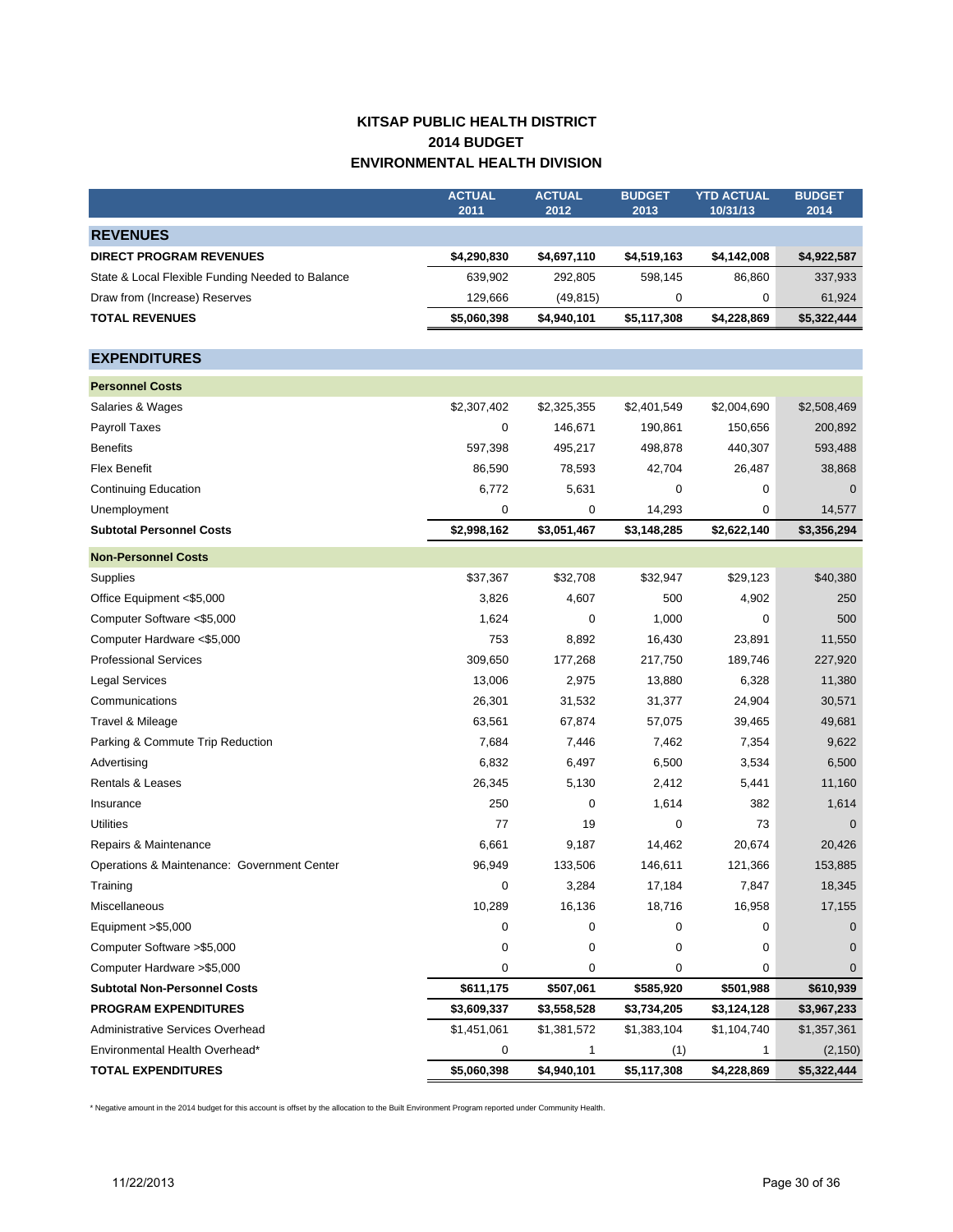# **KITSAP PUBLIC HEALTH DISTRICT 2014 BUDGET ENVIRONMENTAL HEALTH DIVISION ADMINISTRATION**

|                                             | <b>ACTUAL</b> | <b>ACTUAL</b> | <b>BUDGET</b> | <b>YTD ACTUAL</b> | <b>BUDGET</b> |
|---------------------------------------------|---------------|---------------|---------------|-------------------|---------------|
|                                             | 2011          | 2012          | 2013          | 10/31/13          | 2014          |
| <b>REVENUES</b>                             |               |               |               |                   |               |
| N/A - None                                  | \$0           | \$0           | \$0           | \$0               | \$0           |
| <b>TOTAL REVENUES</b>                       | \$0           | \$0           | \$0           | \$0               | \$0           |
|                                             |               |               |               |                   |               |
| <b>EXPENDITURES</b>                         |               |               |               |                   |               |
| <b>Personnel Costs</b>                      |               |               |               |                   |               |
| Salaries & Wages                            | \$159,311     | \$144,618     | \$130,269     | \$124,738         | \$109,672     |
| Payroll Taxes                               | 0             | 9,115         | 10,304        | 9,401             | 8,985         |
| <b>Benefits</b>                             | 50,063        | 38,662        | 24,463        | 26,621            | 23,543        |
| <b>Flex Benefit</b>                         | 2,323         | 805           | 0             | 398               | 0             |
| <b>Continuing Education</b>                 | 1,113         | 560           | 0             | 0                 | 0             |
| Unemployment                                | 0             | 0             | 777           | 0                 | 654           |
| <b>Subtotal Personnel Costs</b>             | \$212,810     | \$193,760     | \$165,813     | \$161,158         | \$142,854     |
| <b>Non-Personnel Costs</b>                  |               |               |               |                   |               |
| Supplies                                    | \$3,246       | \$2,065       | \$3,300       | \$931             | \$3,300       |
| Office Equipment <\$5,000                   | 0             | 0             | 0             | 0                 | 0             |
| Computer Software <\$5,000                  | (76)          | 0             | 0             | 0                 | $\mathbf 0$   |
| Computer Hardware <\$5,000                  | 0             | 1,328         | 5,630         | 3,568             | 2,090         |
| <b>Professional Services</b>                | $\mathbf 0$   | 10            | 300           | 0                 | 120           |
| <b>Legal Services</b>                       | 1,380         | 47            | 1,380         | 0                 | 1,380         |
| Communications                              | 154           | 233           | 0             | 404               | $\mathbf 0$   |
| Travel & Mileage                            | 1,263         | 816           | 1,688         | 892               | 1,200         |
| Parking & Commute Trip Reduction            | 0             | 150           | 0             | 550               | $\mathbf 0$   |
| Advertising                                 | $\mathbf 0$   | 0             | 0             | 73                | $\mathbf 0$   |
| <b>Rentals &amp; Leases</b>                 | 24,435        | 3,360         | 0             | 150               | $\mathbf 0$   |
| Insurance                                   | 0             | 0             | 0             | 0                 | $\mathbf 0$   |
| <b>Utilities</b>                            | 0             | 0             | 0             | 0                 | $\mathbf 0$   |
| Repairs & Maintenance                       | 76            | 0             | 3,552         | 0                 | 3,552         |
| Operations & Maintenance: Government Center | 7,750         | 0             | 0             | 0                 | $\mathbf 0$   |
| Training                                    | 0             | 50            | 2,101         | 30                | 1,500         |
| Miscellaneous                               | 190           | 306           | 535           | 128               | 240           |
| Equipment > \$5,000                         | 0             | 0             | 0             | 0                 | $\pmb{0}$     |
| Computer Software > \$5,000                 | 0             | 0             | 0             | 0                 | 0             |
| Computer Hardware > \$5,000                 | 0             | 0             | 0             | 0                 | $\mathbf 0$   |
| <b>Subtotal Non-Personnel Costs</b>         | \$38,418      | \$8,365       | \$18,486      | \$6,726           | \$13,382      |
| <b>PROGRAM EXPENDITURES</b>                 | \$251,228     | \$202,125     | \$184,299     | \$167,884         | \$156,236     |
| Environmental Health Overhead               | (\$251,228)   | (\$202, 124)  | (\$184,299)   | (\$167,883)       | (\$156,236)   |
| TOTAL EXPENDITURES W/OVERHEAD DISTRIBUTED   | \$0           | \$1           | \$0           | \$1               | \$0           |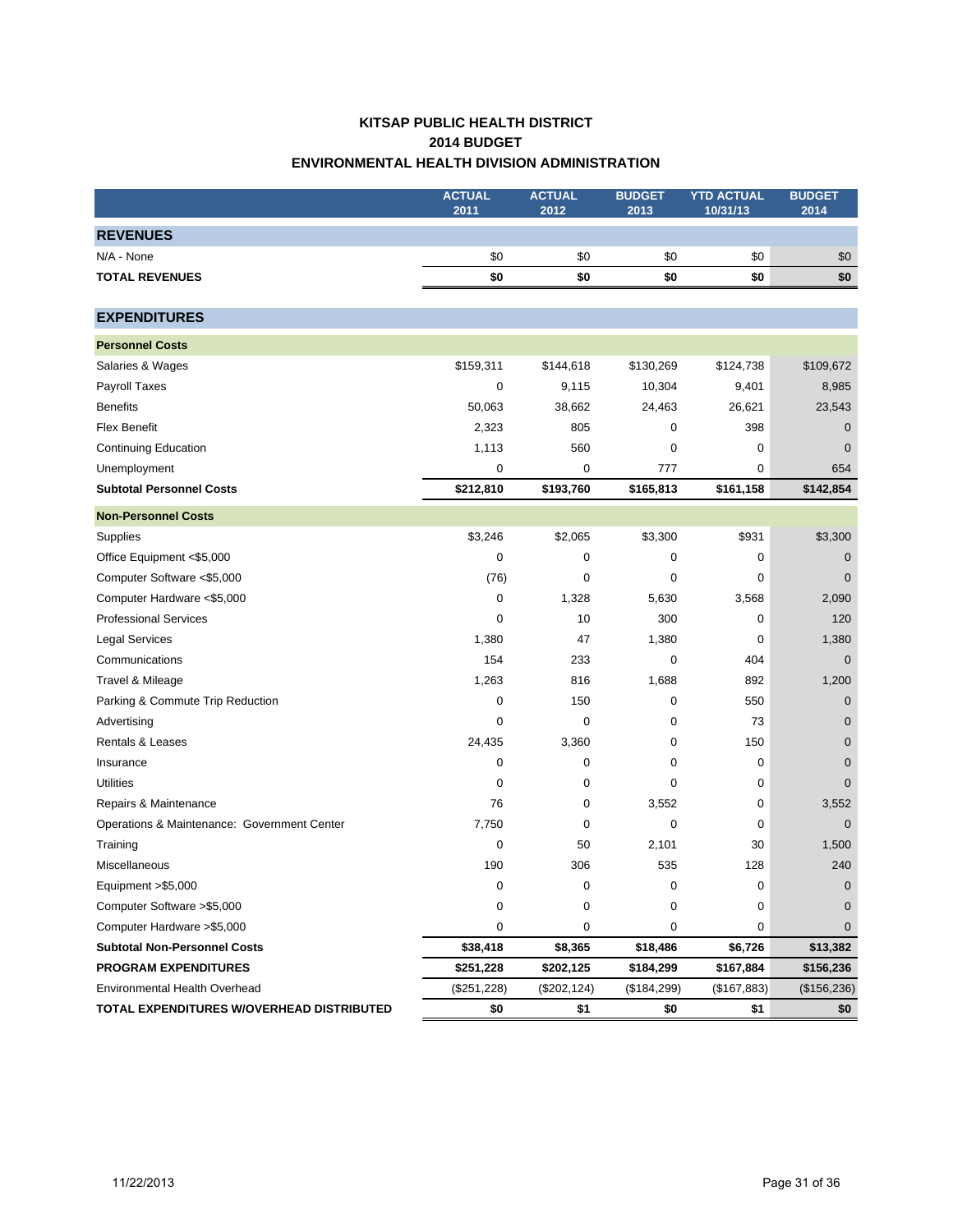#### **KITSAP PUBLIC HEALTH DISTRICT 2014 BUDGET DRINKING WATER PROGRAM**

|                                                      | <b>ACTUAL</b><br>2011 | <b>ACTUAL</b><br>2012 | <b>BUDGET</b><br>2013 | <b>YTD ACTUAL</b><br>10/31/13 | <b>BUDGET</b><br>2014 |
|------------------------------------------------------|-----------------------|-----------------------|-----------------------|-------------------------------|-----------------------|
| <b>REVENUES</b>                                      |                       |                       |                       |                               |                       |
| <b>DOE Well Construction</b>                         | \$11,188              | \$11,800              | \$10,000              | \$9,350                       | \$10,000              |
| DOH Con Con Drinking Water Spatial Data Set          | 4.560                 | 5,640                 | 0                     | 0                             | $\mathbf 0$           |
| DOH Con Con EHP DW SS                                | 7.750                 | 14.500                | $\Omega$              | 8.000                         | 9.400                 |
| DOH Con Con EHP DW TA                                | 1,750                 | 460                   | 920                   | 1,000                         | 920                   |
| DOH Drinking Water Sanitary Surveys                  | 0                     | 0                     | 9,400                 | $\Omega$                      | $\Omega$              |
| Public Utility District Well Construction            | $\Omega$              | 5,000                 | 0                     | 10,000                        | 10,000                |
| Clean Water Kitsap*                                  | 11,546                | 13,522                | 10,000                | 9,048                         | 10,000                |
| <b>Building Clearances - DW</b>                      | \$26,403              | \$30,634              | \$31,500              | \$21,447                      | \$26,000              |
| Building Site Applications - DW                      | 93,182                | 97,683                | 90,000                | 121,279                       | 102,000               |
| Certifications - DW                                  | 2,534                 | 2,534                 | 1,806                 | 2,534                         | 1,806                 |
| Land Use - DW                                        | 2,917                 | 3,663                 | 2,180                 | 2,940                         | 3,270                 |
| Loan Inspection Only - Private                       | 129                   | 129                   | $\Omega$              | 0                             | $\mathbf 0$           |
| Water Status Reports (Loan Inspections)              | 6,473                 | 5,988                 | 7,920                 | 7,002                         | 7,920                 |
| Plan Reviews - DW                                    | 7.606                 | 4.815                 | 6,000                 | 1.322                         | 4,560                 |
| <b>Water Sanitary Surveys</b>                        | 25,397                | 21,473                | 23,780                | 15,260                        | 23,780                |
| Waivers - DW                                         | 8,611                 | 7,957                 | 6,550                 | 3,597                         | 6,550                 |
| Well Decommissioning                                 | 10,496                | 7,161                 | 7,315                 | 8,200                         | 8,196                 |
| Well Site Inspections                                | 10,907                | 5,154                 | 10.000                | 10,437                        | 10,000                |
| Other - Drinking Water                               | 736                   | 167                   | 480                   | 327                           | $\mathbf 0$           |
| <b>DIRECT PROGRAM REVENUES</b>                       | \$232,185             | \$238,280             | \$217,851             | \$231,743                     | \$234,402             |
| State & Local Flexible Funding Needed to Balance     | \$10,637              | \$0                   | \$11,347              | (\$36,115)                    | (\$13,723)            |
| Draw from (Increase) Drinking Water Designated Funds | 0                     | (8,086)               | 0                     | 0                             | $\Omega$              |
| <b>TOTAL REVENUES</b>                                | \$242,822             | \$230,194             | \$229,198             | \$195,628                     | \$220,679             |

| <b>EXPENDITURES</b>                         |             |           |             |             |              |
|---------------------------------------------|-------------|-----------|-------------|-------------|--------------|
| <b>Personnel Costs</b>                      |             |           |             |             |              |
| Salaries & Wages                            | \$114,387   | \$109,395 | \$109,622   | \$96,068    | \$109,684    |
| Payroll Taxes                               | $\mathbf 0$ | 6,839     | 8,722       | 7,240       | 4,703        |
| <b>Benefits</b>                             | 21,945      | 17,340    | 22,838      | 20,154      | 24,351       |
| <b>Flex Benefit</b>                         | 7,568       | 6,463     | 1,440       | 233         | 1,680        |
| <b>Continuing Education</b>                 | 32          | 113       | 0           | 0           | $\mathbf 0$  |
| Unemployment                                | $\mathbf 0$ | 0         | 649         | 0           | 383          |
| <b>Subtotal Personnel Costs</b>             | \$143,932   | \$140,150 | \$143,271   | \$123,695   | \$140,801    |
| <b>Non-Personnel Costs</b>                  |             |           |             |             |              |
| Supplies                                    | \$1,954     | \$1,025   | \$0         | \$83        | \$300        |
| Office Equipment <\$5,000                   | 0           | 0         | $\mathbf 0$ | 0           | $\mathbf{0}$ |
| Computer Software <\$5,000                  | 982         | 0         | 0           | 0           | $\Omega$     |
| Computer Hardware <\$5,000                  | $\mathbf 0$ | 0         | $\mathbf 0$ | 0           | 1,035        |
| <b>Professional Services</b>                | 375         | 366       | 250         | 17          | 400          |
| <b>Legal Services</b>                       | 231         | 288       | 1,000       | $\mathbf 0$ | 2,000        |
| Communications                              | $\Omega$    | 219       | $\mathbf 0$ | 689         | 350          |
| Travel & Mileage                            | 1,835       | 2,460     | 1,320       | 717         | 1,356        |
| Parking & Commute Trip Reduction            | 410         | 378       | 642         | 315         | 642          |
| Advertising                                 | $\mathbf 0$ | 27        | $\mathbf 0$ | 0           | $\mathbf{0}$ |
| Rentals & Leases                            | 0           | 0         | $\mathbf 0$ | 0           | $\mathbf{0}$ |
| Insurance                                   | $\Omega$    | 0         | 0           | 0           | $\mathbf 0$  |
| <b>Utilities</b>                            | 0           | 0         | 0           | 0           | $\mathbf{0}$ |
| Repairs & Maintenance                       | $\Omega$    | $\Omega$  | $\Omega$    | $\Omega$    | $\Omega$     |
| Operations & Maintenance: Government Center | 4,543       | 6,681     | 7,014       | 5,983       | 6,967        |
| Training                                    | $\mathbf 0$ | 885       | 596         | 22          | 596          |
| Miscellaneous                               | 595         | 46        | 100         | 126         | $\mathbf{0}$ |
| Equipment >\$5,000                          | 0           | 0         | 0           | 0           | $\mathbf{0}$ |
| Computer Software >\$5,000                  | $\mathbf 0$ | 0         | $\mathbf 0$ | 0           | $\mathbf{0}$ |
| Computer Hardware >\$5,000                  | 0           | 0         | 0           | 0           | $\mathbf{0}$ |
| <b>Subtotal Non-Personnel Costs</b>         | \$10,925    | \$12,375  | \$10,922    | \$7,952     | \$13,646     |
| <b>PROGRAM EXPENDITURES</b>                 | \$154,857   | \$152,525 | \$154,193   | \$131,647   | \$154,447    |
| Administrative Services Overhead            | \$74,983    | \$67,756  | \$66,186    | \$55,543    | \$59,479     |
| Environmental Health Overhead               | 12,982      | 9,913     | 8,819       | 8,438       | 6,753        |
| <b>TOTAL EXPENDITURES</b>                   | \$242,822   | \$230,194 | \$229,198   | \$195,628   | \$220,679    |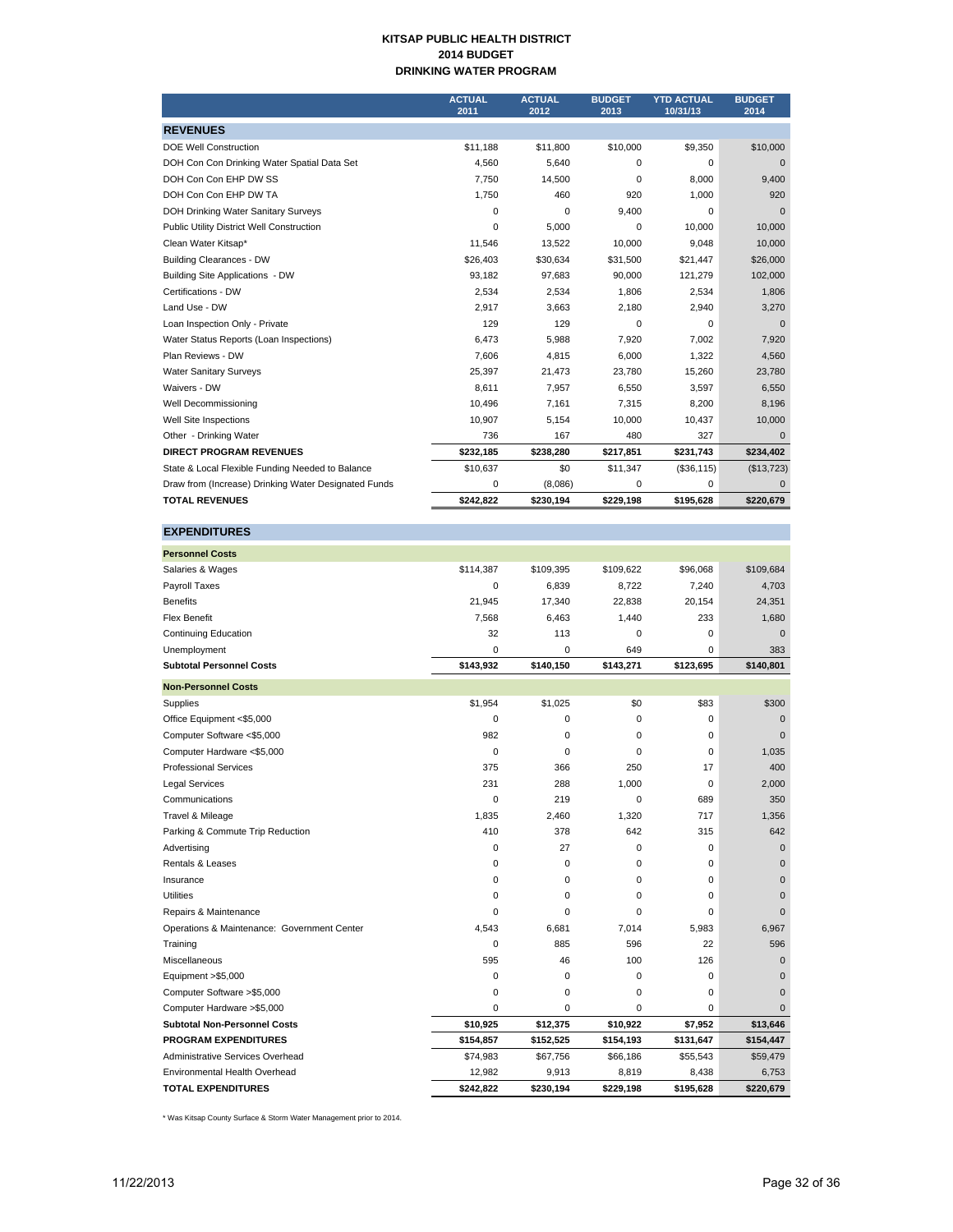#### **KITSAP PUBLIC HEALTH DISTRICT 2014 BUDGET FOOD & LIVING ENVIRONMENT PROGRAM**

|                                                        | <b>ACTUAL</b><br>2011 | <b>ACTUAL</b><br>2012 | <b>BUDGET</b><br>2013 | <b>YTD ACTUAL</b><br>10/31/13 | <b>BUDGET</b><br>2014 |
|--------------------------------------------------------|-----------------------|-----------------------|-----------------------|-------------------------------|-----------------------|
| <b>REVENUES</b>                                        |                       |                       |                       |                               |                       |
| DOH Con Con Rec Beach IAR                              | \$27,088              | \$2,162               | \$0                   | \$6.314                       | \$14,778              |
| DOH Con Con Beach NEP                                  | 0                     | 21,669                | 25,380                | 21,278                        | 24,840                |
| DOH Con Con NEP Freshwater Algae - Biotoxin Monitoring | 0                     | 0                     | 0                     | 0                             | 0                     |
| DOH Con Con Water Rec Beach IAR - PS Pathogens         | 16,568                | 0                     | $\Omega$              | $\Omega$                      | $\Omega$              |
| DOH Con Con Shellfish                                  | 7,337                 | 11,654                | 15,000                | 15,166                        | 24,400                |
| DOH Con Con Shellfish (PIC History)                    | 508                   | 0                     | 0                     | $\Omega$                      | $\Omega$              |
| <b>USDA OSPI Interlocal</b>                            | 0                     | 1.744                 | $\Omega$              | 1,308                         | $\Omega$              |
| Clean Water Kitsap* - Food & LE                        | 15,110                | 6,460                 | 7,008                 | 812                           | 7,000                 |
| Clean Water Kitsap* - Beach / RSF                      | 0                     | 15,869                | 27,000                | 4.821                         | 20,000                |
| Clean Water Kitsap* - LMP                              | 0                     | $\mathbf 0$           | 0                     | 22,042                        | 32,000                |
| Camps                                                  | \$931                 | \$931                 | \$931                 | \$798                         | \$931                 |
| Establishments                                         | 455.652               | 466,406               | 466.000               | 453,318                       | 466,000               |
| <b>Food Handler Permits</b>                            | 65,265                | 27,381                | 22,000                | 13,009                        | 15,684                |
| Food Handler Permits - TPCHD                           | 18,386                | 58,301                | 68,000                | 66,294                        | 68,000                |
| Plan Reviews - Food & LE                               | 19,348                | 14,570                | 15,000                | 12,521                        | 15,000                |
| Reinspections                                          | 3,378                 | 3,815                 | 3.600                 | 6.104                         | 8,066                 |
| Pools/Spas                                             | 38,346                | 37,442                | 42,500                | 37,515                        | 38,500                |
| Port Gamble S'Klallam Tribe                            | 613                   | 801                   | 750                   | 293                           | 750                   |
| School Inspections                                     | 654                   | 472                   | 500                   | 3.016                         | 836                   |
| <b>Temporary Permits</b>                               | 35,563                | 34,932                | 34,600                | 33,902                        | 34,600                |
| Thermometers                                           | 0                     | 0                     | 75                    | $\mathbf 0$                   | $\mathbf 0$           |
| Other - Food & Living Environment                      | 529                   | 3,195                 | 500                   | 162                           | 500                   |
| <b>DIRECT PROGRAM REVENUES</b>                         | \$705,276             | \$707,804             | \$728,844             | \$698,673                     | \$771,885             |
| State & Local Flexible Funding Needed to Balance       | \$110,403             | \$103,517             | \$122,044             | \$27,359                      | \$51,439              |
| <b>TOTAL REVENUES</b>                                  | \$815,679             | \$811,321             | \$850,888             | \$726,032                     | \$823,324             |

| <b>EXPENDITURES</b>                         |             |             |             |           |              |
|---------------------------------------------|-------------|-------------|-------------|-----------|--------------|
| <b>Personnel Costs</b>                      |             |             |             |           |              |
| Salaries & Wages                            | \$365,223   | \$369,805   | \$398,698   | \$335,198 | \$384,694    |
| Payroll Taxes                               | 0           | 23,557      | 31,638      | 25,438    | 31,867       |
| <b>Benefits</b>                             | 83,049      | 67,935      | 72,893      | 65,224    | 79,797       |
| <b>Flex Benefit</b>                         | 16,677      | 14,573      | 8,024       | 5,614     | 8,748        |
| <b>Continuing Education</b>                 | 1,033       | 870         | 0           | 0         | $\Omega$     |
| Unemployment                                | 0           | 0           | 2,376       | 0         | 2,299        |
| <b>Subtotal Personnel Costs</b>             | \$465,982   | \$476,740   | \$513,629   | \$431,474 | \$507,405    |
| <b>Non-Personnel Costs</b>                  |             |             |             |           |              |
| Supplies                                    | \$4,191     | \$3,374     | \$4,467     | \$4,870   | \$4,600      |
| Office Equipment <\$5,000                   | 0           | 1,055       | $\mathbf 0$ | 0         | $\mathbf{0}$ |
| Computer Software <\$5,000                  | 0           | 0           | 0           | $\Omega$  | $\Omega$     |
| Computer Hardware <\$5,000                  | 284         | 748         | 1,800       | 1,789     | 2,925        |
| <b>Professional Services</b>                | 20,755      | 15,624      | 10,000      | 20,706    | 15,000       |
| <b>Legal Services</b>                       | 184         | 252         | $\mathbf 0$ | 248       | $\mathbf{0}$ |
| Communications                              | 5,412       | 4.882       | 4,830       | 3,987     | 5,430        |
| Travel & Mileage                            | 14,693      | 17,382      | 13,067      | 11,759    | 15,725       |
| Parking & Commute Trip Reduction            | 2,340       | 1,755       | 2,160       | 1,506     | 2,160        |
| Advertising                                 | $\mathbf 0$ | 447         | 500         | 148       | 500          |
| Rentals & Leases                            | 1,910       | 1,750       | 2,412       | 1,032     | 2,412        |
| Insurance                                   | $\mathbf 0$ | $\mathbf 0$ | $\mathbf 0$ | 0         | $\mathbf{0}$ |
| <b>Utilities</b>                            | 0           | $\mathbf 0$ | $\mathbf 0$ | 0         | $\mathbf 0$  |
| Repairs & Maintenance                       | 0           | 17          | $\mathbf 0$ | $\Omega$  | $\Omega$     |
| Operations & Maintenance: Government Center | 15,139      | 21,892      | 25,152      | 21,842    | 24,198       |
| Training                                    | 0           | 289         | 2,336       | 1,659     | 2,336        |
| Miscellaneous                               | 0           | 912         | 1,850       | 1,910     | 1,850        |
| Equipment >\$5,000                          | 0           | 0           | $\mathbf 0$ | 0         | $\mathbf{0}$ |
| Computer Software >\$5,000                  | 0           | 0           | 0           | 0         | $\mathbf{0}$ |
| Computer Hardware >\$5,000                  | 0           | 0           | $\mathbf 0$ | 0         | $\mathbf{0}$ |
| <b>Subtotal Non-Personnel Costs</b>         | \$64,908    | \$70,379    | \$68,574    | \$71,456  | \$77,136     |
| <b>PROGRAM EXPENDITURES</b>                 | \$530,890   | \$547,119   | \$582,203   | \$502,930 | \$584,541    |
| Administrative Services Overhead            | \$242,759   | \$230,482   | \$237,090   | \$193,668 | \$214,451    |
| Environmental Health Overhead               | 42,030      | 33,720      | 31,595      | 29,434    | 24,332       |
| <b>TOTAL EXPENDITURES</b>                   | \$815,679   | \$811,321   | \$850,888   | \$726,032 | \$823,324    |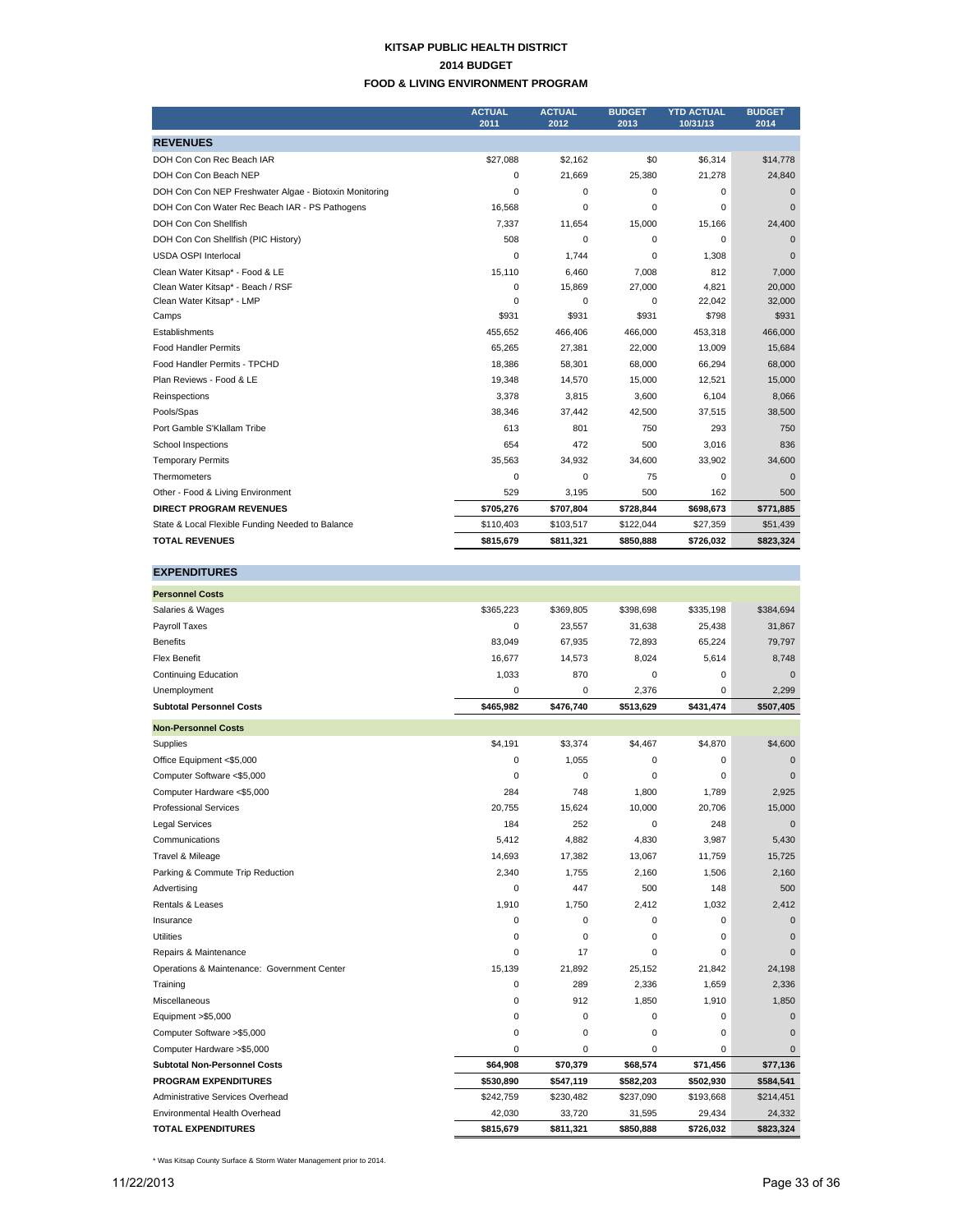#### **KITSAP PUBLIC HEALTH DISTRICT 2014 BUDGET ONSITE SEWAGE PROGRAM**

|                                                          | <b>ACTUAL</b><br>2011 | <b>ACTUAL</b><br>2012 | <b>BUDGET</b><br>2013 | <b>YTD ACTUAL</b><br>10/31/13 | <b>BUDGET</b><br>2014 |
|----------------------------------------------------------|-----------------------|-----------------------|-----------------------|-------------------------------|-----------------------|
| <b>REVENUES</b>                                          |                       |                       |                       |                               |                       |
| DOH Con Con OSS GFS Proviso                              | 26,819                | 0                     | 0                     | $\Omega$                      | $\Omega$              |
| DOH Con Con - PS OSS LMP Implementation - DB Enhancement | 8,552                 | 37,795                | $\Omega$              | $\Omega$                      | 37,000                |
| DOH Con Con - OSS LMP Implementation                     | 35,375                | 0                     | 0                     | $\Omega$                      | 30,000                |
| DOH Con Con - EPA NEP Competitive Award                  | 0                     | 41.423                | 103.259               | 83.761                        | 55,000                |
| DOH Con Con - EPA NEP Pathogen Round 3                   | 0                     | 0                     | 0                     | 92.351                        | 81,810                |
| DOH Con Con - EPA NEP Round 4                            | $\Omega$              | $\Omega$              | $\Omega$              | $\Omega$                      | 65,000                |
| Kitsap County Dept of Community Development Liaison      | 10,875                | $\Omega$              | $\Omega$              | $\Omega$                      | $\Omega$              |
| Kitsap County Septage Tipping Fees - OSS                 | 0                     | 0                     | 0                     | 327                           | $\Omega$              |
| Kitsap County Septage Tipping Fees                       | 78,416                | 87,070                | 80,400                | 98,534                        | 90,200                |
| Clean Water Kitsap*                                      | 212,924               | 210,565               | 255,000               | 91,555                        | 165,000               |
| <b>Building Clearances</b>                               | 78.266                | 61,932                | 72,500                | 58,125                        | 62,832                |
| <b>Building Site Applications</b>                        | 151,174               | 164,204               | 169,500               | 223,575                       | 224,000               |
| <b>Building Site Application Waivers</b>                 | 15,587                | 8.393                 | 8.030                 | 8,393                         | 5,000                 |
| <b>Building Site Application Reinspections</b>           | $\Omega$              | $\Omega$              | $\Omega$              | $\Omega$                      | $\Omega$              |
| <b>Installer Certifications</b>                          | 13.035                | 12.491                | 13.000                | 10.885                        | 9.050                 |
| <b>O&amp;M Certifications</b>                            | 13,188                | 9,417                 | 6,520                 | 9,415                         | 8,145                 |
| Septic Tank Pumper Certifications                        | 3,499                 | 5,489                 | 2,600                 | 4,822                         | 2,600                 |
| <b>Delinquent Certification Renewals</b>                 | 0                     | $\Omega$              | $\Omega$              | $\Omega$                      | $\Omega$              |
| Land Use                                                 | 6,103                 | 4,770                 | 3,924                 | 4,114                         | 3,924                 |
| Property Conveyance Reports                              | 254,296               | 290,183               | 303,000               | 299,709                       | 322,992               |
| Operations & Maintenance Annual Report Fees              | 401,220               | 404,300               | 360,000               | 326,009                       | 400,000               |
| Other                                                    | 2,650                 | 798                   | 500                   | 1,749                         | 500                   |
| <b>Water Samples</b>                                     | 4,036                 | 5,924                 | 3,600                 | 6,008                         | 3,600                 |
| Sewage Permits                                           | 177,092               | 162,997               | 164,000               | 188,420                       | 173,000               |
| <b>DIRECT PROGRAM REVENUES</b>                           | \$1,493,107           | \$1,507,751           | \$1,545,833           | \$1,507,752                   | \$1,739,653           |
| State & Local Flexible Funding Needed to Balance         | \$153,877             | \$56,708              | (\$39,836)            | (\$175,671)                   | (\$114,693)           |
| <b>TOTAL REVENUES</b>                                    | \$1,646,984           | \$1,564,459           | \$1,505,997           | \$1,332,081                   | \$1,624,960           |

| <b>EXPENDITURES</b>                         |             |             |             |             |              |
|---------------------------------------------|-------------|-------------|-------------|-------------|--------------|
| <b>Personnel Costs</b>                      |             |             |             |             |              |
| Salaries & Wages                            | \$735,367   | \$700,951   | \$688,768   | \$608,925   | \$753,038    |
| Payroll Taxes                               | 0           | 43,989      | 54,787      | 45,485      | 62,389       |
| <b>Benefits</b>                             | 206,926     | 163,564     | 144,794     | 141,288     | 185,868      |
| <b>Flex Benefit</b>                         | 20,609      | 20,969      | 15,240      | 8,420       | 14,040       |
| <b>Continuing Education</b>                 | 1,625       | 1,465       | 0           | 0           | $\mathbf{0}$ |
| Unemployment                                | 0           | 0           | 4,096       | 0           | 4,493        |
| <b>Subtotal Personnel Costs</b>             | \$964,527   | \$930,938   | \$907,685   | \$804,118   | \$1,019,828  |
| <b>Non-Personnel Costs</b>                  |             |             |             |             |              |
| <b>Supplies</b>                             | \$5,957     | \$2,449     | \$1,200     | \$3,477     | \$4,400      |
| Office Equipment <\$5,000                   | 81          | 0           | 0           | 3,993       | $\mathbf 0$  |
| Computer Software <\$5,000                  | 982         | $\mathbf 0$ | 0           | 0           | $\mathbf{0}$ |
| Computer Hardware <\$5,000                  | 293         | 2,244       | 2,700       | 8,183       | 2,295        |
| <b>Professional Services</b>                | 609         | 3,579       | 4,200       | 6,007       | 5,400        |
| <b>Legal Services</b>                       | 7,740       | (835)       | 5,500       | 639         | 5,000        |
| Communications                              | 13,604      | 16,182      | 18,280      | 10,866      | 14,480       |
| Travel & Mileage                            | 26,971      | 31,891      | 24,000      | 19,236      | 21,500       |
| Parking & Commute Trip Reduction            | 2,426       | 2,204       | 3,040       | 1,035       | 3,040        |
| Advertising                                 | 262         | 27          | 0           | $\Omega$    | $\Omega$     |
| Rentals & Leases                            | 0           | $\mathbf 0$ | $\Omega$    | $\Omega$    | $\Omega$     |
| Insurance                                   | 0           | $\mathbf 0$ | 0           | 0           | $\mathbf{0}$ |
| <b>Utilities</b>                            | $\mathbf 0$ | $\Omega$    | $\Omega$    | 0           | $\Omega$     |
| Repairs & Maintenance                       | 0           | 6,435       | 6,310       | 7,336       | 6,310        |
| Operations & Maintenance: Government Center | 31,217      | 43,878      | 44,448      | 39,767      | 48,823       |
| Training                                    | 0           | 70          | 4,008       | 1,081       | 3,500        |
| Miscellaneous                               | 2.837       | 9,485       | 9,308       | 10,558      | 10,750       |
| Equipment >\$5,000                          | 0           | $\mathbf 0$ | 0           | 0           | $\mathbf{0}$ |
| Computer Software >\$5,000                  | 0           | $\mathbf 0$ | 0           | 0           | $\mathbf{0}$ |
| Computer Hardware >\$5,000                  | 0           | 0           | 0           | 0           | $\Omega$     |
| <b>Subtotal Non-Personnel Costs</b>         | \$92,979    | \$117,609   | \$122,994   | \$112,178   | \$125,498    |
| <b>PROGRAM EXPENDITURES</b>                 | \$1,057,506 | \$1,048,547 | \$1,030,679 | \$916,296   | \$1,145,326  |
| Administrative Services Overhead            | \$502,481   | \$450,067   | \$419,431   | \$360,930   | \$430,734    |
| Environmental Health Overhead               | 86,997      | 65,845      | 55,887      | 54,855      | 48,900       |
| <b>TOTAL EXPENDITURES</b>                   | \$1,646,984 | \$1,564,459 | \$1,505,997 | \$1,332,081 | \$1,624,960  |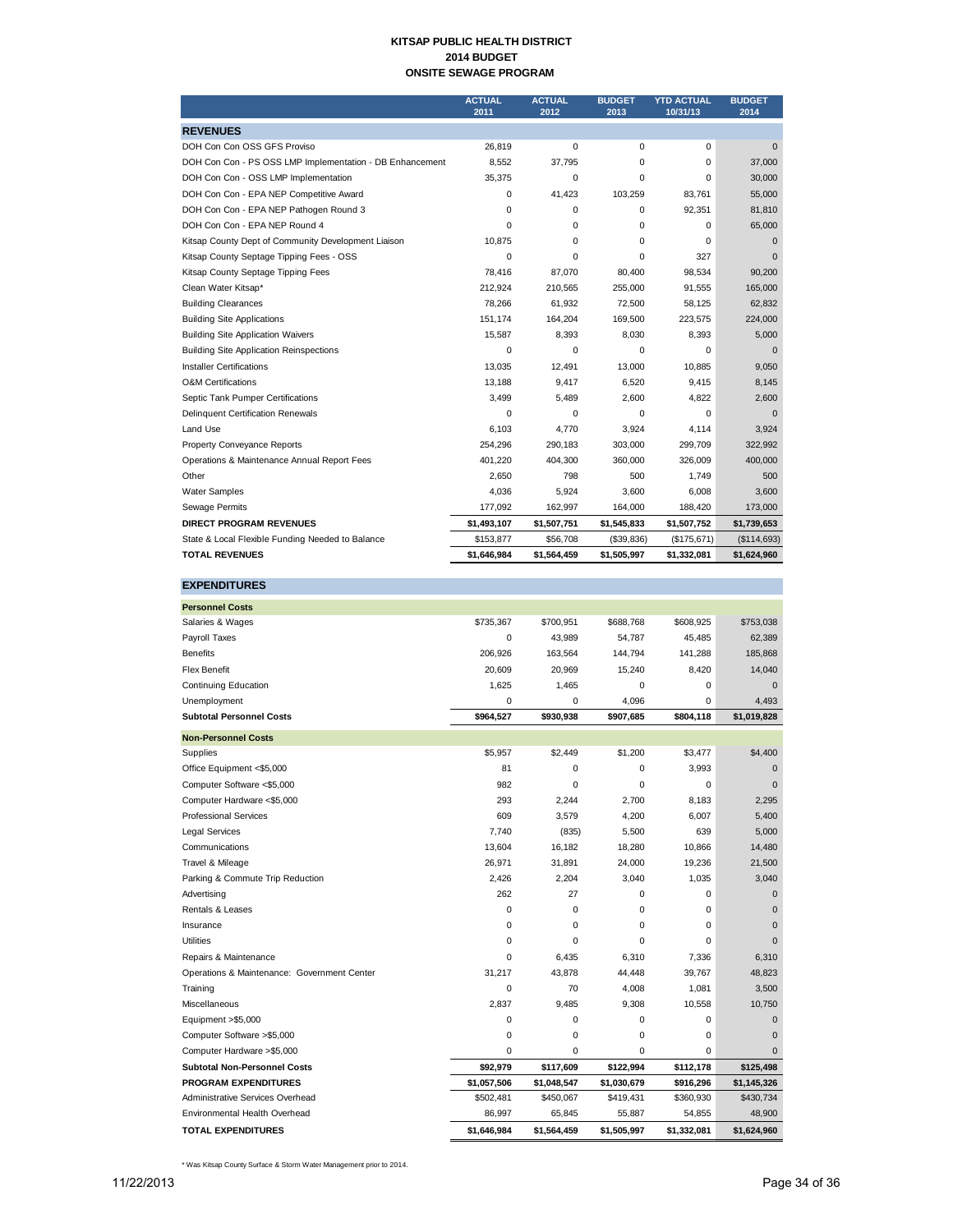#### **KITSAP PUBLIC HEALTH DISTRICT 2014 BUDGET POLLUTION IDENTIFICATION & CORRECTION PROGRAM**

|                                                         | <b>ACTUAL</b><br>2011 | <b>ACTUAL</b><br>2012 | <b>BUDGET</b><br>2013 | <b>YTD ACTUAL</b><br>10/31/13 | <b>BUDGET</b><br>2014 |
|---------------------------------------------------------|-----------------------|-----------------------|-----------------------|-------------------------------|-----------------------|
| <b>REVENUES</b>                                         |                       |                       |                       |                               |                       |
| DOE CCWF Liberty Bay                                    | \$84,816              | \$113,138             | \$80,004              | \$56.169                      | \$14,000              |
| DOE Dyes Inlet Pathogen Removal Project                 | $\Omega$              | $\Omega$              | 175,000               | 86,226                        | 128,000               |
| DOE Jump Off Joe Creek                                  | 48.447                | 16.676                | $\Omega$              | $\Omega$                      | $\Omega$              |
| DOE Kitsap Regional IDDE                                | 145,427               | 49,124                | $\Omega$              | $\Omega$                      | $\Omega$              |
| DOE Nutrient Reductions PIC: Murden Cove                | 0                     | $\mathbf 0$           | $\Omega$              | 21,477                        | 100,000               |
| DOE Port Orchard Passage CCWF                           | 33,948                | 76,234                | 5,000                 | 8,765                         | $\Omega$              |
| <b>DOE Sinclair Inlet Restoraton</b>                    | 50,519                | 21,381                | 20,004                | 21,670                        | $\Omega$              |
| DOE CCWF Steele/Enetai                                  | 0                     | $\mathbf 0$           | 0                     | 0                             | 100,000               |
| DOH Con Con Burley LMP / MRA                            | 39,122                | 2,784                 | $\Omega$              | $\Omega$                      | $\Omega$              |
| DOH Con Con OSS LMP Implementation - Burley Lagoon      | 16.776                | 8,210                 | $\Omega$              | $\Omega$                      | $\Omega$              |
| DOH Con Con OSS LMP Implementation - Voucher Program    | 405                   | 238                   | $\Omega$              | $\Omega$                      | $\Omega$              |
| DOH Con Con NEP Livestock Management Ag BMPS            | 0                     | 973                   | 20,000                | 389                           | 20,000                |
| DOH Con Con EPA NEP Competitive Award                   | $\Omega$              | 46.527                | 110.580               | 112.484                       | 60,000                |
| DOH Con Con Long Lake Project                           | 5.190                 | 115,806               | 0                     | 28.986                        | $\Omega$              |
| <b>Environmental Protection Agency Shoreline</b>        | 202,700               | 222,112               | 146,640               | 114,817                       | 83,000                |
| Hood Canal Coordinating Council - Hood Canal PIC        | 0                     | 14,022                | 22,100                | 30,098                        | 20,000                |
| Jefferson County Environmental Health Director Contract | 55,714                | $\mathbf 0$           | $\Omega$              | $\Omega$                      | $\Omega$              |
| Kitsap Conservation District - Burley Lagoon            | $\Omega$              | 8,267                 | $\Omega$              | 1.733                         | $\Omega$              |
| Clean Water Kitsap*                                     | 622.458               | 839.528               | 658,000               | 584.083                       | 867,000               |
| Kitsap County PIC Regional Futures                      | 1,537                 | 4,884                 | 1,537                 | 1,403                         | $\Omega$              |
| Russell Foundation/UW Center for Urban Waters           | $\Omega$              | $\Omega$              | 42,000                | $\Omega$                      | 2,000                 |
| Surplus Sales                                           | $\Omega$              | 251                   | $\Omega$              | 20                            | $\Omega$              |
| Other                                                   | 1,456                 | 100                   | 0                     | 0                             | $\Omega$              |
| WQIL Loan Repayments                                    | 1,705                 | 1,191                 | 1,860                 | $\Omega$                      | $\mathbf{0}$          |
| <b>DIRECT PROGRAM REVENUES</b>                          | \$1,310,220           | \$1,541,446           | \$1,282,725           | \$1,068,320                   | \$1,394,000           |
| State & Local Flexible Funding Needed to Balance        | \$364,986             | \$126.723             | \$506,444             | \$278,355                     | \$388,498             |
| <b>TOTAL REVENUES</b>                                   | \$1,675,206           | \$1,668,169           | \$1,789,169           | \$1,346,675                   | \$1,782,498           |

| <b>EXPENDITURES</b>                         |             |             |             |             |              |
|---------------------------------------------|-------------|-------------|-------------|-------------|--------------|
| <b>Personnel Costs</b>                      |             |             |             |             |              |
| Salaries & Wages                            | \$627,306   | \$695,228   | \$747,303   | \$551,729   | \$743,176    |
| Payroll Taxes                               | 0           | 43,970      | 59,331      | 41,478      | 61,110       |
| <b>Benefits</b>                             | 175.992     | 150,785     | 152,403     | 114,802     | 179,131      |
| <b>Flex Benefit</b>                         | 19,236      | 20,341      | 18,000      | 11,519      | 13,680       |
| <b>Continuing Education</b>                 | 1,928       | 2,165       | 0           | 0           | $\mathbf{0}$ |
| Unemployment                                | 0           | 0           | 4,449       | 0           | 4,439        |
| <b>Subtotal Personnel Costs</b>             | \$824,462   | \$912,489   | \$981,486   | \$719,528   | \$1,001,536  |
| <b>Non-Personnel Costs</b>                  |             |             |             |             |              |
| Supplies                                    | \$16,401    | \$18.198    | \$17,980    | \$14.713    | \$20,780     |
| Office Equipment <\$5,000                   | 3,593       | 3,552       | 0           | 909         | $\mathbf{0}$ |
| Computer Software <\$5,000                  | (1, 246)    | 0           | 0           | 0           | $\Omega$     |
| Computer Hardware <\$5,000                  | 88          | 2,881       | 4,500       | 5,843       | 1,080        |
| <b>Professional Services</b>                | 268,442     | 152,970     | 188,000     | 162,377     | 197,000      |
| <b>Legal Services</b>                       | 1,036       | 2,076       | 1,000       | 2,815       | 1,000        |
| Communications                              | 4,570       | 6,161       | 5,311       | 5,455       | 6,311        |
| Travel & Mileage                            | 16,221      | 13,319      | 14,000      | 5,939       | 7,900        |
| Parking & Commute Trip Reduction            | 2,143       | 2,650       | 1,620       | 3,377       | 3,780        |
| Advertising                                 | 418         | 447         | $\mathbf 0$ | 516         | $\mathbf{0}$ |
| Rentals & Leases                            | 0           | 20          | 0           | 4,259       | 8.748        |
| Insurance                                   | 0           | 0           | 1.076       | 382         | 1,076        |
| <b>Utilities</b>                            | 77          | 19          | 0           | 73          | $\mathbf{0}$ |
| Repairs & Maintenance                       | 4.556       | 2.434       | 3.600       | 8.861       | 5.582        |
| Operations & Maintenance: Government Center | 26,109      | 42,305      | 48,055      | 35,168      | 47,870       |
| Training                                    | $\Omega$    | 592         | 5,413       | 1,208       | 5,413        |
| Miscellaneous                               | 4,460       | 2,369       | 3,315       | 3,127       | 3,315        |
| Equipment >\$5,000                          | 0           | 0           | $\mathbf 0$ | 0           | $\mathbf{0}$ |
| Computer Software >\$5,000                  | 0           | 0           | $\mathbf 0$ | 0           | $\Omega$     |
| Computer Hardware >\$5,000                  | $\Omega$    | 0           | $\Omega$    | $\Omega$    | $\Omega$     |
| <b>Subtotal Non-Personnel Costs</b>         | \$346,868   | \$249,993   | \$293,870   | \$255,022   | \$309,855    |
| <b>PROGRAM EXPENDITURES</b>                 | \$1,171,330 | \$1,162,482 | \$1,275,356 | \$974,550   | \$1,311,391  |
| Administrative Services Overhead            | \$429,513   | \$441,147   | \$453,401   | \$323,039   | \$423,073    |
| Environmental Health Overhead               | 74,363      | 64,540      | 60,412      | 49,086      | 48,034       |
| <b>TOTAL EXPENDITURES</b>                   | \$1,675,206 | \$1.668.169 | \$1.789.169 | \$1.346.675 | \$1,782,498  |